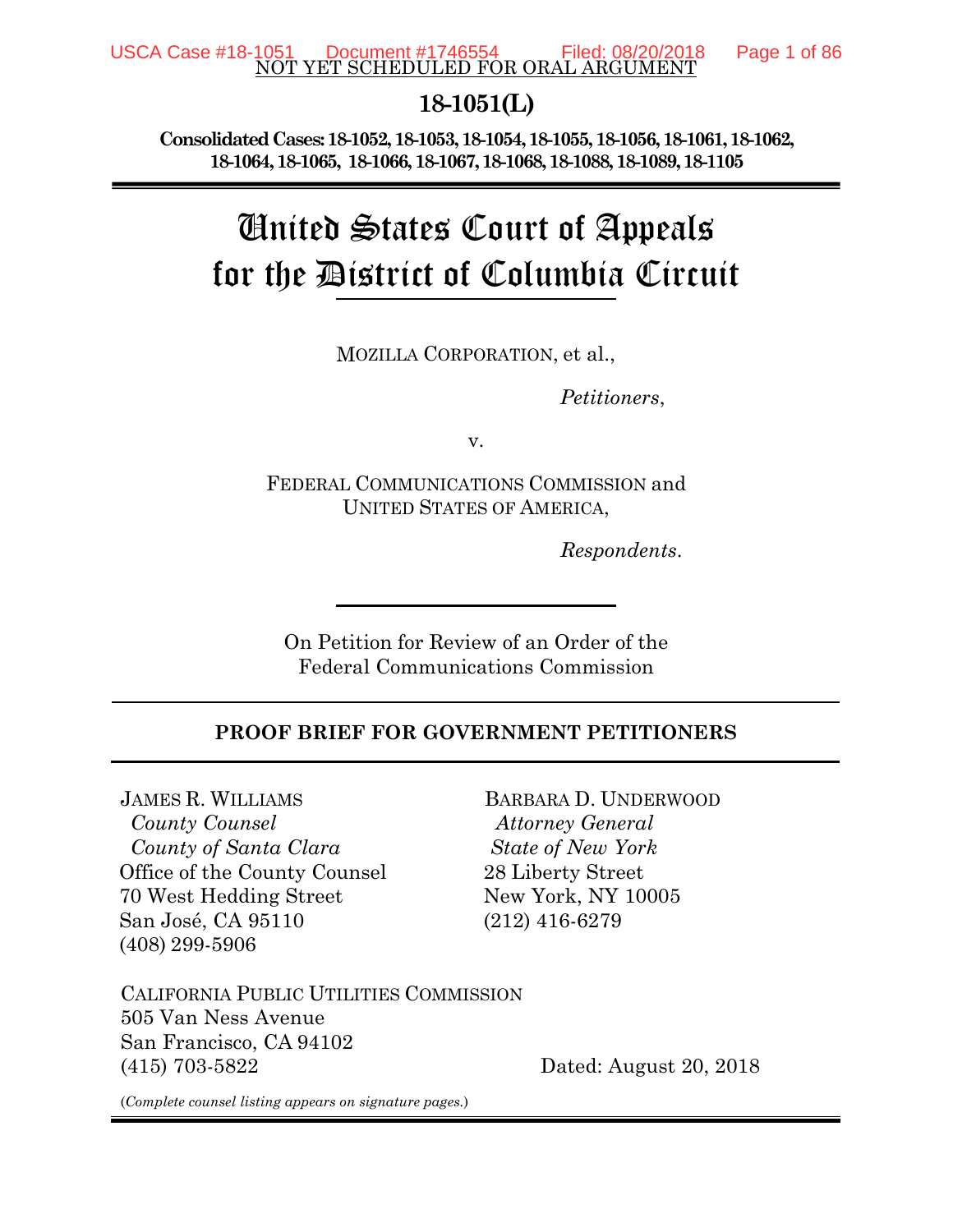#### **CERTIFICATE AS TO PARTIES, RULINGS, AND RELATED CASES**

Pursuant to D.C. Circuit Rule 28(a)(1), petitioners the States of New York, California, Connecticut, Delaware, Hawai'i, Illinois, Iowa, Kentucky, Maine, Maryland, Massachusetts, Minnesota, Mississippi, New Jersey, New Mexico, North Carolina, Oregon, Pennsylvania, Rhode Island, Vermont, Virginia, Washington, the District of Columbia, the County of Santa Clara, Santa Clara County Central Fire Protection District, and the California Public Utilities Commission (Government Petitioners) certify as follows:

#### **A. Parties and Amici**

Certificate-1 The Government Petitioners are the State of New York et al. (No. 18-1055), the County of Santa Clara and the Santa Clara County Central Fire Protection District (No. 18-1088), and the California Public Utilities Commission (No. 18-1089). In addition to the Government Petitioners, the following are petitioners in the consolidated petitions for review: Mozilla Corporation (No. 18-1051), Vimeo, Inc. (No. 18-1052), Public Knowledge (18-1053), Open Technology Institute at New America (No. 18-1054), National Hispanic Media Coalition (No. 18-1056), NTCH, Inc. (No. 18-1061), Benton Foundation (No. 18-1062), Free Press (18-1064),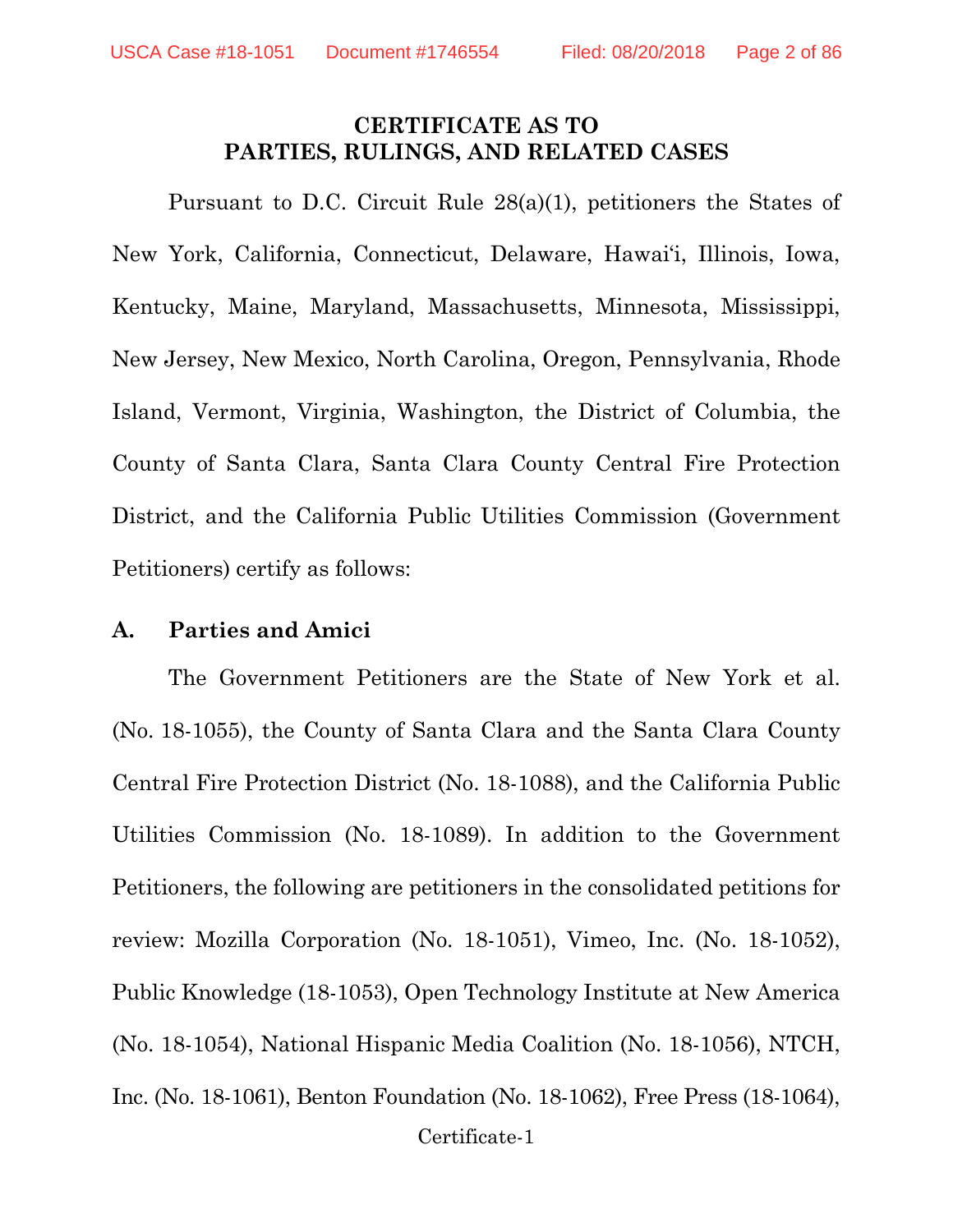Coalition for Internet Openness (No. 18-1065), Etsy, Inc. (No. 18-1066), Ad Hoc Telecom Users Committee (No. 18-1067), Center for Democracy and Technology (No. 18-1068), and INCOMPAS (No. 18-1105).

Respondents in these consolidated cases are the Federal Communications Commission and the United States of America.

More than twenty million companies, organizations, and individuals participated in the underlying rulemaking proceeding (WC Docket 17-108, FCC No. 17-166). The Commission did not include in its *Order* a listing of the parties that participated in the underlying proceeding. Below is a representative, but not comprehensive, list of companies and organizations that filed comments or reply comments during the rulemaking according to the Commission's Electronic Comment Filing System:

18MillionRising.org (Voices Coalition) AARP Access Now Ad Hoc Telecommunications Users Committee ADT Corporation ADTRAN, Inc. Advanced Communications Law & Policy Institute at New York Law School Akamai Technologies, Inc. Alamo Broadband Alarm Industry Communications Committee Alaska Communications ALEC Amazon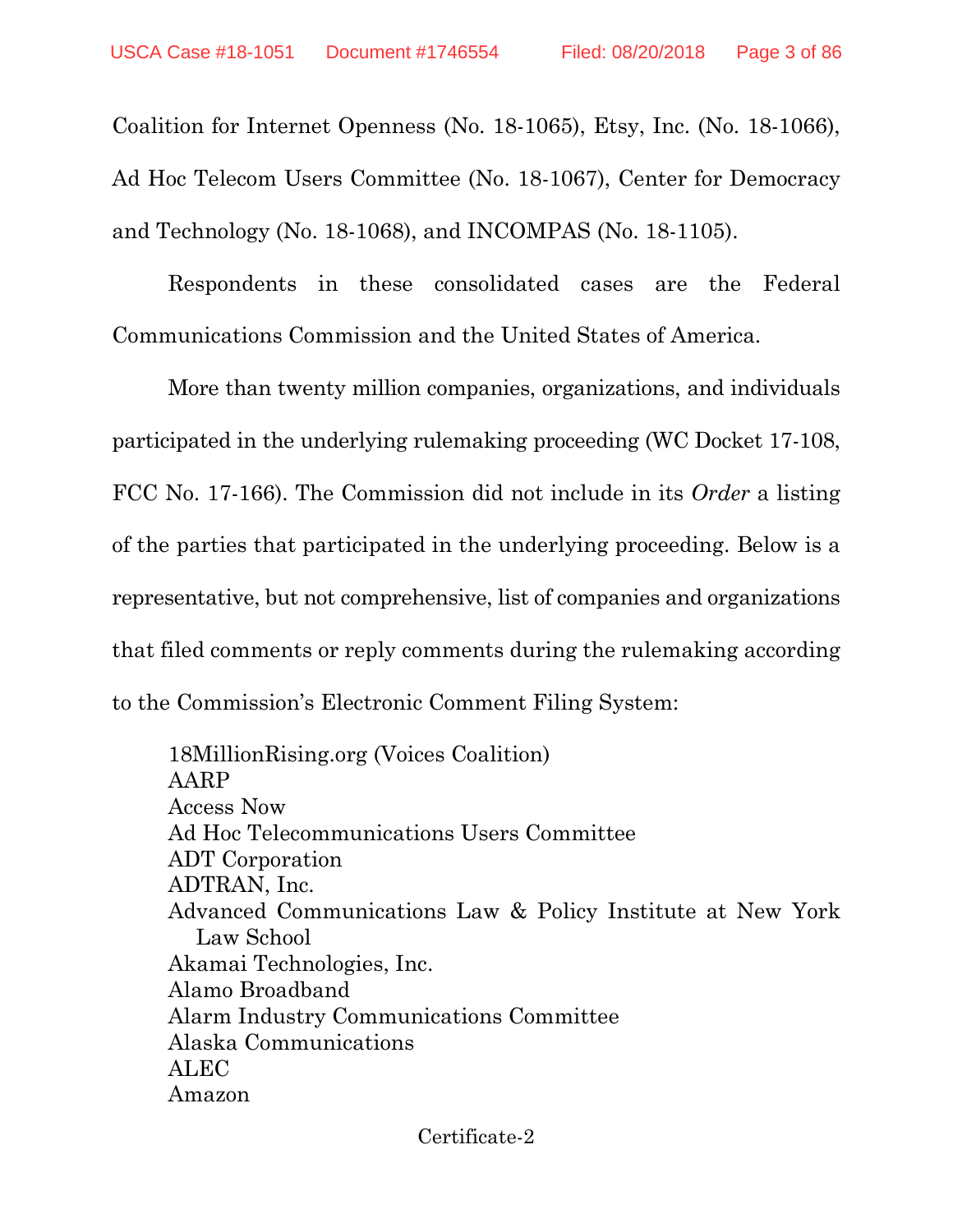American Association of Community Colleges American Association of Law Libraries et al. American Association of State Colleges and Universities et al. American Cable Association American Civil Liberties Union American Consumer Institute American Library Association American Sustainable Business Council Americans for Tax Reform and Digital Liberty Apple Inc. AppNexus Asian Americans Advancing Justice | AAJC Association of Research Libraries AT&T Services, Inc. Benton Foundation Black Women's Roundtable California Public Utilities Commission CALinnovates Cause of Action CCIA Center for Democracy & Technology Center for Individual Freedom Center for Media Justice et al. (Voices Coalition) CenturyLink Charter Communications, Inc. Cisco Systems, Inc. Citizens Against Government Waste City of Boston, Massachusetts City of Portland, Oregon City of San Francisco, California Coalition for Internet Openness Cogent Communications Group, Inc. Color of Change (Voices Coalition) Comcast Corporation Common Cause Communications Workers of America Commonwealth of Massachusetts Competitive Enterprise Institute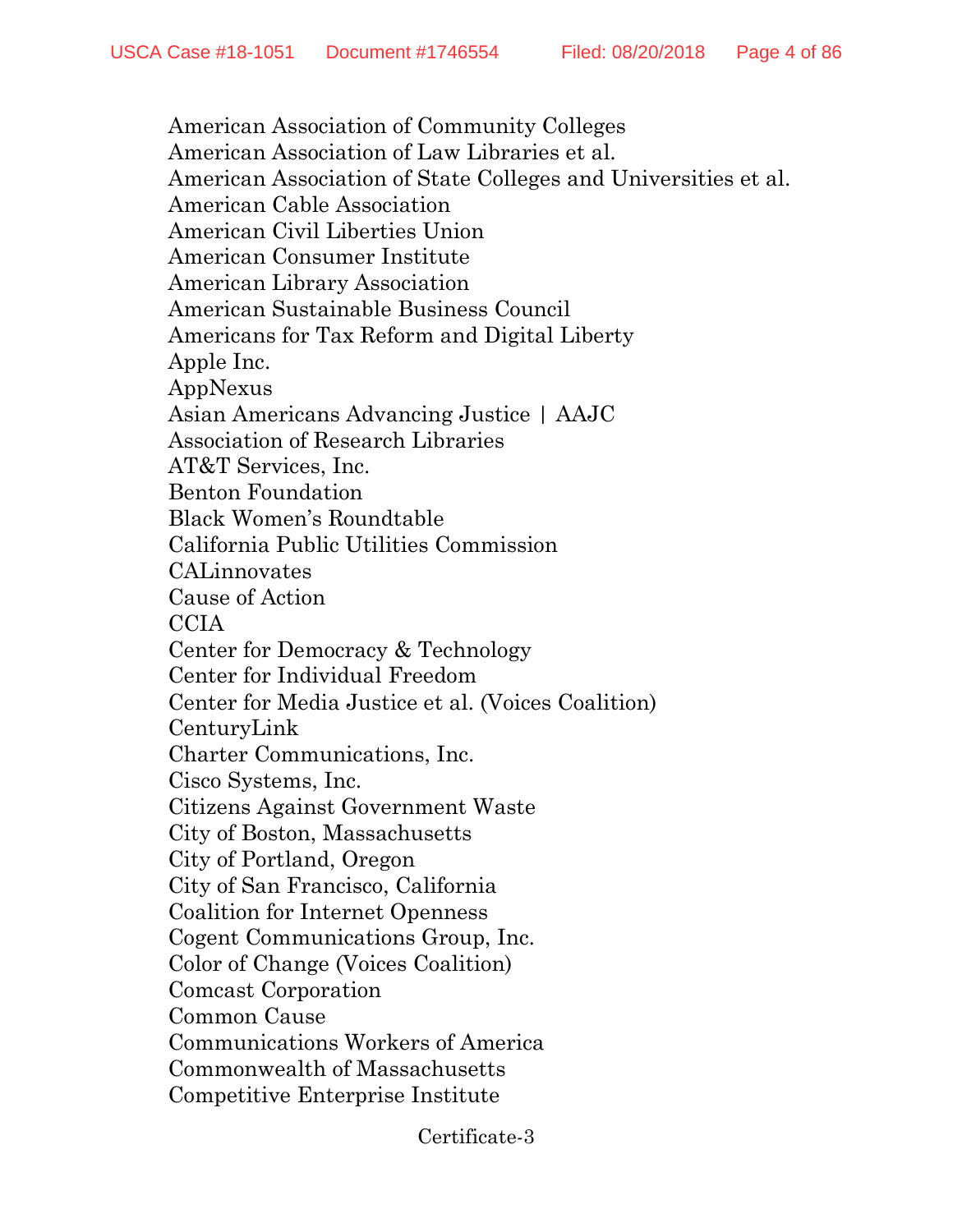CompTIA Community Technology Advisory Board Consumers Union County of Santa Clara, California Cox Communications, Inc. CREDO Mobile CTIA – The Wireless Association Daily Kos Data Foundry Digital Policy Institute Directors Guild of America District of Columbia Electronic Frontier Foundation Electronic Gaming Foundation Engine Entertainment Software Association Electronic Privacy Information Center Ericsson Etsy, Inc. European Digital Rights Farsight Security Fiber Broadband Association FreedomWorks Free Press Free State Foundation Friends of Community Media Frontier Communications FTC Staff Future of Music Coalition Golden Frog Greenlining Institute Hispanic Technology and Telecommunications Partnership Home Telephone Company INCOMPAS Independent Film & Television Alliance Information Technology Industry Council Inmarsat Institute for Local Self-Reliance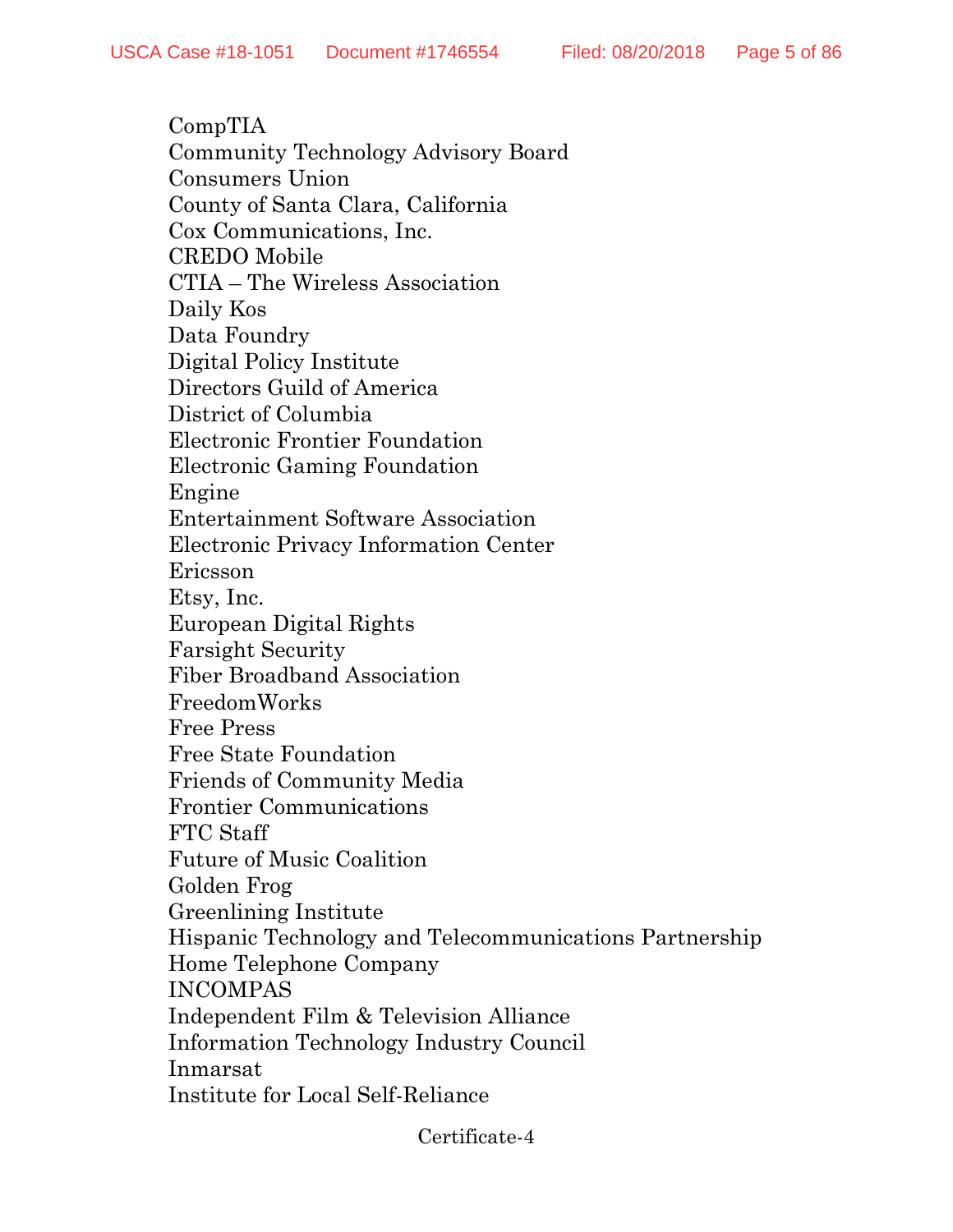Interisle Consulting Group LLC Internet Association Internet Freedom Coalition Internet Innovation Alliance (IIA) ITIF ITTA – The Voice of Midsize Communications Companies Level 3 Communications, LLC Judicial Watch Massillon Cable Comments Media Alliance (Voices Coalition) MediaFreedom.org Meetup, Inc. Microsoft Corporation M-Lab Mobile Future Mobilitie, LLC Motion Picture Association of America Mozilla NAACP National Association of Realtors National Association of Regulatory Utility Commissioners National Association of State Utility Consumer Advocates National Cable & Telecommunications Association National Exchange Carrier Association National Grange National Hispanic Media Coalition National Newspaper Publishers Association National Venture Capital Association Netflix, Inc. New America Foundation (Open Technology Institute) New Media Rights Nokia Nominum NTCA – The Rural Broadband Association Oracle Corp Presente.Org (Voices Coalition) Public Knowledge QUALCOMM Incorporated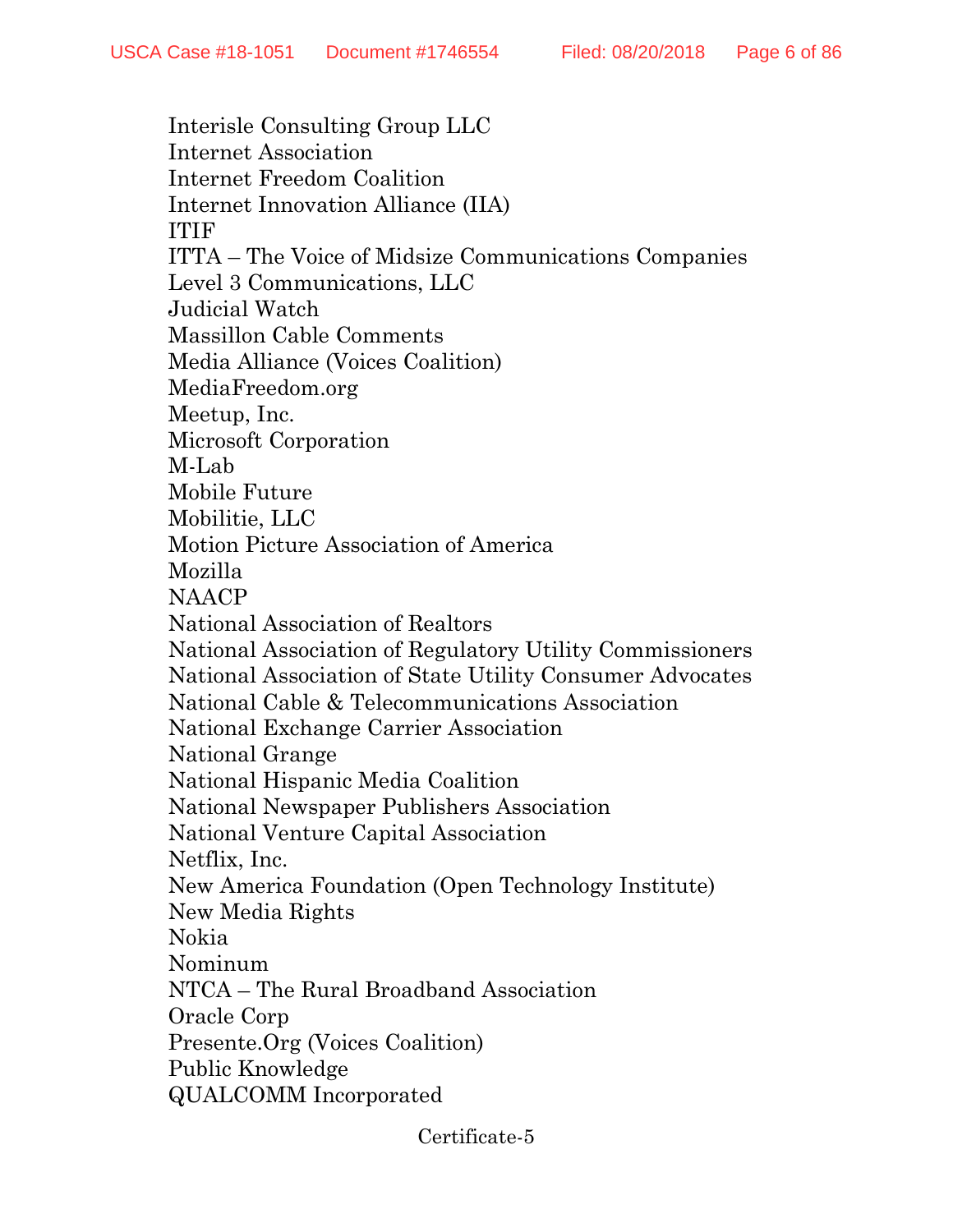R Street Sandvine Incorporated Software and Information Industry Alliance Sprint Corporation State of California State of Connecticut State of Hawai'i State of Illinois State of Iowa State of Maine State of Maryland State of Mississippi State of New York State of Oregon State of Rhode Island State of Vermont State of Washington Techdirt Tech Knowledge Telecommunications for the Deaf and Hard of Hearing, Inc. (TDI), et al. Telecommunications Industry Association T-Mobile USA, Inc. TracFone Wireless Twilio Twitter United Church of Christ (Voices Coalition) United States Telecom Association Verizon Vimeo, Inc. Voices for Internet Freedom Coalition Volo Wikimedia Foundation Wireless Internet Service Providers Association Writers Guild of America, West, Inc. WTA – Advocates for Rural Broadband Y Combinator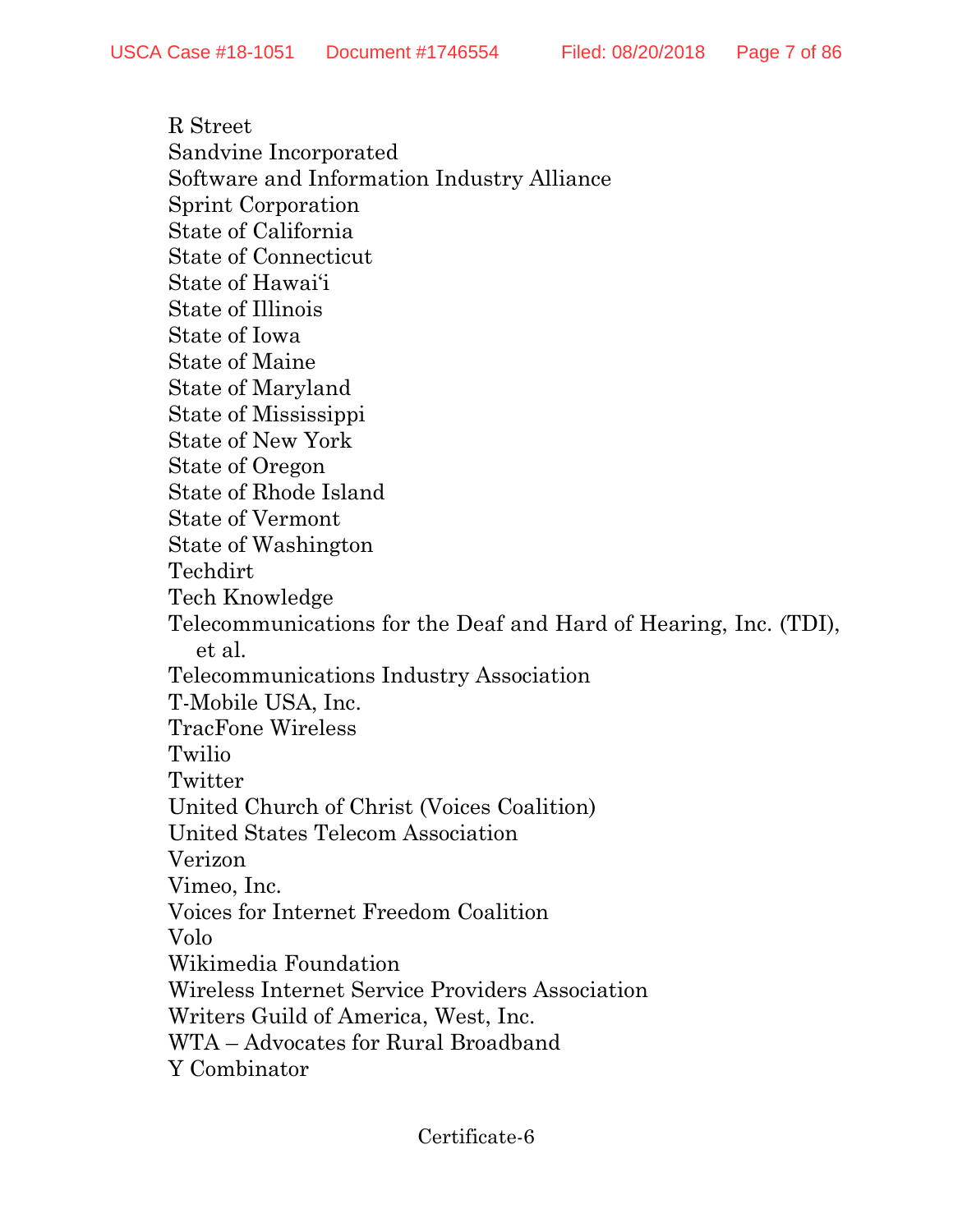The following entities have intervened in support of Petitioners: City and County of San Francisco, National Association of Regulatory Utility Commissioners, Internet Association, Computer and Communications Industry Association, National Association of State Utility Consumer Advocates, Writers Guild of America, West, Inc., and Entertainment Software Association. The following entities have moved to intervene in support of Respondents: NCTA - The Internet & Television Association, CTIA - The Wireless Association, USTelecom – The Broadband Association, American Cable Association, Leonid Goldstein, and Wireless Internet Service Providers Association. The following entity has intervened in support of neither side: Digital Justice Foundation.

As of the time of this filing, there are no *amici curiae*.

### **B. Ruling Under Review**

The ruling under review is the Commission's *Restoring Internet Freedom*, Declaratory Ruling, Report and Order, and Order, 33 FCC Rcd. 311 (2018) (the "*Order*").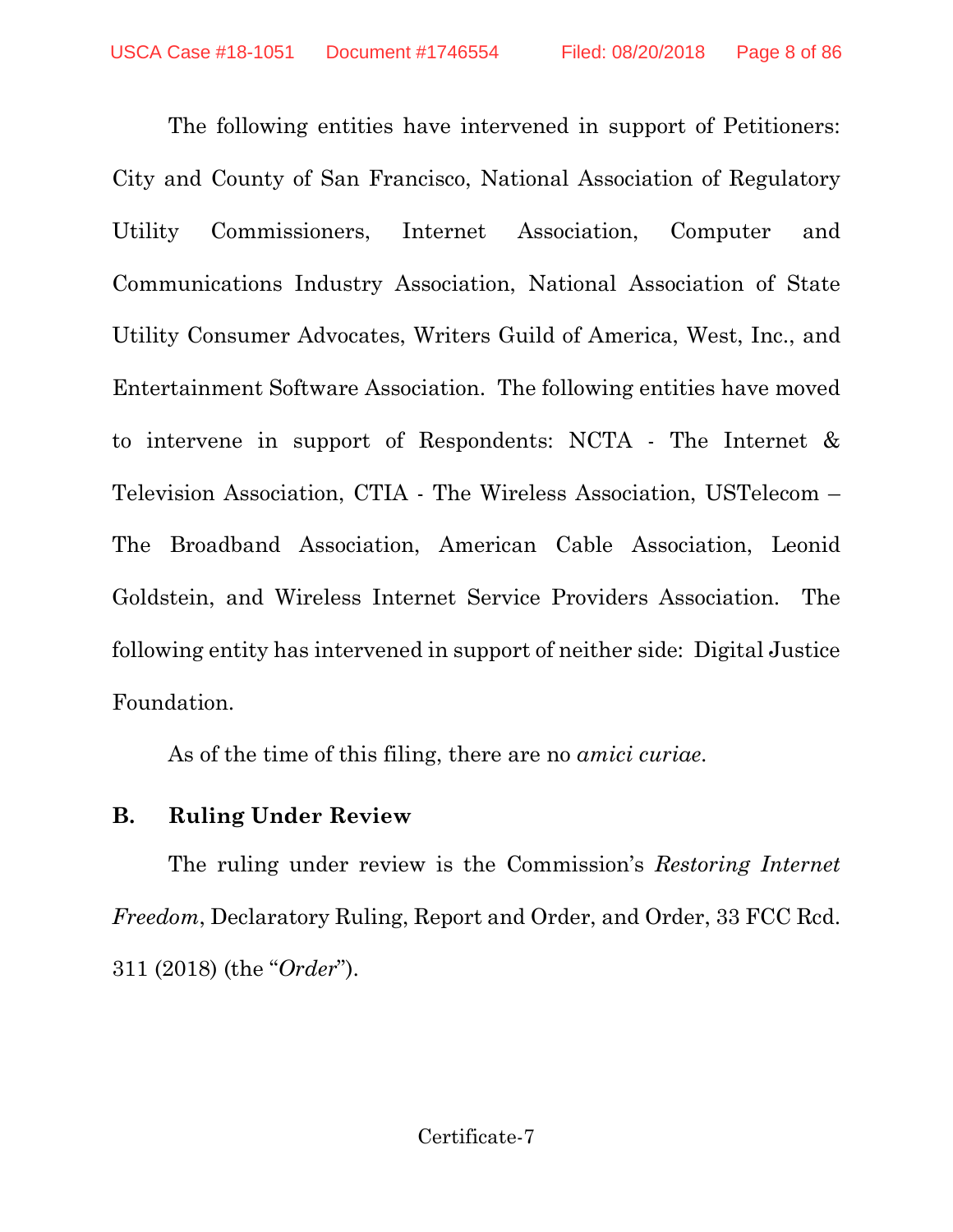### **C. Related Cases**

The *Order* has not previously been the subject of a petition for review by this Court or any other court. All petitions for review of the *Order* have been consolidated in this Court.

The following cases previously before this Court involved review of earlier, related Commission decisions that raised issues substantially similar to those raised in this case: *United States Telecom Association v. FCC*, 825 F.3d 674 (D.C. Cir. 2016), *reh'g denied* 855 F.3d 381 (D.C. Cir. 2017), and *Verizon v. FCC*, 740 F.3d 623 (D.C. Cir. 2014). The following petitions for certiorari seeking review of the *United States Telecom Association* decision are currently pending before the Supreme Court of the United States: *Daniel Berninger v. FCC*, S.Ct. No. 17-498; *AT&T Inc. v. FCC*, S.Ct. No. 17-499; *American Cable Association v. FCC*, S.Ct. No. 17-500; *CTIA-The Wireless Association v. FCC*, S.Ct. No. 17-501; *NCTA-The Internet & TV Association v. FCC*, S.Ct. No. 17-502; *TechFreedom v. FCC*, S.Ct. No. 17-503; *U.S. Telecom Association v. FCC*, S.Ct. No. 17- 504.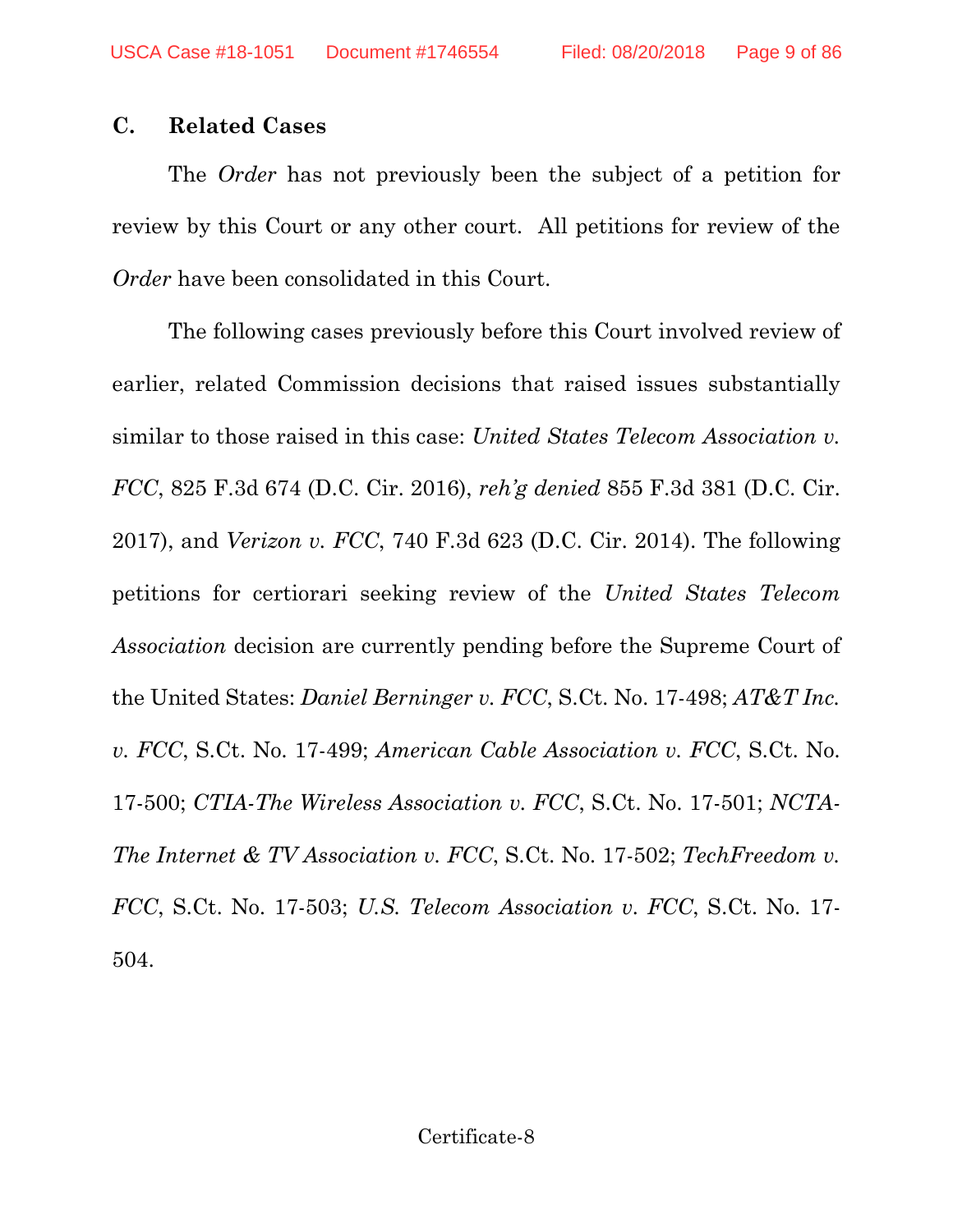### **TABLE OF CONTENTS**

# **Page**

|                 |    | $\begin{minipage}{.4\linewidth} \textbf{STATUTES AND REGULATIONS} \end{minipage} \begin{minipage}{.4\linewidth} \textbf{3} \end{minipage} \begin{minipage}{.4\linewidth} \textbf{5} \end{minipage} \begin{minipage}{.4\linewidth} \textbf{6} \end{minipage} \begin{minipage}{.4\linewidth} \textbf{6} \end{minipage} \begin{minipage}{.4\linewidth} \textbf{6} \end{minipage} \begin{minipage}{.4\linewidth} \textbf{7} \end{minipage} \begin{minipage}{.4\linewidth} \textbf{7} \end{minipage} \begin{minipage}{.4\linewidth} \text$ |    |
|-----------------|----|---------------------------------------------------------------------------------------------------------------------------------------------------------------------------------------------------------------------------------------------------------------------------------------------------------------------------------------------------------------------------------------------------------------------------------------------------------------------------------------------------------------------------------------|----|
|                 |    |                                                                                                                                                                                                                                                                                                                                                                                                                                                                                                                                       |    |
| $A_{\cdot}$     |    | The Role of State and Local Governments in Regulating                                                                                                                                                                                                                                                                                                                                                                                                                                                                                 |    |
| <b>B.</b>       |    |                                                                                                                                                                                                                                                                                                                                                                                                                                                                                                                                       |    |
| $\mathcal{C}$ . |    |                                                                                                                                                                                                                                                                                                                                                                                                                                                                                                                                       |    |
|                 | 1. |                                                                                                                                                                                                                                                                                                                                                                                                                                                                                                                                       |    |
|                 | 2. | The County of Santa Clara and the Santa Clara                                                                                                                                                                                                                                                                                                                                                                                                                                                                                         |    |
|                 | 3. | California Public Utilities Commission  10                                                                                                                                                                                                                                                                                                                                                                                                                                                                                            |    |
|                 |    | STANDARD OF REVIEW.                                                                                                                                                                                                                                                                                                                                                                                                                                                                                                                   | 11 |
|                 |    |                                                                                                                                                                                                                                                                                                                                                                                                                                                                                                                                       |    |
|                 |    |                                                                                                                                                                                                                                                                                                                                                                                                                                                                                                                                       |    |
|                 |    |                                                                                                                                                                                                                                                                                                                                                                                                                                                                                                                                       |    |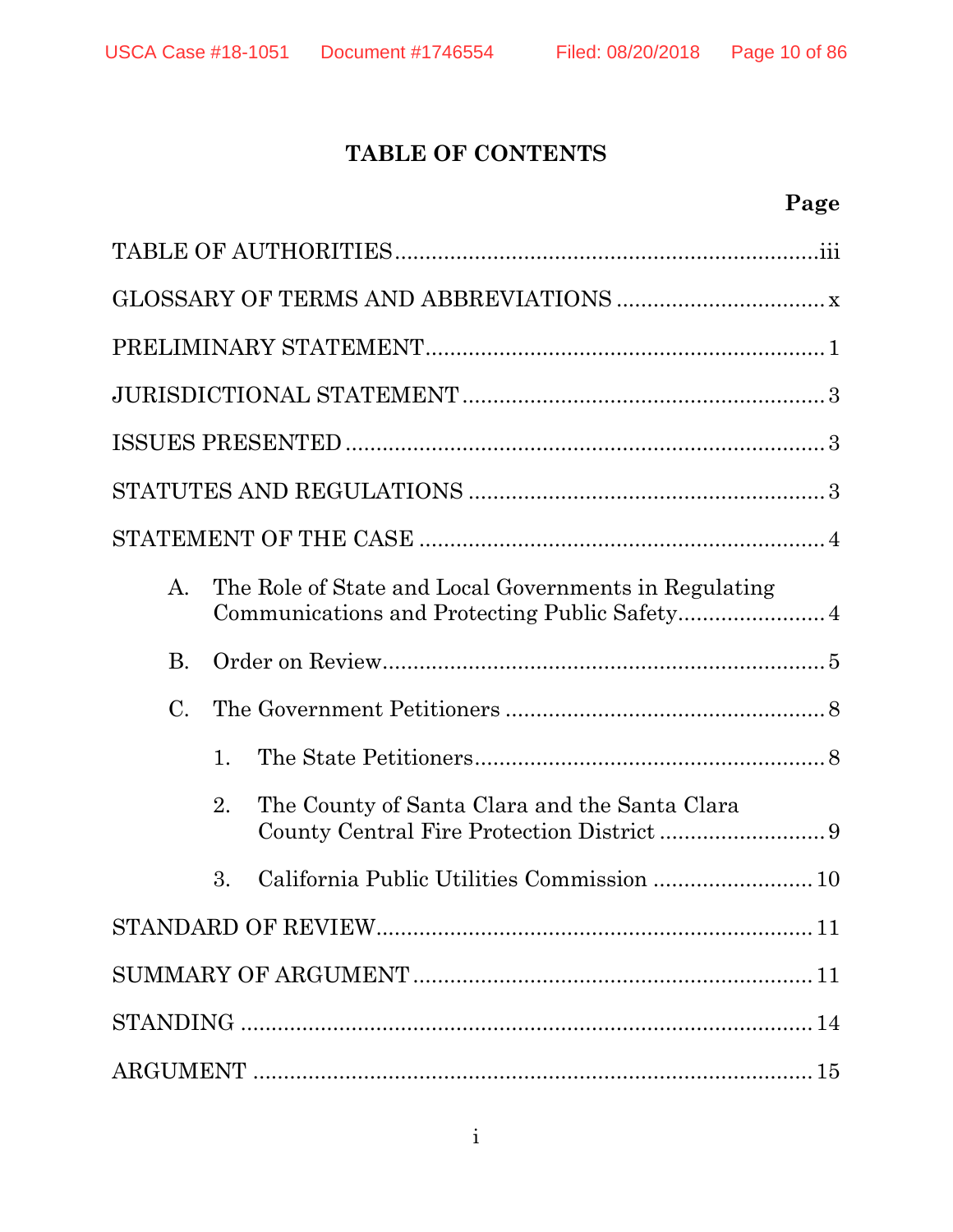# **Page**

# P[OINT I](#page-34-1)

| A.          | The Commission Disregarded the Serious Risk That<br>Providers Will Engage in Abusive Practices That        |  |
|-------------|------------------------------------------------------------------------------------------------------------|--|
| <b>B.</b>   | The Commission Violated Its Statutory Mandate to                                                           |  |
| $C_{\cdot}$ | The Order Failed to Consider Significant and Long-                                                         |  |
| D.          | The Commission Failed to Properly Consider the Effect<br>of Reclassification on Universal Service and Pole |  |
| POINT II    |                                                                                                            |  |
|             | THE COMMISSION'S PREEMPTION ORDER IS INVALID  39                                                           |  |
| A.          | The Commission May Not Preempt Absent Statutory                                                            |  |
| <b>B.</b>   | The Commission's Reference to Conflict Preemption Is                                                       |  |
|             | Conflict preemption must be raised on a case-by-<br>1.<br>case basis, not suggested in an order opining in |  |
|             | The <i>Order</i> fails to identify a valid basis for conflict<br>2.                                        |  |
|             |                                                                                                            |  |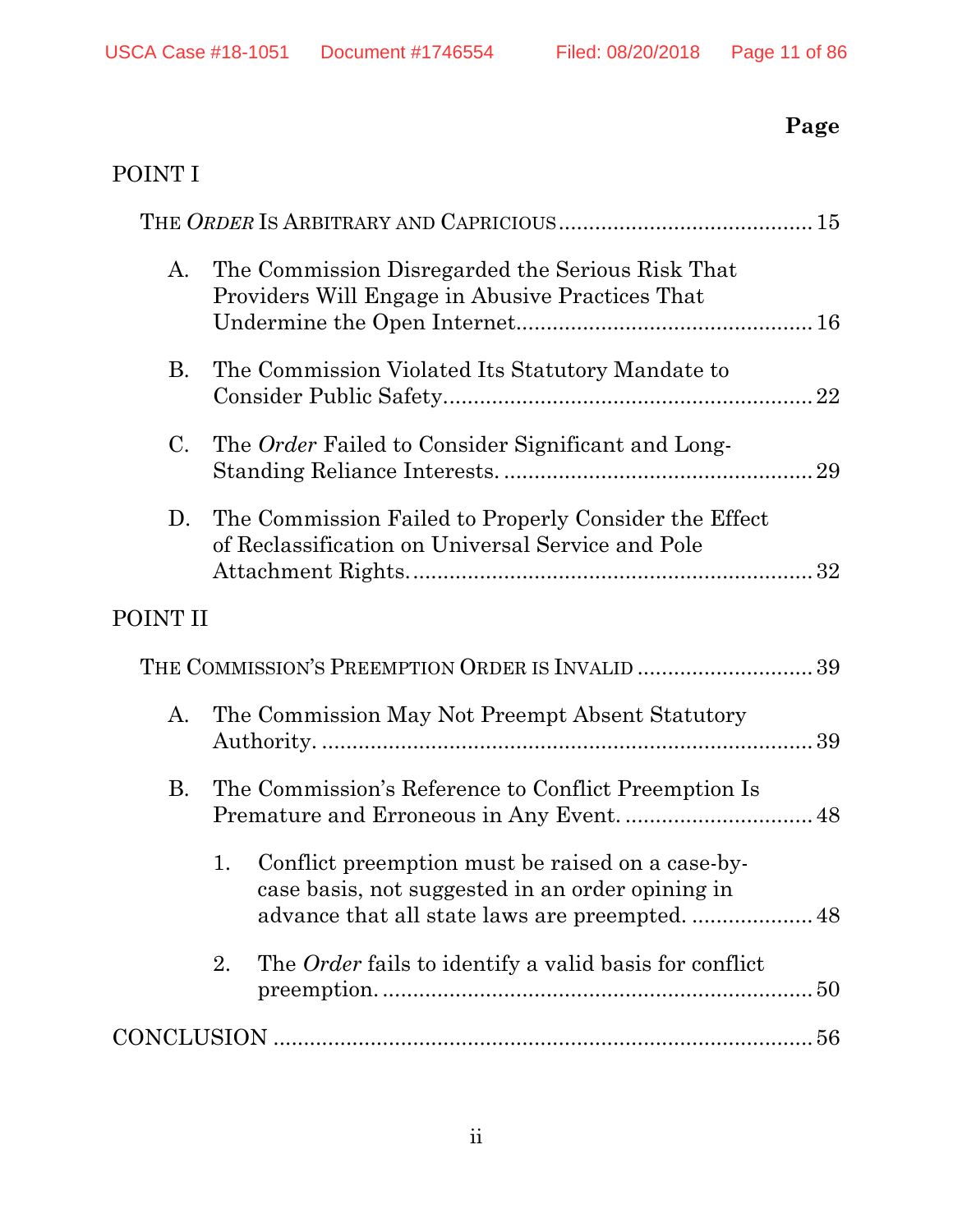### **TABLE OF AUTHORITIES**

<span id="page-11-0"></span>

| Cases                                                                                                         | Page(s) |
|---------------------------------------------------------------------------------------------------------------|---------|
| Alascom, Inc. v. FCC,                                                                                         |         |
| Alaska v. U.S. Dep't of Transp.,                                                                              |         |
| American Library Ass'n v. FCC,                                                                                |         |
| American Radio Relay League, Inc. v. FCC,                                                                     |         |
| $AT\&T$ Corp. v. FCC,                                                                                         |         |
| Building & Constr. Trades Council of Metro Dist. v.<br>Associated Builders & Contractors of Mass./R.I., Inc., |         |
| California v. FCC,                                                                                            |         |
| California v. FCC,                                                                                            |         |
| City of New York v. FCC,                                                                                      |         |
| Comcast Corp. v. FCC,                                                                                         |         |
| Computer & Communications Industry Association v. FCC,                                                        |         |
| Direct Commc'ns Cedar Valley, LLC v. FCC,                                                                     |         |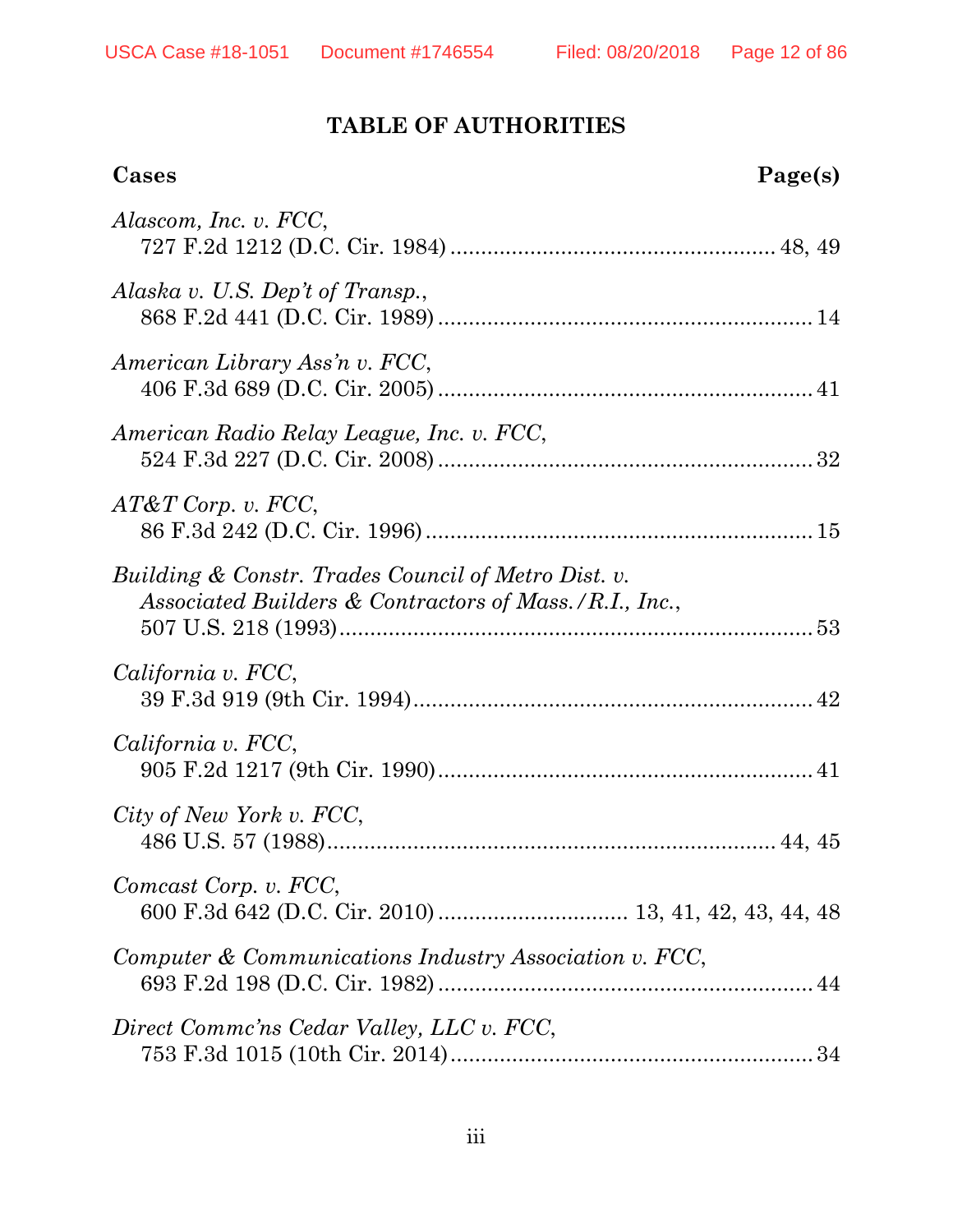| Cases                                                                           | Page(s) |
|---------------------------------------------------------------------------------|---------|
| EchoStar Satellite L.L.C. v. FCC,                                               |         |
| <i>Encino Motorcars, LLC v. Navarro,</i>                                        |         |
| $Global Tel*Link v. FCC,$                                                       |         |
| Graham v. R.J. Reynolds Tobacco Co.,                                            |         |
| Hillsborough County, Fla. v. Automated Med. Labs., Inc.,                        |         |
| Louisiana Pub. Serv. Comm'n v. FCC,                                             |         |
| Medtronic v. Lohr,                                                              |         |
| Metropolitan Life Ins. Co. v. Massachusetts,                                    |         |
| Minnesota Pub. Util. Comm'n v. FCC,                                             |         |
| Motor Vehicle Mfrs. Ass'n. of U.S., Inc. v. State Farm Mutual<br>Auto Ins. Co., |         |
| National Ass'n of Regulatory Utility Comm'rs v. FCC,                            |         |
| National Ass'n of Regulatory Utility Comm'rs v. FCC,                            |         |
| New York State Dep't. of Soc. Servs. v. Dublino,                                |         |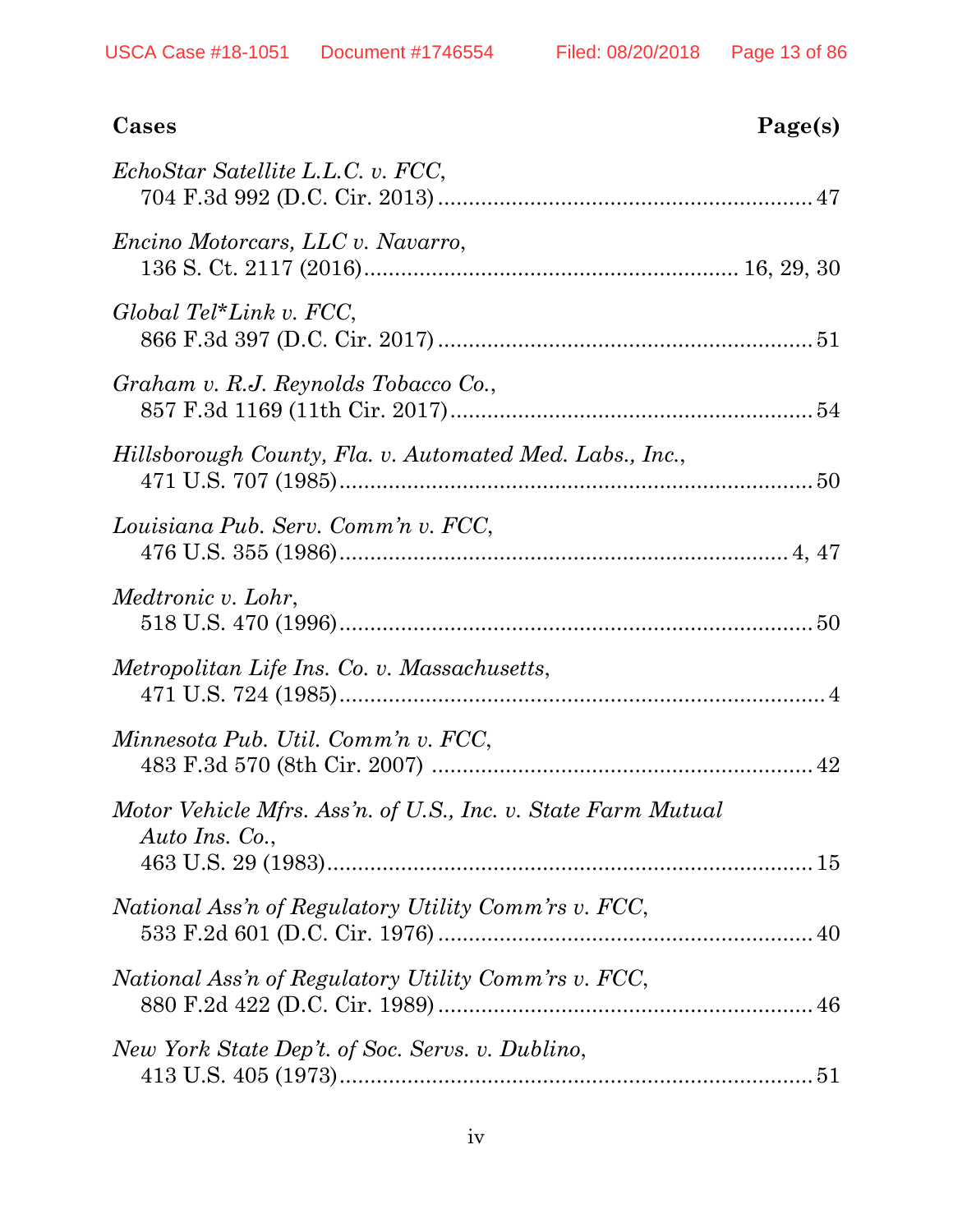| Cases                                                             | Page(s) |
|-------------------------------------------------------------------|---------|
| Nuvio Corp. v. FCC,                                               |         |
| People v. Charter Commc'ns, Inc.,                                 |         |
| Public Citizen v. Federal Motor Carrier Safety Admin.,            |         |
| Public Serv. Comm'n of Maryland v. FCC,                           |         |
| Puerto Rico Dep't of Consumer Affairs v. Isla Petroleum<br>Corp., |         |
| SEC v. Chenery Corp.,                                             |         |
| <i>Telocator Network of Am. v. FCC,</i>                           |         |
| Texas Office of Pub. Util. Counsel v. FCC,                        |         |
| United States Telecom Ass'n v. FCC,                               |         |
| United States Telecom Ass'n v. FCC,                               |         |
| Verizon v. FCC,                                                   |         |
| Wyeth v. Levine,                                                  |         |
| Constitutions                                                     |         |
|                                                                   |         |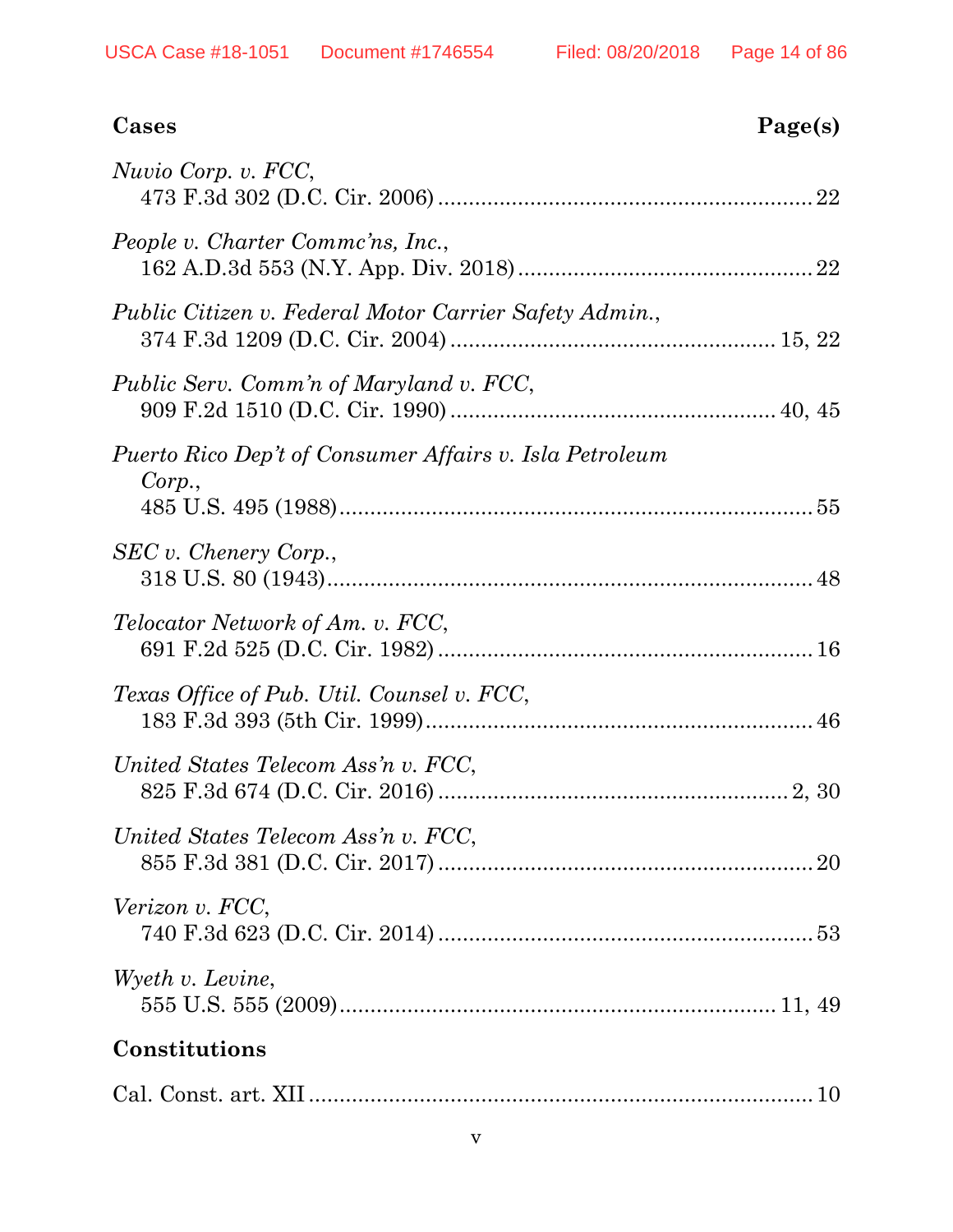| <b>Statutes</b>  | Page(s) |
|------------------|---------|
| Federal          |         |
|                  |         |
|                  |         |
|                  |         |
|                  |         |
| 47 U.S.C.        |         |
| <b>State</b>     |         |
|                  |         |
| Conn. Gen. Stat. |         |
|                  |         |
|                  |         |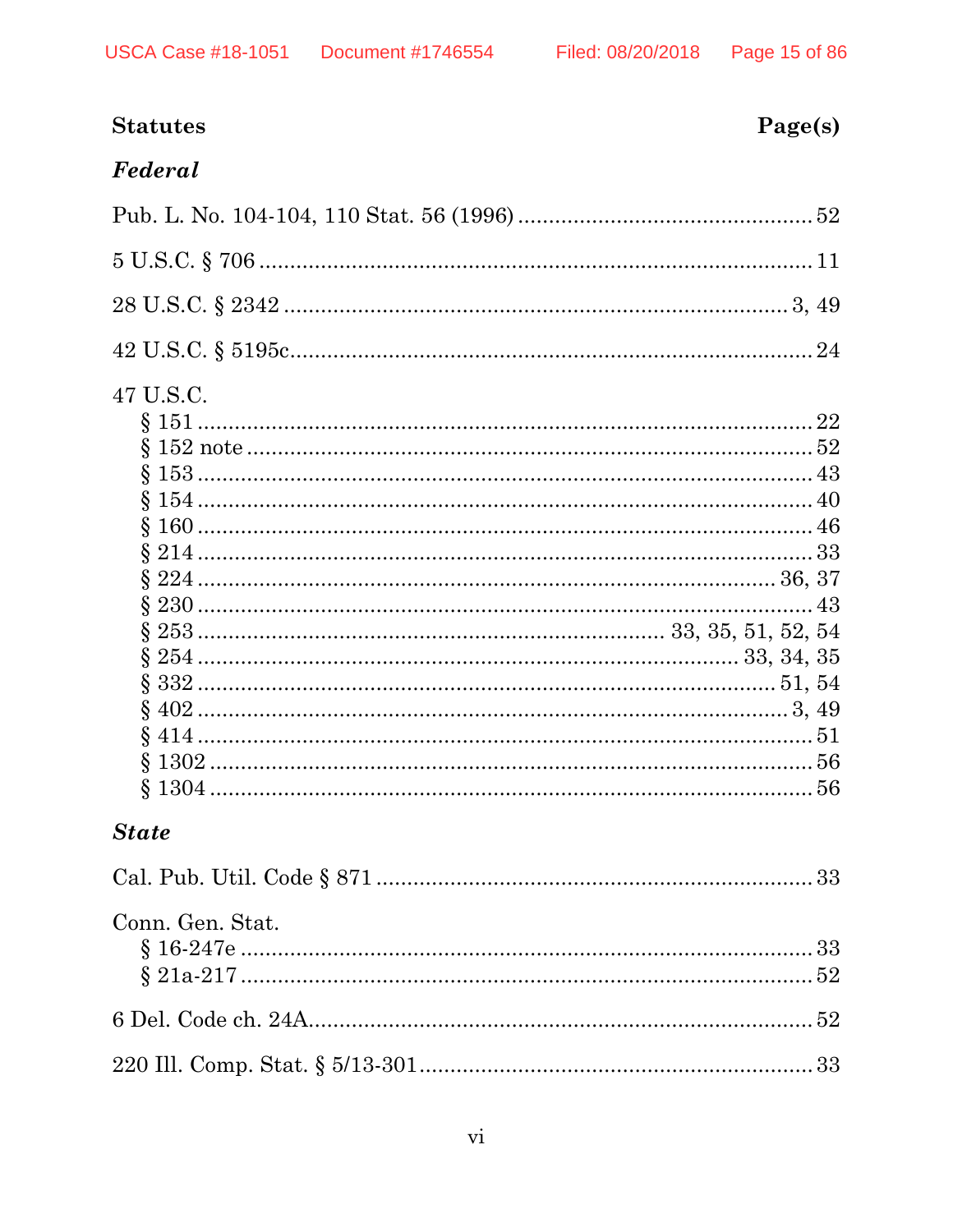| Statutes                                           | Page(s) |
|----------------------------------------------------|---------|
|                                                    |         |
| Md. Code Ann.                                      |         |
| Minn. Stat.                                        |         |
|                                                    |         |
|                                                    |         |
|                                                    |         |
|                                                    |         |
|                                                    |         |
| Administrative Materials                           |         |
| Federal                                            |         |
|                                                    |         |
| In re City of Wilson,                              |         |
| In re Lifeline & Link Up Reform and Modernization, |         |
| In re Protecting and Promoting the Open Internet,  |         |

### *State*

### *Regulations*

|--|--|--|--|--|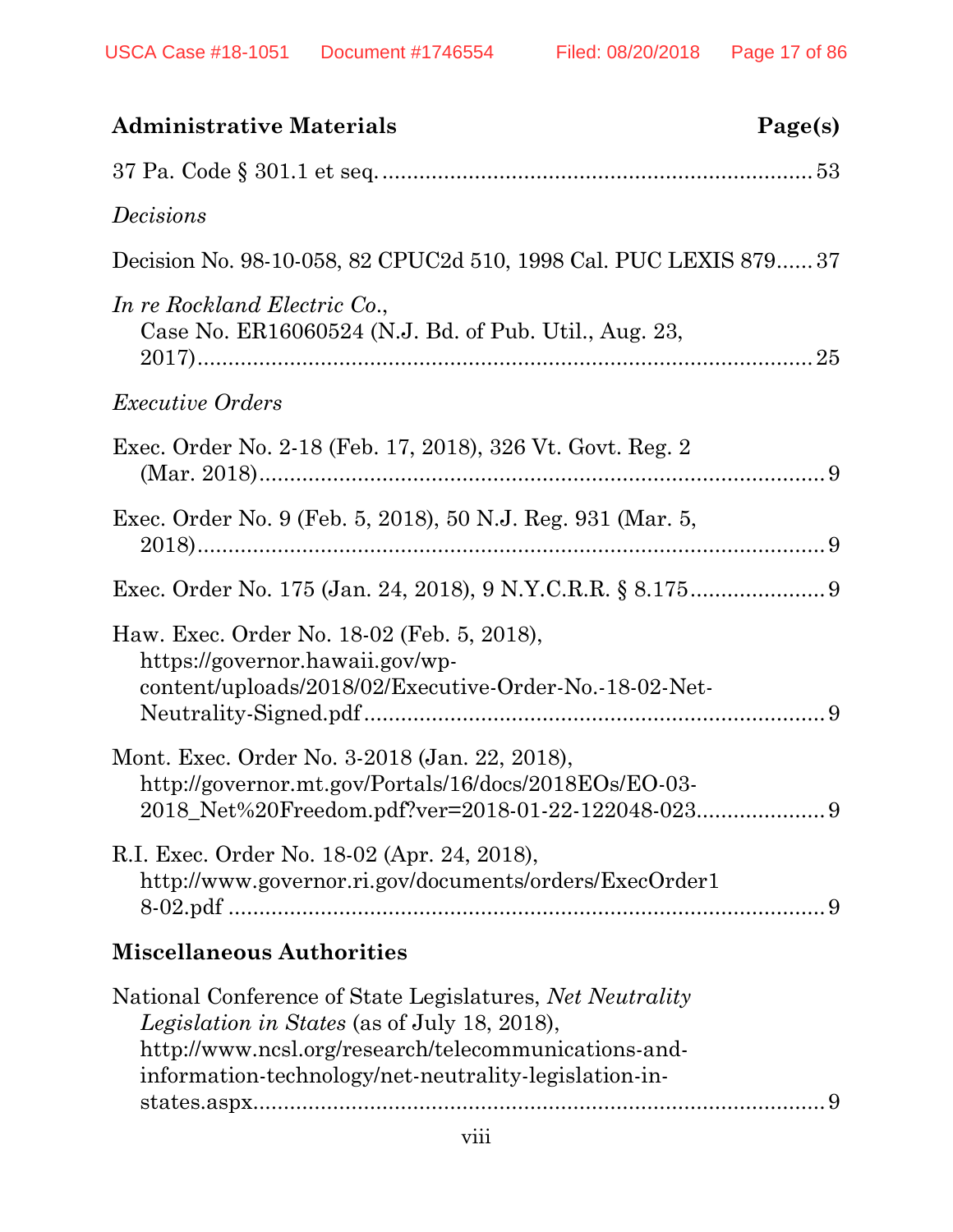### **Miscellaneous Authorities**

| σρι<br>. . | s |
|------------|---|
|            |   |

| Philip Weiser, Federal Common Law, Cooperative                                                                                           |  |
|------------------------------------------------------------------------------------------------------------------------------------------|--|
| Federalism, and the Enforcement of the Telecom Act, 76                                                                                   |  |
|                                                                                                                                          |  |
| Wash, S. Bill Rep. on SHB 2282 (Feb. 27, 2018), at<br>http://lawfilesext.leg.wa.gov/Biennium/2017-<br>18/Htm/Bill%20Reports/Senate/2282- |  |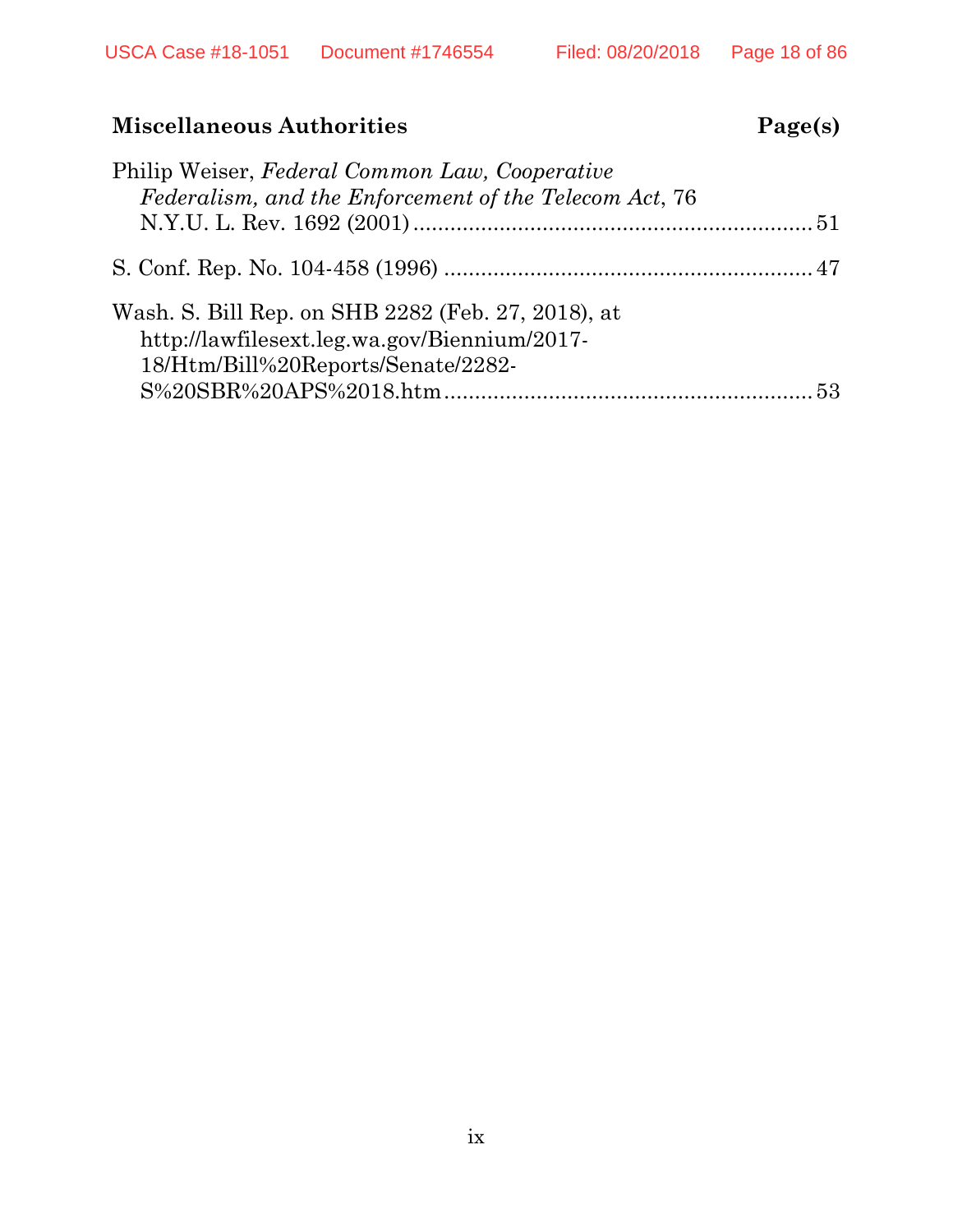### **GLOSSARY OF TERMS AND ABBREVIATIONS**

<span id="page-18-0"></span>

| 1996 Act                                 | Telecommunications Act of 1996, Pub. L. No. 104-<br>104, 110 Stat. 56                                                                                                                                                                                                                                                                                                                                                                            |
|------------------------------------------|--------------------------------------------------------------------------------------------------------------------------------------------------------------------------------------------------------------------------------------------------------------------------------------------------------------------------------------------------------------------------------------------------------------------------------------------------|
| 2015 Order                               | In re Protecting and Promoting the Open Internet, 30<br>FCC Rcd. 5601 (2015), aff'd sub nom. United States<br><i>Telecom Association v. FCC, 825 F.3d 674</i>                                                                                                                                                                                                                                                                                    |
| <b>BIAS</b>                              | <b>Broadband Internet Access Service</b>                                                                                                                                                                                                                                                                                                                                                                                                         |
| Cable Act of 1984                        | Cable Communications Policy Act of 1984, Pub. L.<br>No. 98-549, 98 Stat. 2279                                                                                                                                                                                                                                                                                                                                                                    |
| California I                             | <i>California v. FCC</i> , 905 F.2d 1217 (9th Cir. 1990)                                                                                                                                                                                                                                                                                                                                                                                         |
| California III                           | <i>California v. FCC</i> , 39 F.3d 919 (9th Cir. 1994)                                                                                                                                                                                                                                                                                                                                                                                           |
| CCIA                                     | Communications<br>Industry<br>Computer<br>and<br>Association                                                                                                                                                                                                                                                                                                                                                                                     |
| Commission or<br><b>FCC</b>              | Federal Communications Commission                                                                                                                                                                                                                                                                                                                                                                                                                |
| <b>CPUC</b>                              | California Public Utilities Commission                                                                                                                                                                                                                                                                                                                                                                                                           |
| Communications<br>Act                    | Communications Act of 1934, as amended, 47 U.S.C.<br>$\S 151$ et seq.                                                                                                                                                                                                                                                                                                                                                                            |
| County                                   | County of Santa Clara                                                                                                                                                                                                                                                                                                                                                                                                                            |
| County Fire                              | Santa Clara County Central Fire Protection District                                                                                                                                                                                                                                                                                                                                                                                              |
| Edge provider                            | Entity providing content, applications, and services<br>over the Internet to end users                                                                                                                                                                                                                                                                                                                                                           |
| Government<br>Petitioners<br>Kabai Decl. | of New York, California, Connecticut,<br>States<br>Delaware, Hawai'i, Illinois, Iowa, Kentucky, Maine,<br>Maryland, Massachusetts, Minnesota, Mississippi,<br>New Jersey, New Mexico, North Carolina, Oregon,<br>Pennsylvania, Rhode Island, Vermont, Virginia,<br>Washington, the District of Columbia, the County of<br>Santa Clara, Santa Clara County Central Fire<br>Protection District, and the California Public<br>Utilities Commission |
|                                          | Declaration of Imre Kabai [Addendum 13-15]                                                                                                                                                                                                                                                                                                                                                                                                       |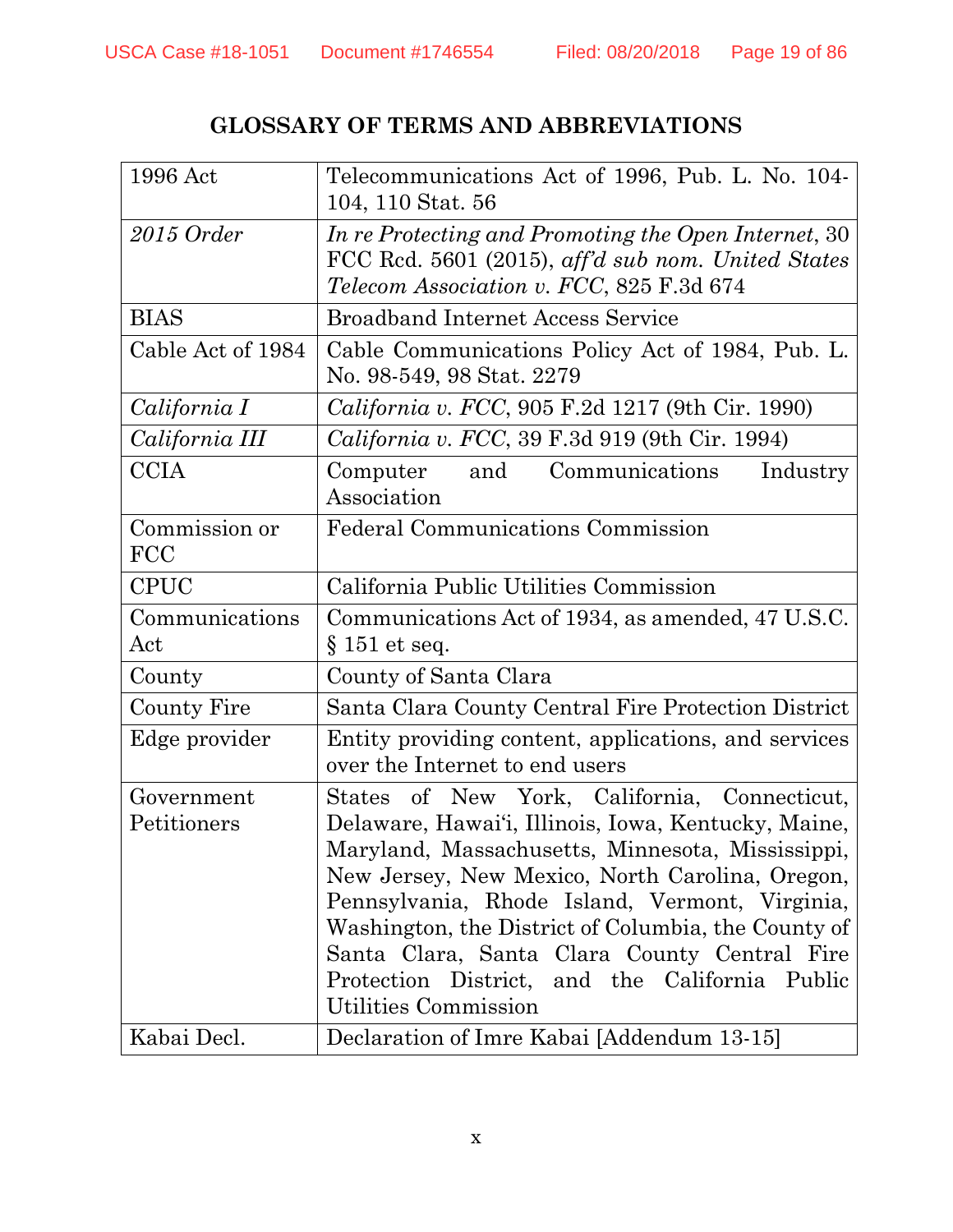| Lifeline                      | Federal and state programs that provide a monthly<br>discount for low-income subscribers of certain<br>communication services                                                                                                                                                                              |
|-------------------------------|------------------------------------------------------------------------------------------------------------------------------------------------------------------------------------------------------------------------------------------------------------------------------------------------------------|
| Maryland PSC                  | <i>Public Serv. Comm'n of Maryland v. FCC, 909 F.2d</i><br>1510 (D.C. Cir. 1990)                                                                                                                                                                                                                           |
| McSweeny                      | Commissioner Terrell McSweeny, Federal Trade<br>Commission                                                                                                                                                                                                                                                 |
| Minnesota PUC                 | Minnesota Pub. Util. Comm'n v. FCC, 483 F.3d 570<br>(8th Cir. 2007)                                                                                                                                                                                                                                        |
| NARUC II                      | National Ass'n of Regulatory Utility Comm'rs v.<br>$FCC$ , 533 F.2d 601 (D.C. Cir. 1976)                                                                                                                                                                                                                   |
| Non-Government<br>Petitioners | Mozilla Corporation, Vimeo, Inc., Public Knowledge,<br>Open Technology Institute, National Hispanic<br>Media Coalition, NTCH, Inc., Benton Foundation,<br>Free Press, Coalition for Internet Openness, Etsy,<br>Inc., Ad Hoc Telecom Users Committee, Center for<br>Democracy and Technology, and INCOMPAS |
| NGP Br.                       | <b>Brief for Non-Government Petitioners</b>                                                                                                                                                                                                                                                                |
| <b>NYAG</b>                   | New York Attorney General's Office                                                                                                                                                                                                                                                                         |
| Open Internet                 | The principle that broadband providers must treat<br>all Internet traffic the same regardless of source                                                                                                                                                                                                    |
| <b>OTI</b>                    | New America's Open Technology Institute                                                                                                                                                                                                                                                                    |
| Order                         | Restoring Internet Freedom, <i>Declaratory Ruling</i> ,<br>Report and Order, and Order, 33 FCC Rcd. 311<br>(2018) [JA __-_                                                                                                                                                                                 |
| Sandoval                      | Catherine<br>Professor<br>Sandoval,<br>Santa<br>Clara<br>University School of Law                                                                                                                                                                                                                          |
| <b>State Petitioners</b>      | States of New York, California, Connecticut,<br>Delaware, Hawai'i, Illinois, Iowa, Kentucky, Maine,<br>Maryland, Massachusetts, Minnesota, Mississippi,<br>New Jersey, New Mexico, North Carolina, Oregon,<br>Pennsylvania, Rhode Island, Vermont, Virginia,<br>Washington, and the District of Columbia   |
| Transparency<br>Rule          | Disclosures mandated by the <i>Order</i> $\P$ 215-231                                                                                                                                                                                                                                                      |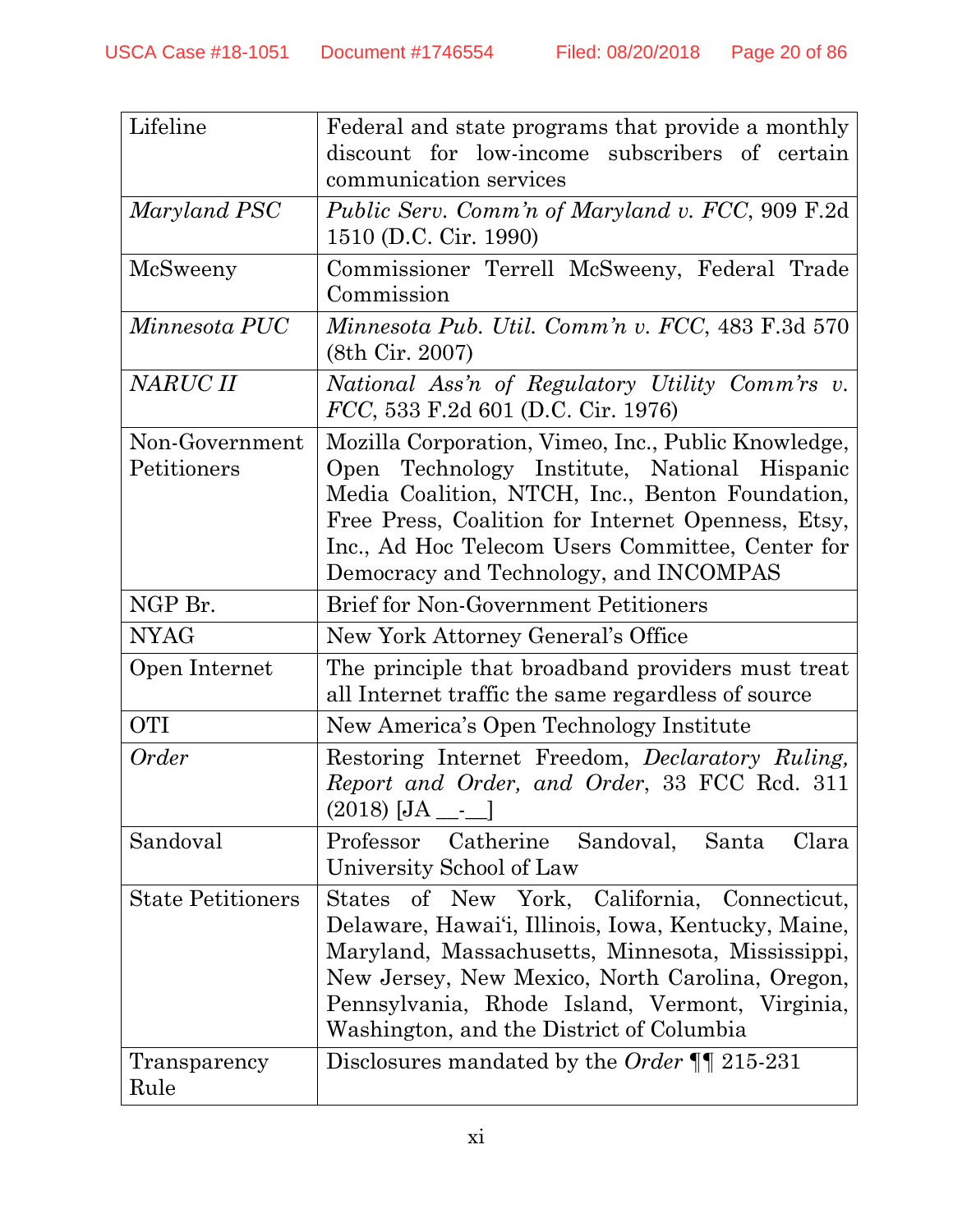<span id="page-20-1"></span> $\overline{a}$ 

#### **PRELIMINARY STATEMENT**

<span id="page-20-0"></span>The Government Petitioners are the States of New York, California, Connecticut, Delaware, Hawai'i, Illinois, Iowa, Kentucky, Maine, Maryland, Massachusetts, Minnesota, Mississippi, New Jersey, New Mexico, North Carolina, Oregon, Pennsylvania, Rhode Island, Vermont, Virginia, Washington, the District of Columbia (the State Petitioners); the County of Santa Clara (the County), the Santa Clara County Central Fire Protection District (County Fire), and the California Public Utilities Commission (CPUC)[.1](#page-20-1) The Government Petitioners share a strong interest in preserving the open Internet as a vital resource for the health and welfare of our residents.

For more than fifteen years, the Federal Communications Commission has agreed that an open Internet free from blocking, throttling, or other interference by service providers is critical to ensure that all Americans have access to the advanced telecommunications

<sup>1</sup> Intervenor City and County of San Francisco also joins this brief.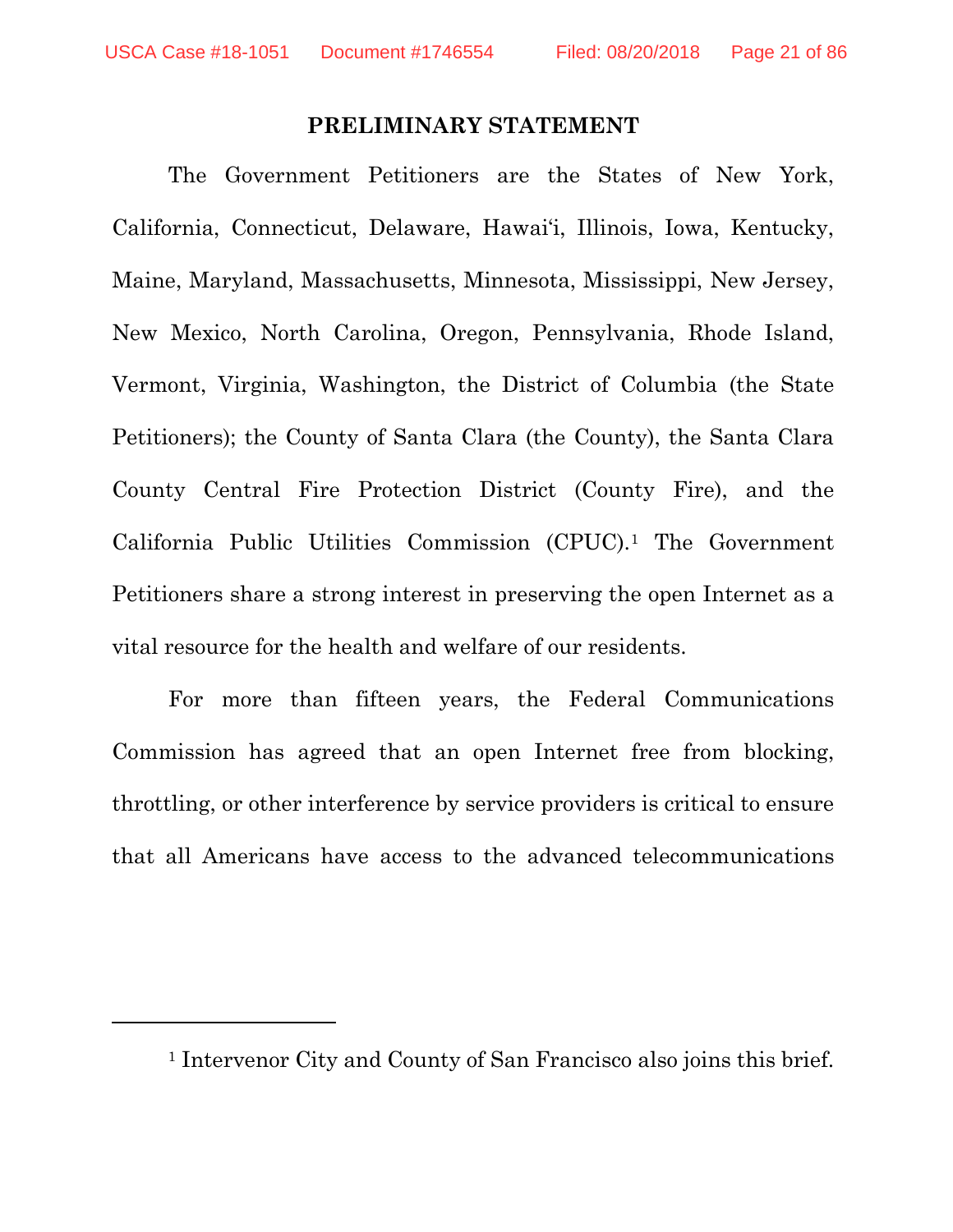services that have become essential for daily life.[2](#page-21-1) The recent *Order*  represents a dramatic and unjustified departure from this long-standing commitment. The *Order* is invalid and must be vacated for the many reasons raised by the Non-Government Petitioners. In addition, as this brief explains, the *Order* is arbitrary and capricious because it failed to reconcile the Commission's abdication of regulatory authority with the inevitable harms that the *Order* will cause to consumers, public safety, and existing regulatory schemes. Indeed, the *Order* entirely ignored many of these issues, including public safety, in violation of the agency's statutory mandate.

The *Order* compounded its devastating impact on millions of Americans by purporting to preempt state and local laws that would protect consumers and small businesses from abuses by service providers. The Commission identified no valid authority for such preemption. The *Order*'s attempt to preempt state and local laws thus must be invalidated.

 $\overline{a}$ 

<span id="page-21-1"></span><span id="page-21-0"></span><sup>2</sup> The "open Internet" refers to "the principle that broadband providers must treat all internet traffic the same regardless of source." *United States Telecom Ass'n v. FCC*, 825 F.3d 674, 689 (D.C. Cir. 2016).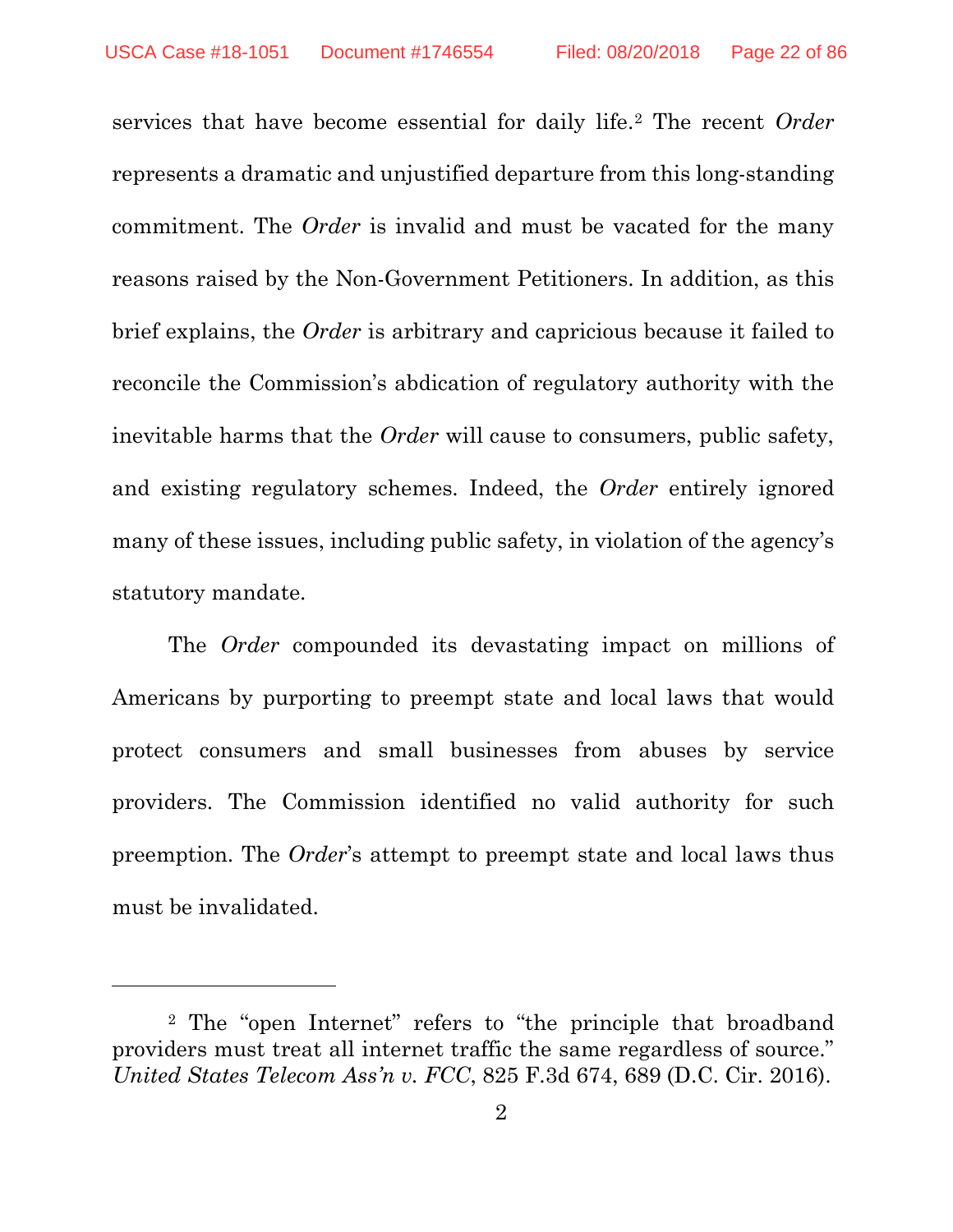#### <span id="page-22-4"></span><span id="page-22-3"></span>**JURISDICTIONAL STATEMENT**

<span id="page-22-0"></span>This Court has jurisdiction under 47 U.S.C. § 402(a) and 28 U.S.C. § 2342(1). The *Order* was released on January 4, 2018, and a summary of the *Order* was published on February 22, 2018. *See* 83 Fed. Reg. 7,852 (Feb. 22, 2018). The petitions were timely filed.

#### **ISSUES PRESENTED**

<span id="page-22-1"></span>1. Whether the *Order* is arbitrary and capricious.

<span id="page-22-2"></span>2. Whether the Commission's purported preemption of state and local regulation of broadband service is invalid.

#### **STATUTES AND REGULATIONS**

Pertinent statutes and regulations are contained in the Addendum.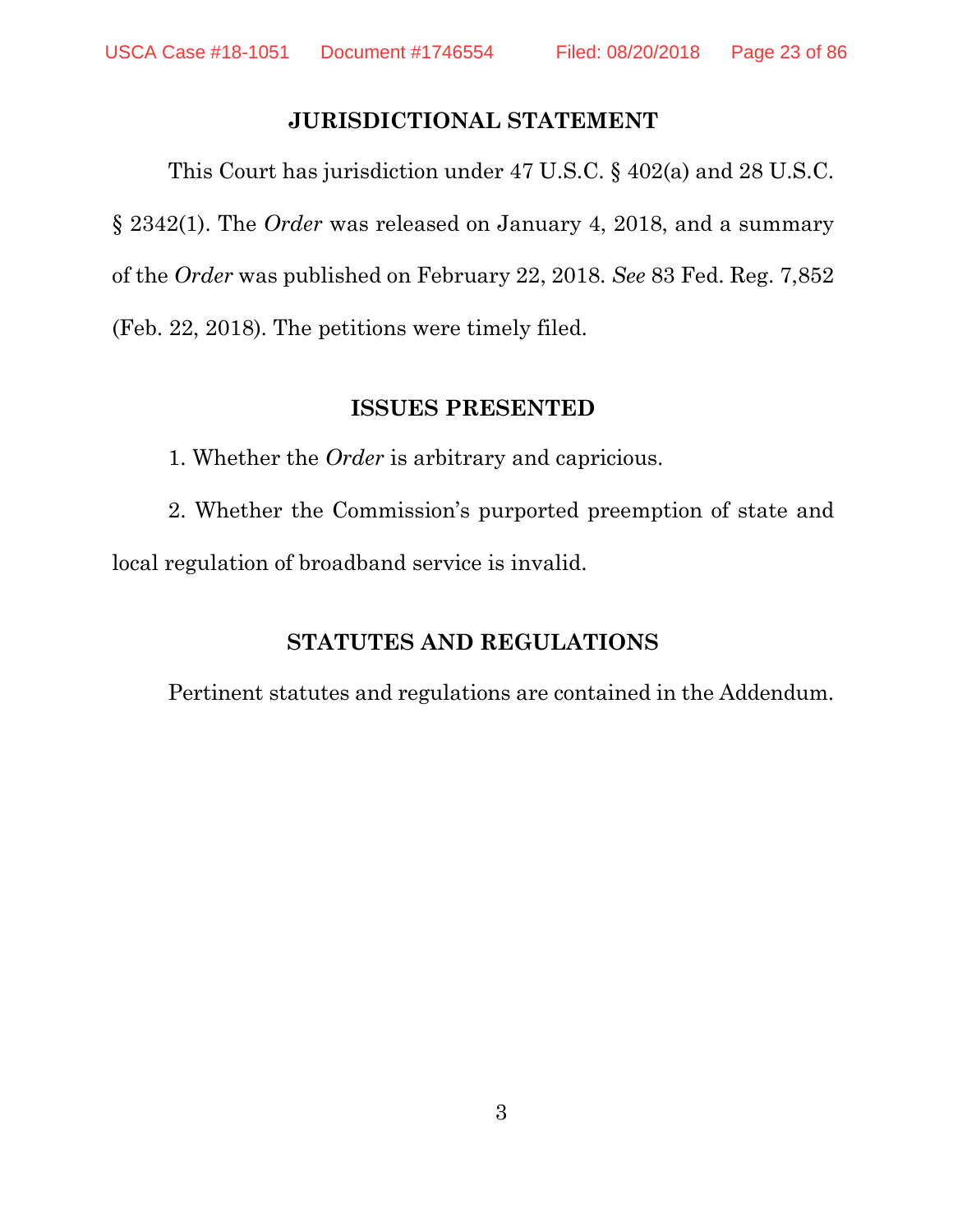$\overline{a}$ 

#### <span id="page-23-3"></span><span id="page-23-2"></span>**STATEMENT OF THE CASE[3](#page-23-4)**

### <span id="page-23-1"></span><span id="page-23-0"></span>**A. The Role of State and Local Governments in Regulating Communications and Protecting Public Safety**

State and local governments "traditionally have had great latitude under their police powers to legislate as to the protection of the lives, limbs, health, comfort, and quiet of their residents." *Metropolitan Life Ins. Co. v. Massachusetts*, 471 U.S. 724, 756 (1985). The Federal Communications Act of 1934 (Communications Act), as amended by the Telecommunications Act of 1996 (1996 Act), recognizes that communications are central to this authority and thus establishes "a system of dual state and federal regulation." *Louisiana Pub. Serv. Comm'n v. FCC*, 476 U.S. 355, 359 (1986).

<span id="page-23-4"></span><sup>3</sup> This Statement of the Case supplements the Statement contained in the Brief for the Non-Government Petitioners (NGP Br.), which the Government Petitioners hereby join. As stated *infra* at 11, the Government Petitioners also join the legal arguments made by the Non-Government Petitioners.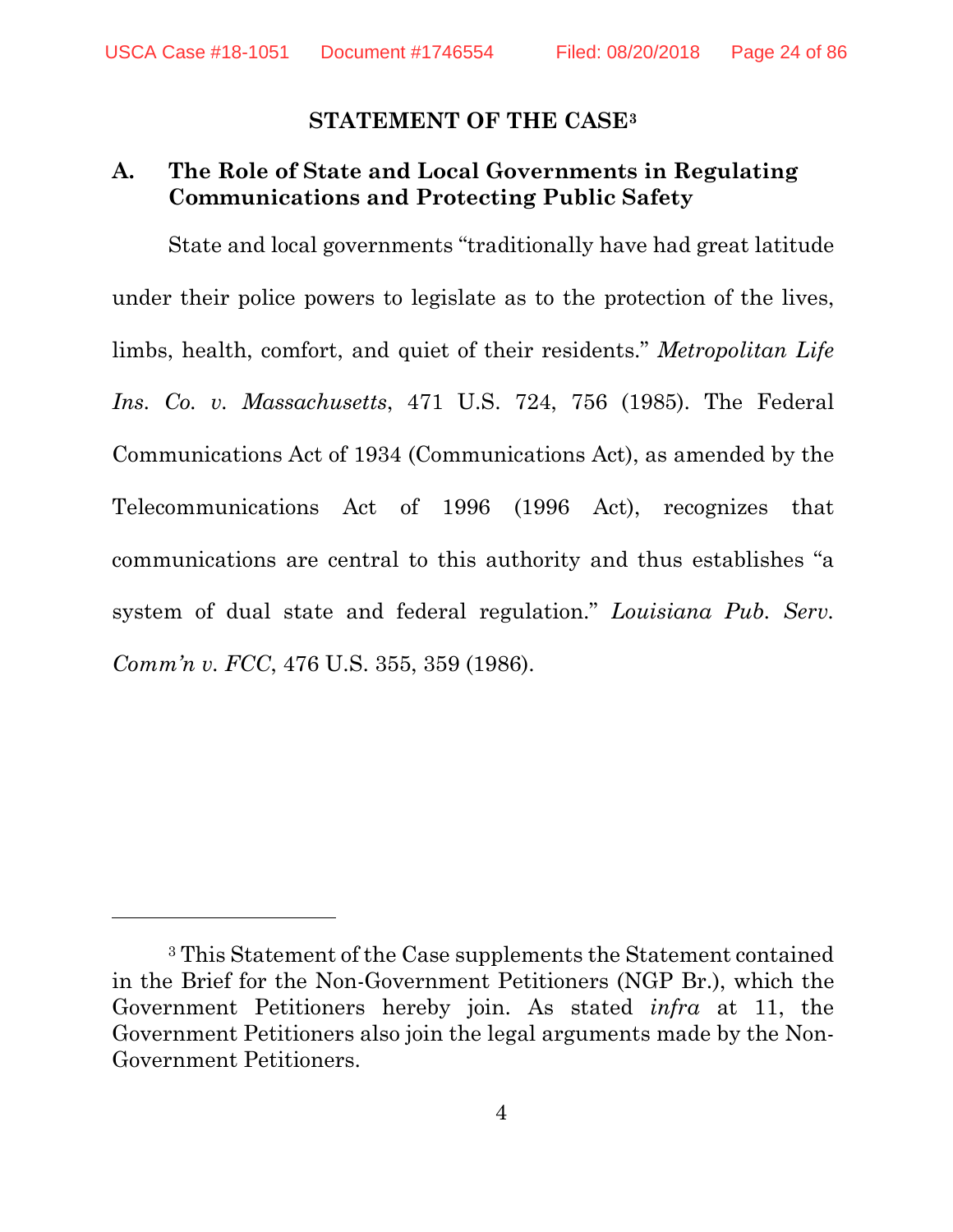#### <span id="page-24-0"></span>**B. Order on Review**

l

In the *Order*, the Commission reversed its prior regulatory treatment of broadband Internet access service (BIAS) in several pertinent respects.[4](#page-24-1) *See Restoring Internet Freedom, Declaratory Ruling, Report and Order, and Order,* WC Docket No. 17-108, FCC 17-166, 33 FCC Rcd. 311 (2018) (*Order*) [JA \_\_-\_\_]. The *Order* (1) reclassified BIAS from a telecommunications service (regulated under Title II's common-carrier provisions) to an information service (governed by Title I); (2) eliminated "bright-line" rules prohibiting BIAS providers from blocking, throttling, and imposing paid prioritization; (3) eliminated the "general conduct" rule, which had prohibited "unreasonable interference or disadvantage" to end users' access to, or edge providers' offering of, online services;[5](#page-24-2) (4) disavowed regulation of broadband privacy and data

<span id="page-24-1"></span><sup>4</sup> For a complete background of the Commission's regulatory approach to broadband, including its long history of promoting the open Internet through policy, enforcement, and regulations, *see* NGP Br. at Statement(A).

<span id="page-24-2"></span><sup>&</sup>lt;sup>5</sup> An edge provider is an entity that provides online content to end users, such as Netflix, Google, Etsy, or Kickstarter.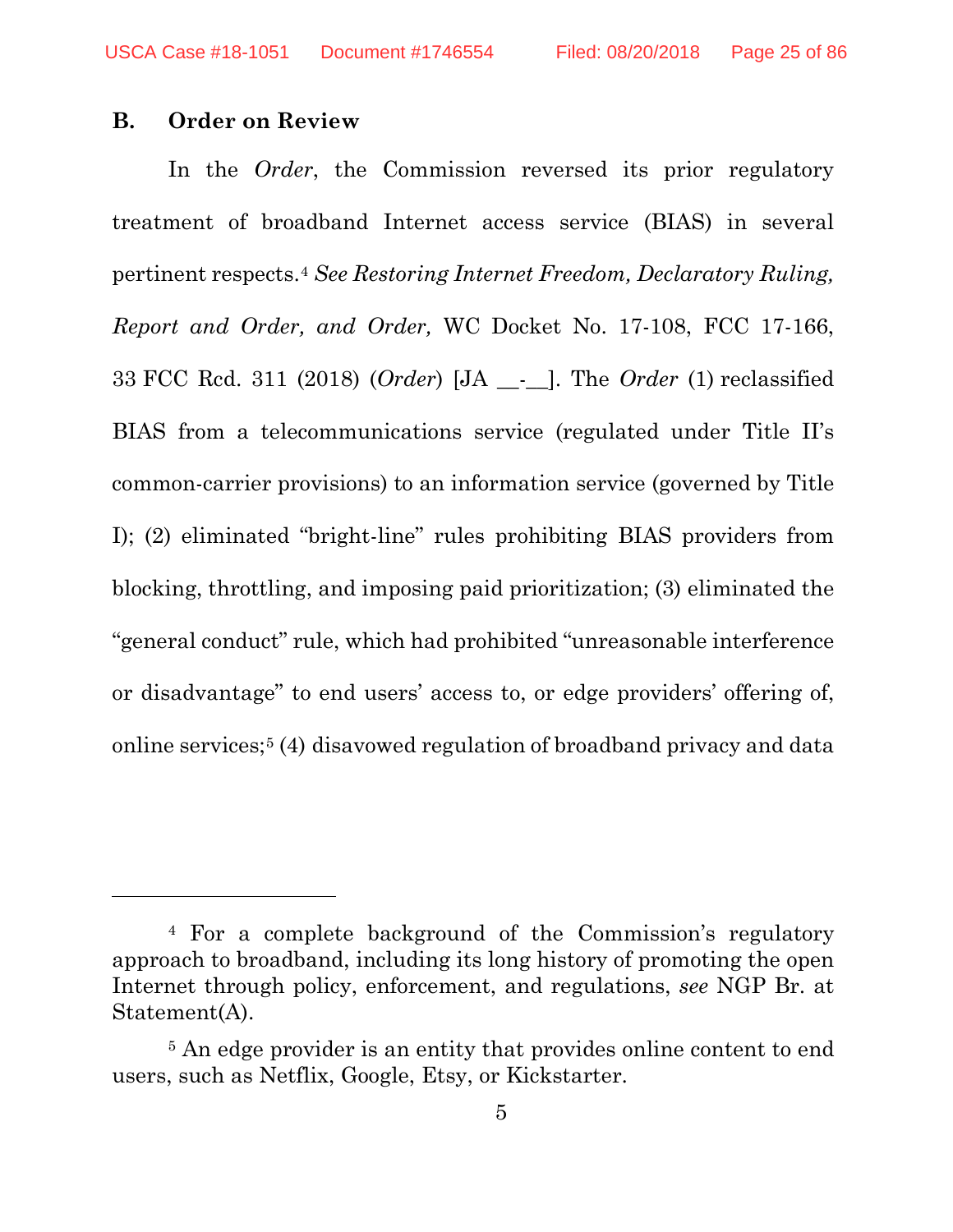security practices; and (5) eliminated numerous transparency requirements, while preserving a narrow and discrete set of mandatory federal disclosures (the Transparency Rule). *See Order* ¶¶ 21-64, 86-161, 181- 184, 209-238, 239-296 [JA \_\_-\_\_, \_\_-\_\_, \_\_-\_\_, \_\_-\_\_, \_\_-\_\_].

The Commission justified the elimination of its existing bright-line and general conduct rules by concluding that it had no statutory authority to impose those rules. The Commission reasoned that its reclassification decision eliminated Title II authority to regulate broadband; that § 706 of the 1996 Act and § 230 of the Communications Act were "hortatory" or "policy" statements that did not grant the Commission any "regulatory authority"; and that various provisions in Titles II, III, and VI of the Communications Act also did not confer regulatory authority.  $Id$ .  $\P\P$  268-292 [JA \_\_-\_].

In evaluating the impact of these changes, the Commission did not perform any analysis of the public safety risks that several parties (including Government Petitioners) had identified in the record, despite its statutory mandate to consider such safety concerns. The Commission also summarily dismissed record evidence of serious reliance interests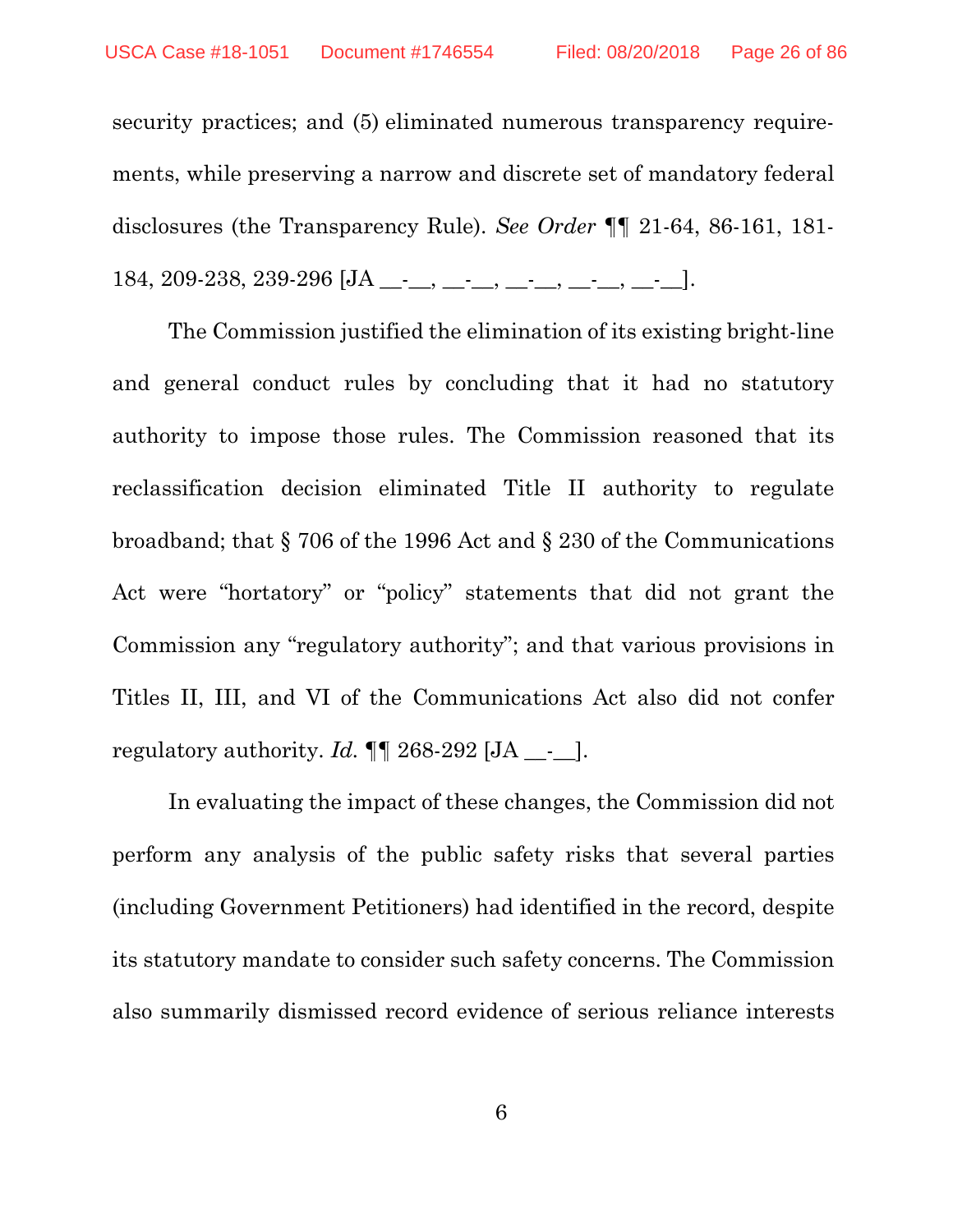on the Commission's long-standing protection of an open Internet, mistakenly asserting that no such interests exist. *Id.* ¶ 159 [JA \_\_].

Despite disavowing any statutory authority to affirmatively impose the bright-line and general conduct rules, the Commission declared that it was nonetheless preempting "any state or local measures that would effectively impose rules or requirements that [the Commission] ha[s] repealed or decided to refrain from imposing in this order or that would impose more stringent requirements for any aspect of broadband service" addressed in the *Order*, including disclosure requirements.[6](#page-26-0) *Id.* ¶¶ 194-196 [JA \_\_-\_\_]. The *Order* predominantly relied on "the impossibility exception to state jurisdiction" as authorizing preemption. *Id.* ¶ 198 [JA \_\_]. The *Order* further relied on the Commission's "independent authority to displace state and local regulation in accordance with the longstanding federal policy of nonregulation for information services." *Id.* ¶ 202 [JA \_\_]. The Commission purported to derive such authority from (1) § 230's policy

 $\overline{a}$ 

<span id="page-26-0"></span><sup>6</sup> The Commission provided a nonexclusive list of preempted laws and regulations, including "'economic regulation' and 'public utility-type regulation.'" *Id*. ¶ 195 n.730 [JA \_\_].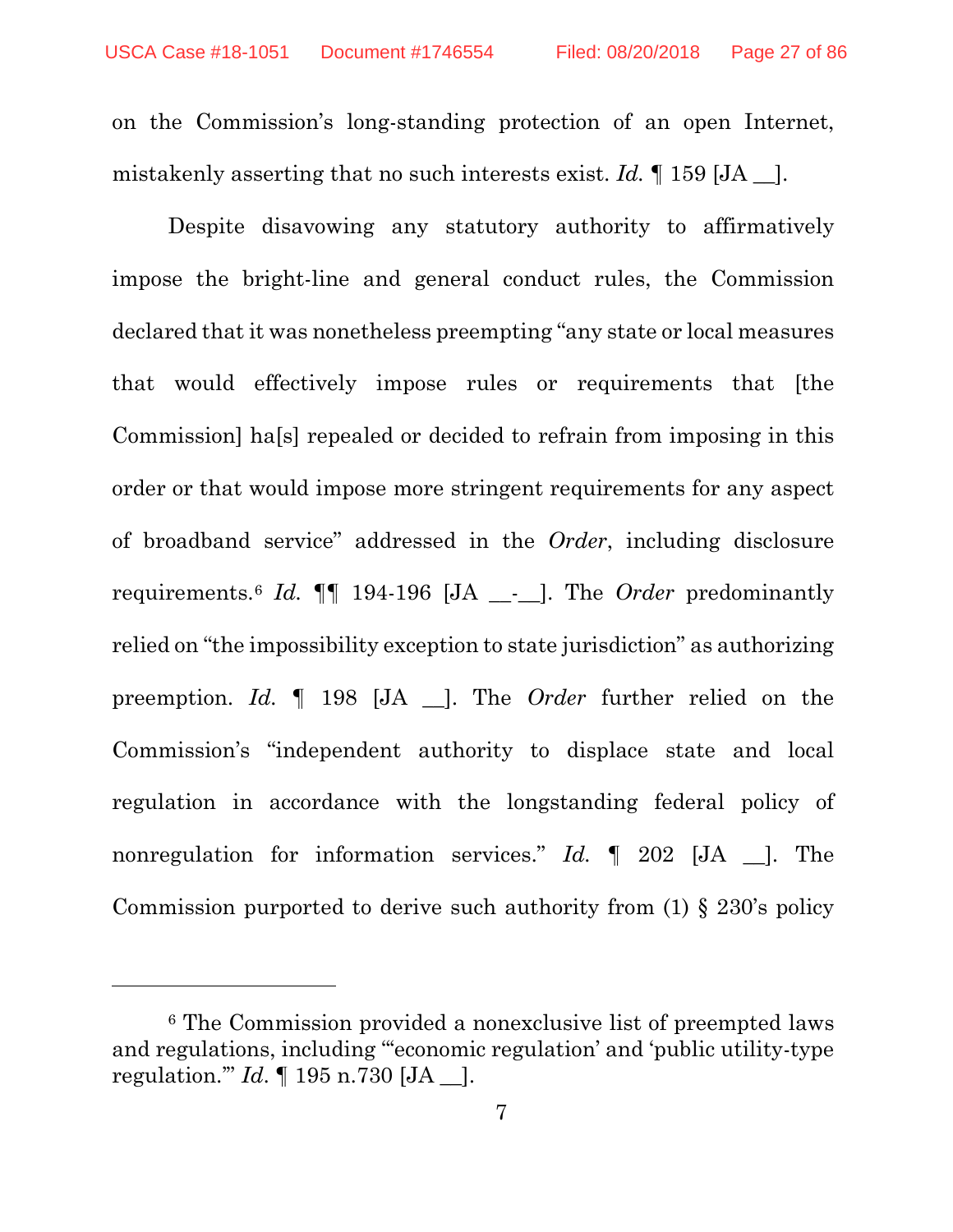statement regarding a "vibrant and competitive free market" for Internet services, notwithstanding the *Order*'s earlier disavowal of the statute as a source of regulatory power; (2)  $\S$  153(51)'s definition of a "telecommunications carrier"; and (3) the 1996 Act's forbearance provision, which allows the Commission to forbear from imposing certain Title II regulations on common carriers. *Id.*  $\P$  202-204 [JA\_-\_] (citing 47 U.S.C. §§ 230(b)(2), 153(51), 160).

#### <span id="page-27-1"></span><span id="page-27-0"></span>**C. The Government Petitioners**

#### **1. The State Petitioners**

The State Petitioners collectively represent over 165 million people—approximately fifty percent of the United States population who rely on broadband Internet for personal, business, and other services on a daily basis. The States promulgate and enforce numerous laws and regulations applicable to BIAS providers, including laws protecting consumers from deceptive and unfair business practices.

Following the *Order*, multiple State Petitioners took legislative or executive action to protect consumers and edge providers from harmful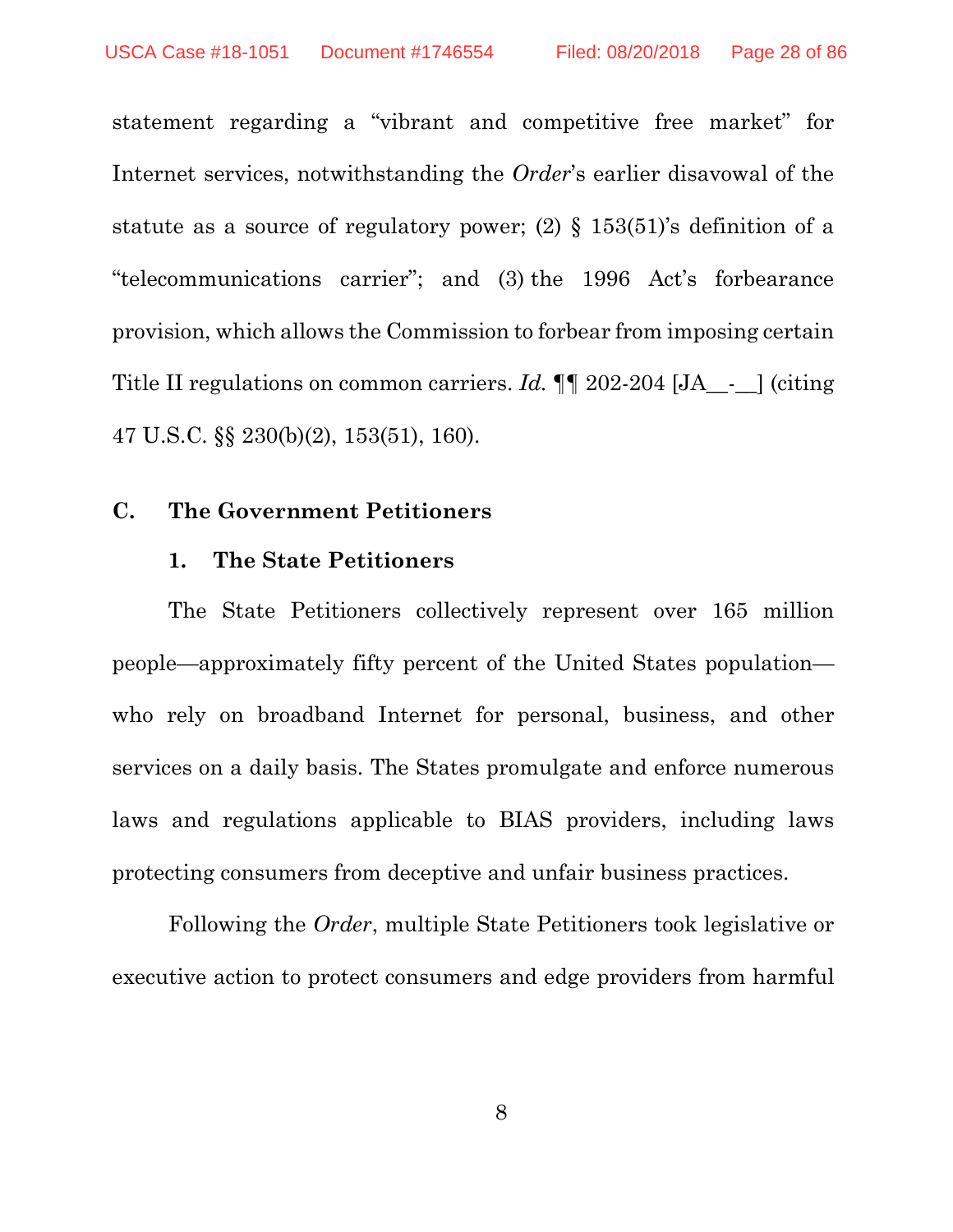<span id="page-28-6"></span><span id="page-28-5"></span> $\overline{a}$ 

practices by BIAS providers.[7](#page-28-11) Many other States have introduced legislation to address such practices[.8](#page-28-12)

#### <span id="page-28-0"></span>**2. The County of Santa Clara and the Santa Clara County Central Fire Protection District**

The County provides its 1.9 million residents with essential services such as law enforcement, health care, and social services. The County also oversees most regional public health and safety functions, including emergency planning and services, disease control and prevention, and criminal justice administration. County Fire provides fire services both within and outside Santa Clara County.

<span id="page-28-11"></span><span id="page-28-9"></span><span id="page-28-7"></span><span id="page-28-4"></span><span id="page-28-2"></span><span id="page-28-1"></span><sup>7</sup> *See* Haw. Exec. Order No. 18-02 (Feb. 5, 2018); Exec. Order No. 9 (Feb. 5, 2018), 50 N.J. Reg. 931(a) (Mar. 5, 2018); Exec. Order No. 175 (Jan. 24, 2018), 9 N.Y.C.R.R. § 8.175; Ch. 88, 2018 Or. Laws (Apr. 9, 2018); R.I. Exec. Order No. 18-02 (Apr. 24, 2018); No.169, 2018 Vt. Acts (May 22, 2018); Exec. Order No. 2-18 (Feb. 17, 2018), 326 Vt. Govt. Reg. 2 (Mar. 2018); Wash. Rev. Code ch. 19.385. *See also* Mont. Exec. Order No. 3-2018 (Jan. 22, 2018). The State of Montana is not a party to this action.

<span id="page-28-12"></span><span id="page-28-10"></span><span id="page-28-8"></span><span id="page-28-3"></span><sup>8</sup> *See* National Conference of State Legislatures, *Net Neutrality Legislation in States* (as of July 18, 2018), [http://www.ncsl.org/research/](http://www.ncsl.org/research/telecommunications-and-information-technology/net-neutrality-legislation-in-states.aspx) [telecommunications-and-information-technology/net-neutrality](http://www.ncsl.org/research/telecommunications-and-information-technology/net-neutrality-legislation-in-states.aspx)[legislation-in-states.aspx.](http://www.ncsl.org/research/telecommunications-and-information-technology/net-neutrality-legislation-in-states.aspx)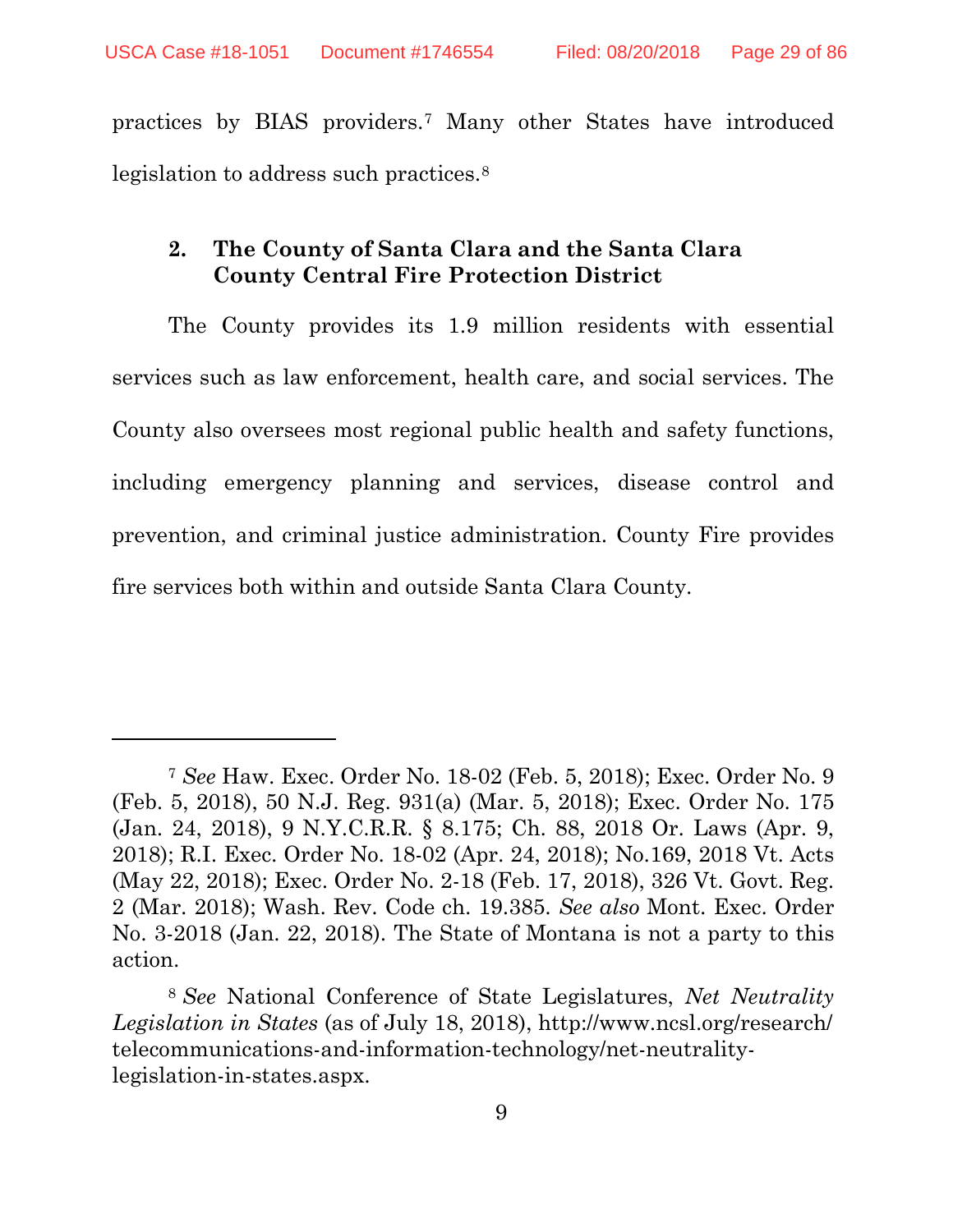Over the past several years, the County has made significant investments to modernize its systems. Many of the services developed through these investments are web-based and rely on high-bandwidth, latency-sensitive exchanges of information with the public. County Fire likewise relies on Internet-based systems to provide crucial public safety services.

#### <span id="page-29-1"></span><span id="page-29-0"></span>**3. California Public Utilities Commission**

The CPUC is a constitutionally created agency empowered to regulate industries deemed critical to the public welfare, including gas, electricity, telecommunications, and water. Cal. Const., art. XII. The agency is charged with ensuring that public utilities furnish safe and reliable service to promote the safety, health, and comfort of the public, at just and reasonable rates. The CPUC oversees and regulates numerous programs that are affected by the *Order*, including California's energy grid, public utility infrastructure, and universal service programs.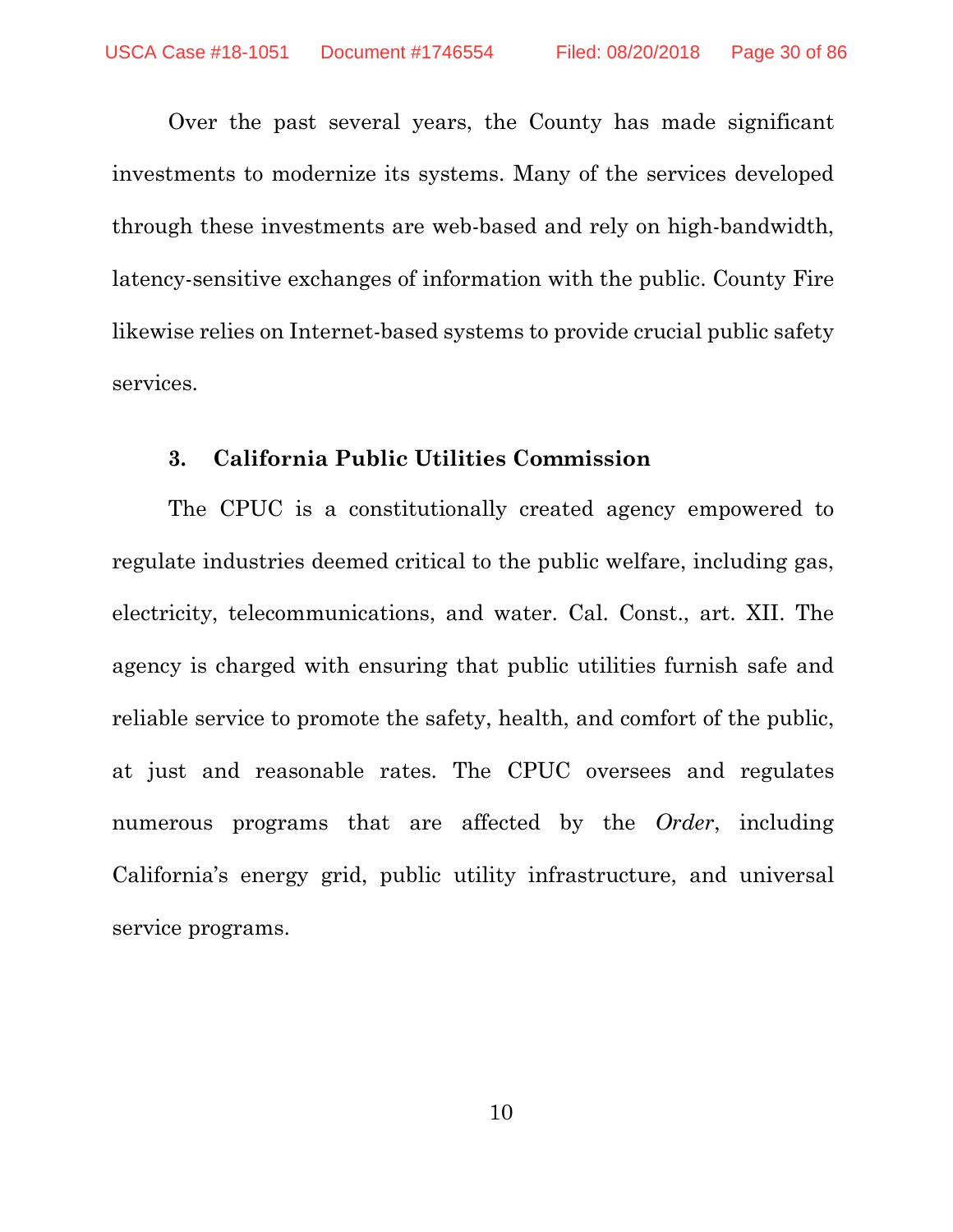#### <span id="page-30-3"></span>**STANDARD OF REVIEW**

<span id="page-30-0"></span>The *Order* should be set aside if this Court determines that the Commission's action was "arbitrary, capricious, an abuse of discretion, or otherwise not in accordance with law" or "in excess of statutory jurisdiction, authority, or limitations." 5 U.S.C. § 706(2).

An "agency's conclusion that state law is preempted" is entitled to deference only if Congress has expressly "authorized" the agency "to preempt state law directly." *Wyeth v. Levine*, 555 U.S. 555, 576 (2009). Absent such express authorization, the weight accorded an "agency's explanation of a state law's impact on the federal scheme depends on its thoroughness, consistency, and persuasiveness." *Id.* at 577.

#### <span id="page-30-2"></span>**SUMMARY OF ARGUMENT**

<span id="page-30-1"></span>The Government Petitioners join the legal arguments made by the Non-Government Petitioners. This brief provides several additional reasons that the *Order* is invalid and must be vacated.

I. The Commission acted arbitrarily and capriciously in crediting industry promises to refrain from harmful practices, notwithstanding substantial record evidence showing that BIAS providers have abused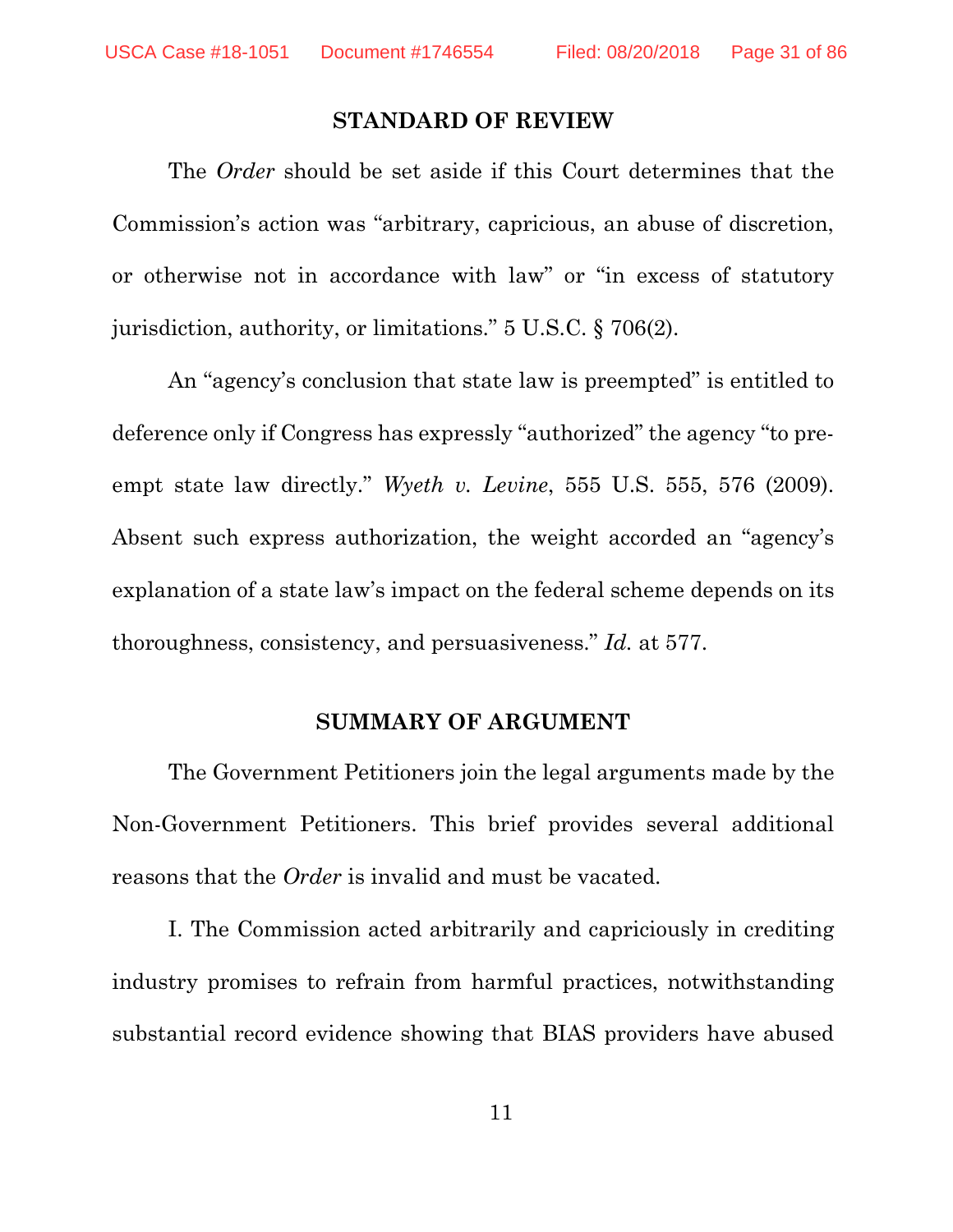and will abuse their gatekeeper roles in ways that harm consumers and threaten public safety. The Commission's failure to address the impact of the *Order* on public safety is particularly egregious given the agency's statutory mandate to consider this issue. The *Order* also failed to reconcile its abrupt abandonment of the Commission's long-standing protection of the open Internet with the substantial reliance interests of parties (including the Government Petitioners) that have invested in Internet-based services that depend on nondiscriminatory access by consumers to be effective. Finally, the Commission wrongly declined to address the effect of reclassification on universal service programs and other state regulatory structures.

II. Even if the *Order* were otherwise lawful, the Commission exceeded its authority by purporting to preempt state and local governments from taking action to protect consumers and edge providers from abuses by BIAS providers. Having disavowed Title II authority over broadband, the Commission's preemption order can be rooted only in Title I ancillary authority, which in turn must be based on some separate statutorily mandated responsibility. The *Order* identified no such mandate, and instead relied on a purported federal policy of deregulation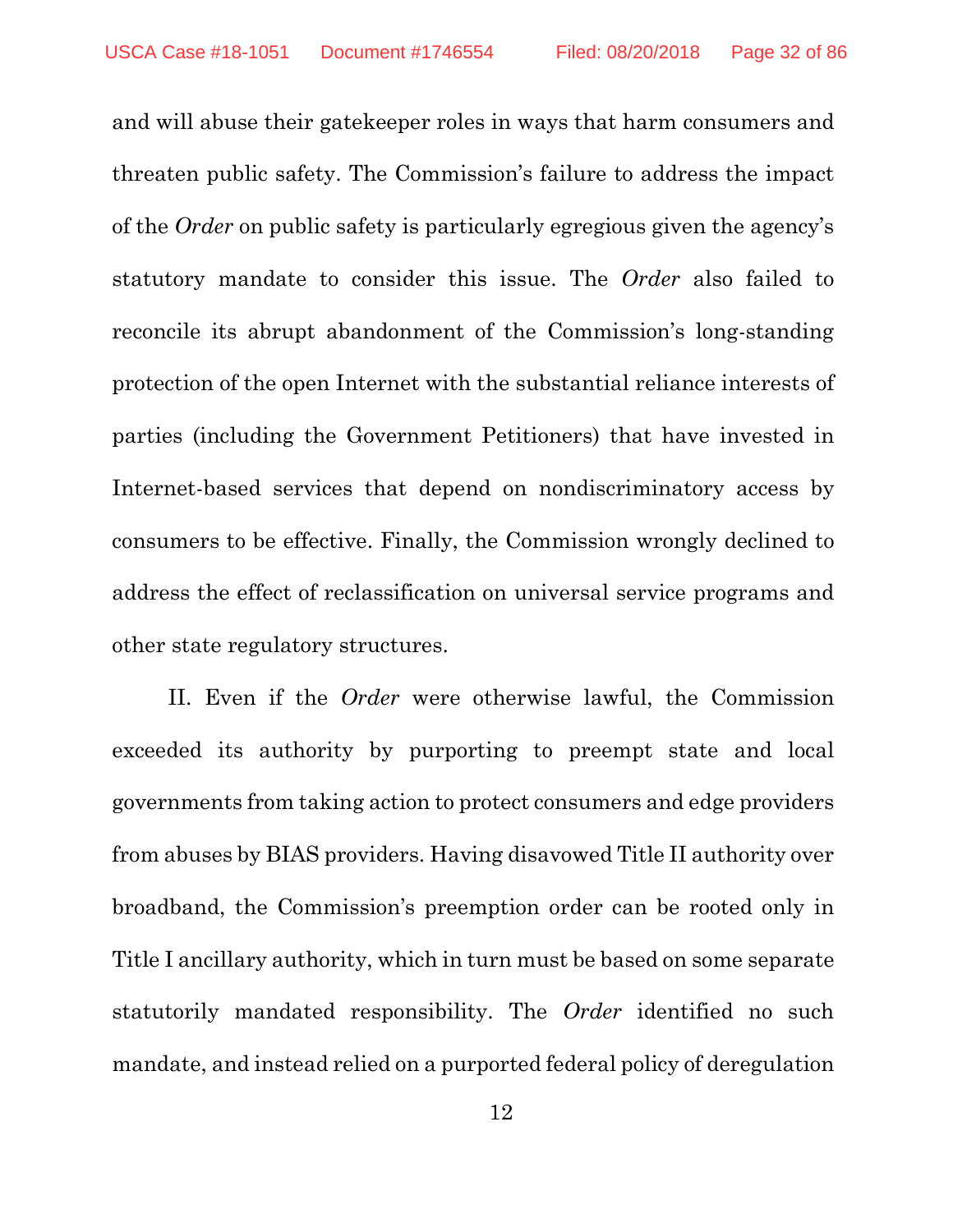<span id="page-32-0"></span>unmoored from any specific statutory command. But as this Court held in *Comcast Corp. v. FCC*, policy alone cannot provide the basis for the Commission's exercise of ancillary authority, and hence cannot support the *Order*'s attempt to preempt here. 600 F.3d 642, 658 (D.C. Cir. 2010).

Nor can the Commission rely on conflict preemption to support the *Order*. The Commission did not specifically identify conflict preemption as a basis for its *Order*, and any assertion of conflict preemption as a facial matter—divorced from consideration of a specific law or regulation—would be premature and invalid. In any event, there is no conflict between state regulation of broadband service and the Communications Act, which expressly contemplates and relies on active state supervision in this area.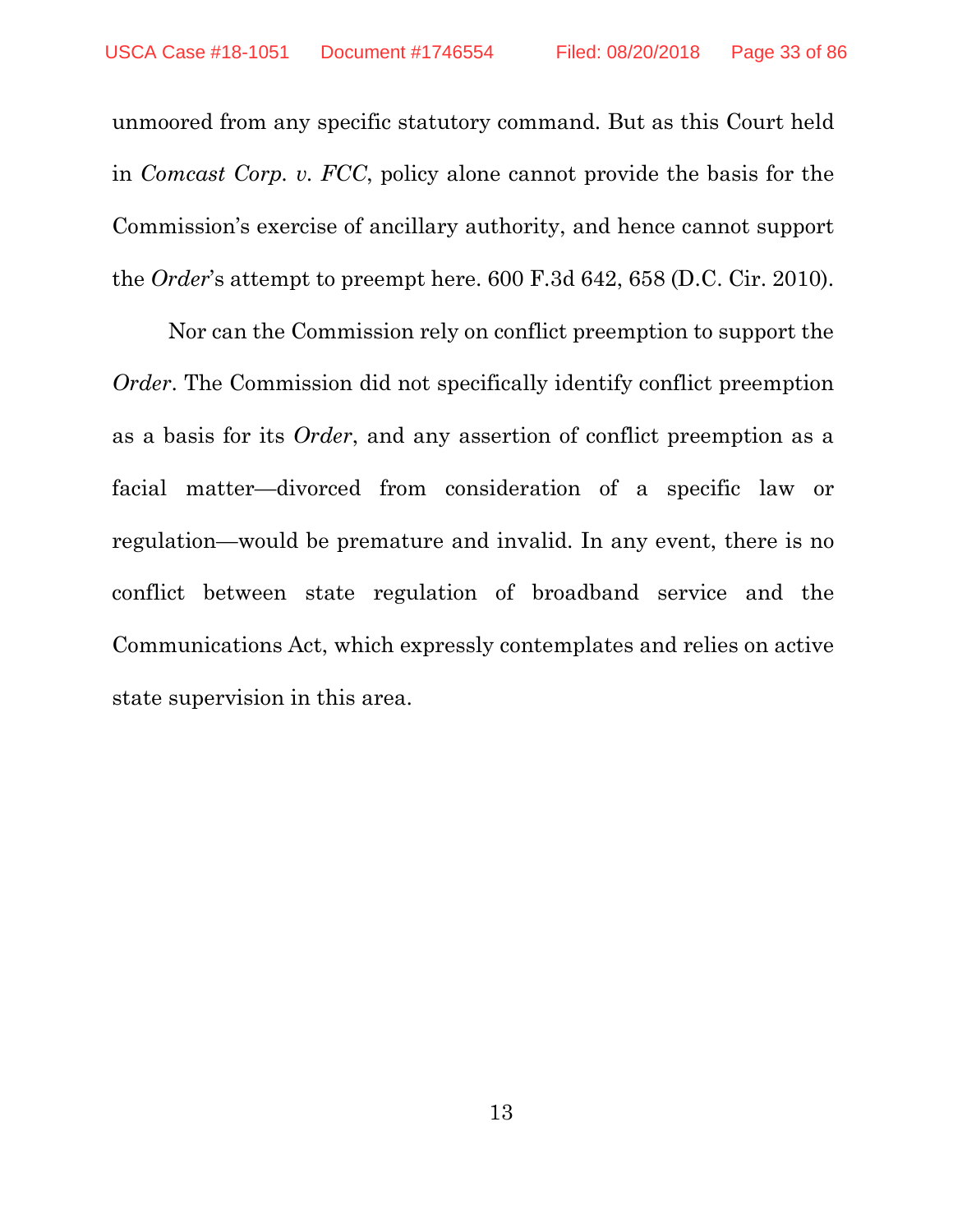$\overline{a}$ 

#### <span id="page-33-1"></span>**STANDING**

<span id="page-33-0"></span>The *Order* injures the Government Petitioners in several ways.<sup>[9](#page-33-2)</sup> First, the *Order* authorizes BIAS providers to interfere with the Government Petitioners' ability to provide crucial Internet-based services to their residents on a nondiscriminatory basis.[10](#page-33-3) Second, by abdicating federal regulatory authority, the *Order* imposes substantial costs on the Government Petitioners by shifting the burden of policing BIAS providers to state and local law enforcement. Third, the *Order*  purports to preempt state laws, thus causing injury to the States' "sovereign power to enforce state law." *Alaska v. U.S. Dep't of Transp.*, 868 F.2d 441, 443 (D.C. Cir. 1989). Fourth, the *Order* interferes with state public utility regulators' ability to comply with federal statutory mandates to promote universal service and protect public safety. The Government Petitioners participated in the proceedings below.<sup>[11](#page-33-4)</sup>

<sup>9</sup> For the legal standard for standing, *see* NGP Br. at Standing.

<span id="page-33-3"></span><span id="page-33-2"></span><sup>10</sup> In an excess of caution, the County offers two supporting declarations in addition to the record evidence demonstrating this injury. See Addendum at 1-15.

<span id="page-33-4"></span><sup>11</sup> While Minnesota, New Jersey, and New Mexico did not submit comments or join the December 2017 letter submitted by nineteen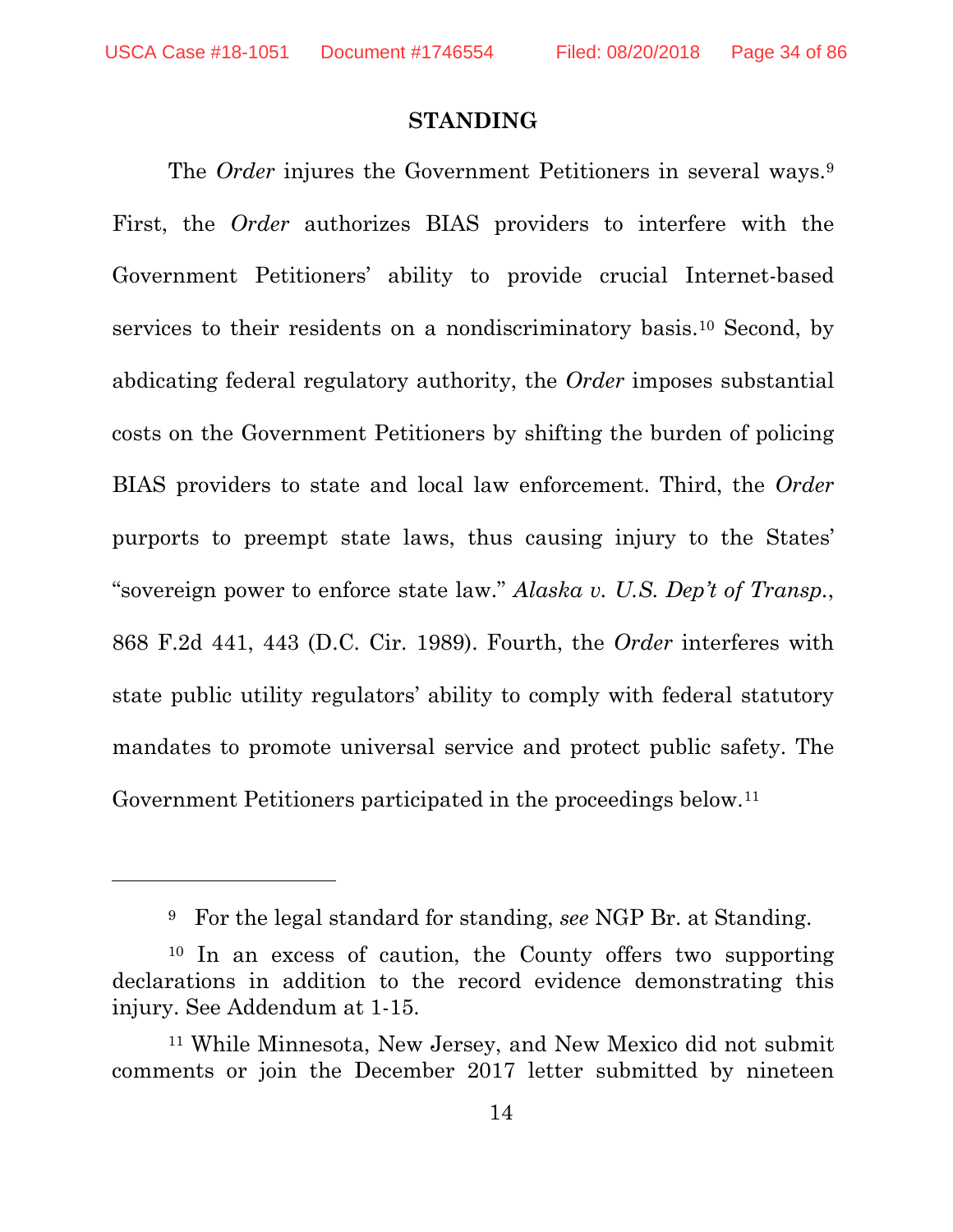l

#### **ARGUMENT**

#### <span id="page-34-3"></span>**POINT I**

#### **THE** *ORDER* **IS ARBITRARY AND CAPRICIOUS**

<span id="page-34-1"></span><span id="page-34-0"></span>An agency's decision is arbitrary and capricious if it "entirely failed to consider an important aspect of the problem, offered an explanation for its decision that runs counter to the evidence before the agency, or is so implausible that it could not be ascribed to a difference in view or the product of agency expertise." *Motor Vehicle Mfrs. Ass'n. of U.S., Inc. v. State Farm Mutual Auto Ins. Co.*, 463 U.S. 29, 43 (1983). "A statutorily mandated factor, by definition, is an important aspect of any issue before an administrative agency." *Public Citizen v. Federal Motor Carrier Safety Admin*., 374 F.3d 1209, 1216 (D.C. Cir. 2004).

<span id="page-34-4"></span><span id="page-34-2"></span>To survive review under the arbitrary-and-capricious standard, an agency's decision must be based on "substantial evidence," and "take into account whatever in the record fairly detracts from its weight." *AT&T Corp. v. FCC*, 86 F.3d 242, 247 (D.C. Cir. 1996). While an agency may depart from a prior policy, "'a reasoned explanation is needed for

Attorneys General (JA - ), these States suffer the same injuries as the other State Petitioners.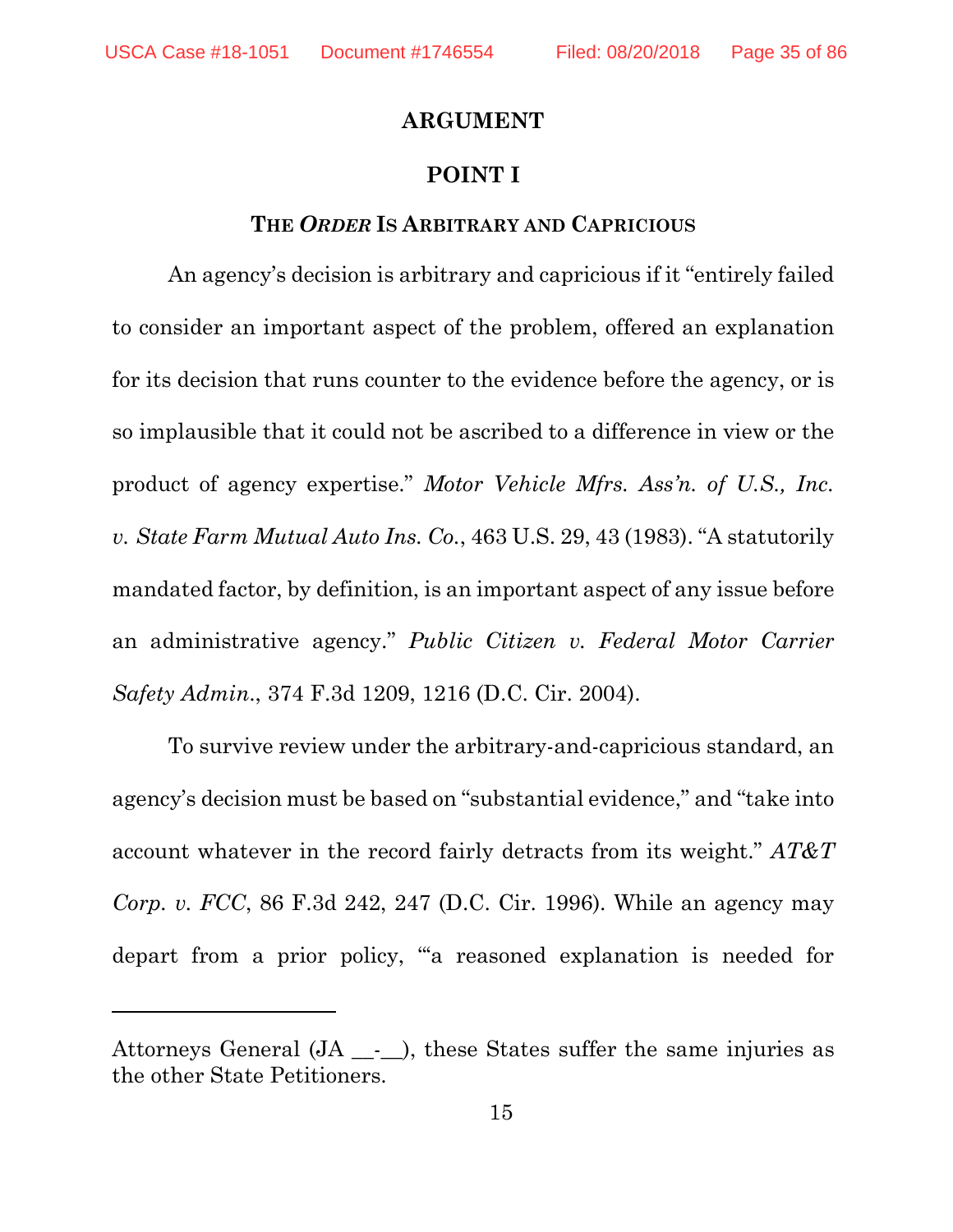<span id="page-35-1"></span>disregarding facts and circumstances that underlay or were engendered by the prior policy,'" including reliance interests. *Encino Motorcars, LLC v. Navarro*, 136 S. Ct. 2117, 2126 (2016) (quoting *FCC v. Fox Television Stations, Inc.*, 556 U.S. 502, 515-16 (2009)).

The Government Petitioners join the Non-Government Petitioners' arguments with respect to the arbitrary and capricious nature of the *Order*. See *supra* at 11. The *Order* is also arbitrary and capricious for the following reasons.

### <span id="page-35-0"></span>**A. The Commission Disregarded the Serious Risk That Providers Will Engage in Abusive Practices That Undermine the Open Internet.**

<span id="page-35-3"></span><span id="page-35-2"></span>"One of the fundamental premises of a regulatory scheme such as that established by the Communications Act is that the free market cannot always be trusted to" advance the public good. *Telocator Network of Am. v. FCC*, 691 F.2d 525, 549 (D.C. Cir. 1982). Just a few years ago, the Commission reiterated its long-standing recognition of the need to protect consumers through affirmative rules ensuring access to an open Internet. *See, e.g.*, *In re Protecting and Promoting the Open Internet*  (*2015 Order*), 30 FCC Rcd. 5601 (2015). Numerous commenters, including the Government Petitioners, urged the Commission to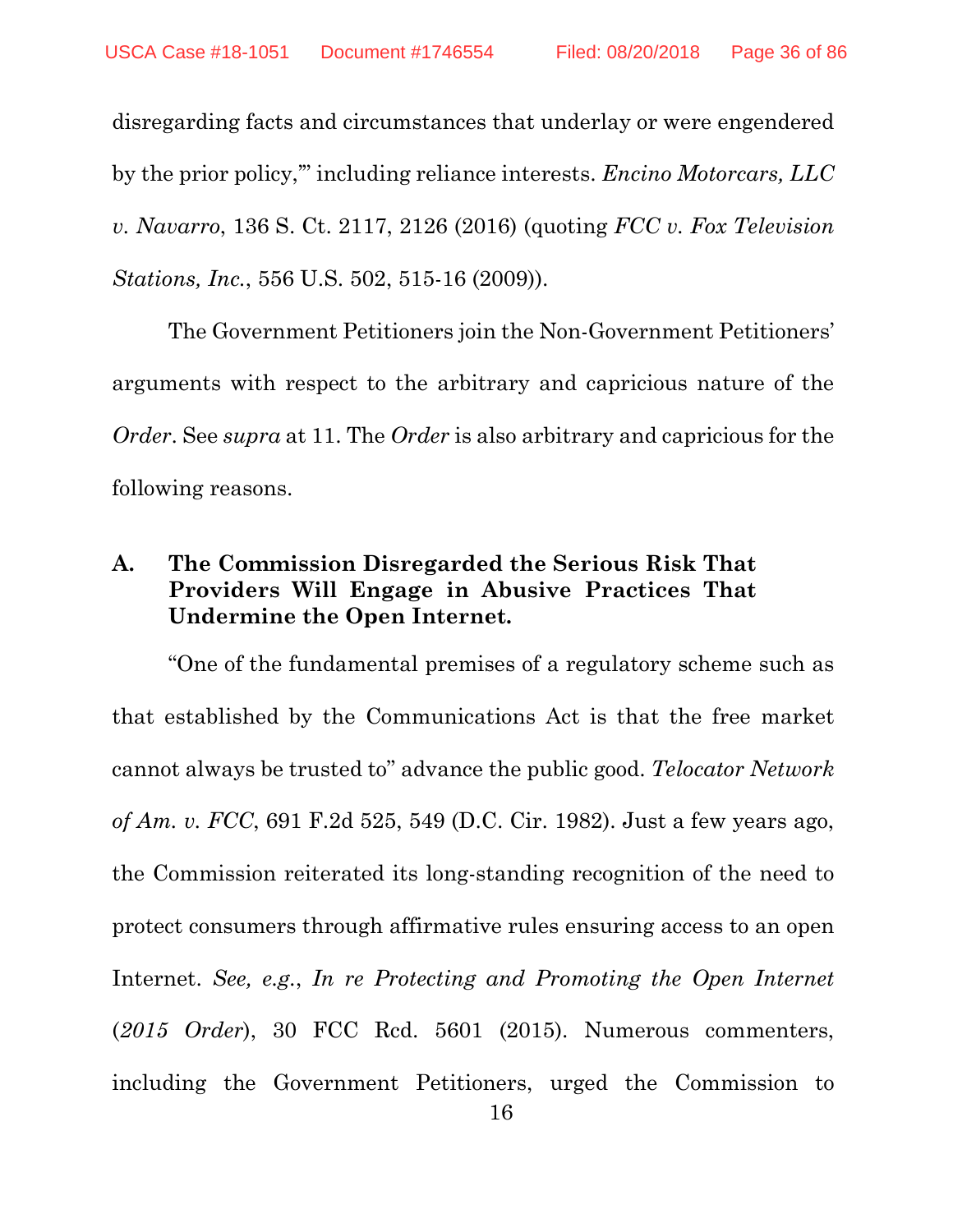preserve these prophylactic rules to prevent abusive practices by BIAS providers that will harm consumers and undermine public safety. *See, e.g.*, NYAG Comments at 13-14 [JA \_\_-\_\_]; Attorneys General Comments at 18-22 [JA \_\_-\_\_]; Public Knowledge Comments at 101-27 [JA \_\_-\_\_].

The *Order* unreasonably disregarded these concerns and disavowed the Commission's prior analysis of the likelihood that BIAS providers will engage in abusive practices*.* First, the Commission concluded that the record evidence of harm was "sparse" and "speculative." *Order* ¶¶ 109-116 [JA \_\_-\_\_]. Next, the Commission determined that its prior rules were unnecessary because BIAS providers "have strong incentives to preserve Internet openness" and have voluntarily "committed to refrain from blocking or throttling." *Id.*  ¶¶ 117-129 [JA \_\_-\_\_]. Finally, the Commission decided that "the transparency rule . . . coupled with existing consumer protection and antitrust laws" would minimize the risk of future harm. *Id.* ¶ 116,  $140-154$  [JA \_\_, \_\_-\_\_].

The Commission's analysis is deeply flawed. *See* Br. for Non-Government Petitioners (NGP Br.) at V(A)-(B). The Commission's assertion (*Order* ¶¶ 109-110, 117 [JA \_\_, \_\_-\_\_]) that BIAS providers will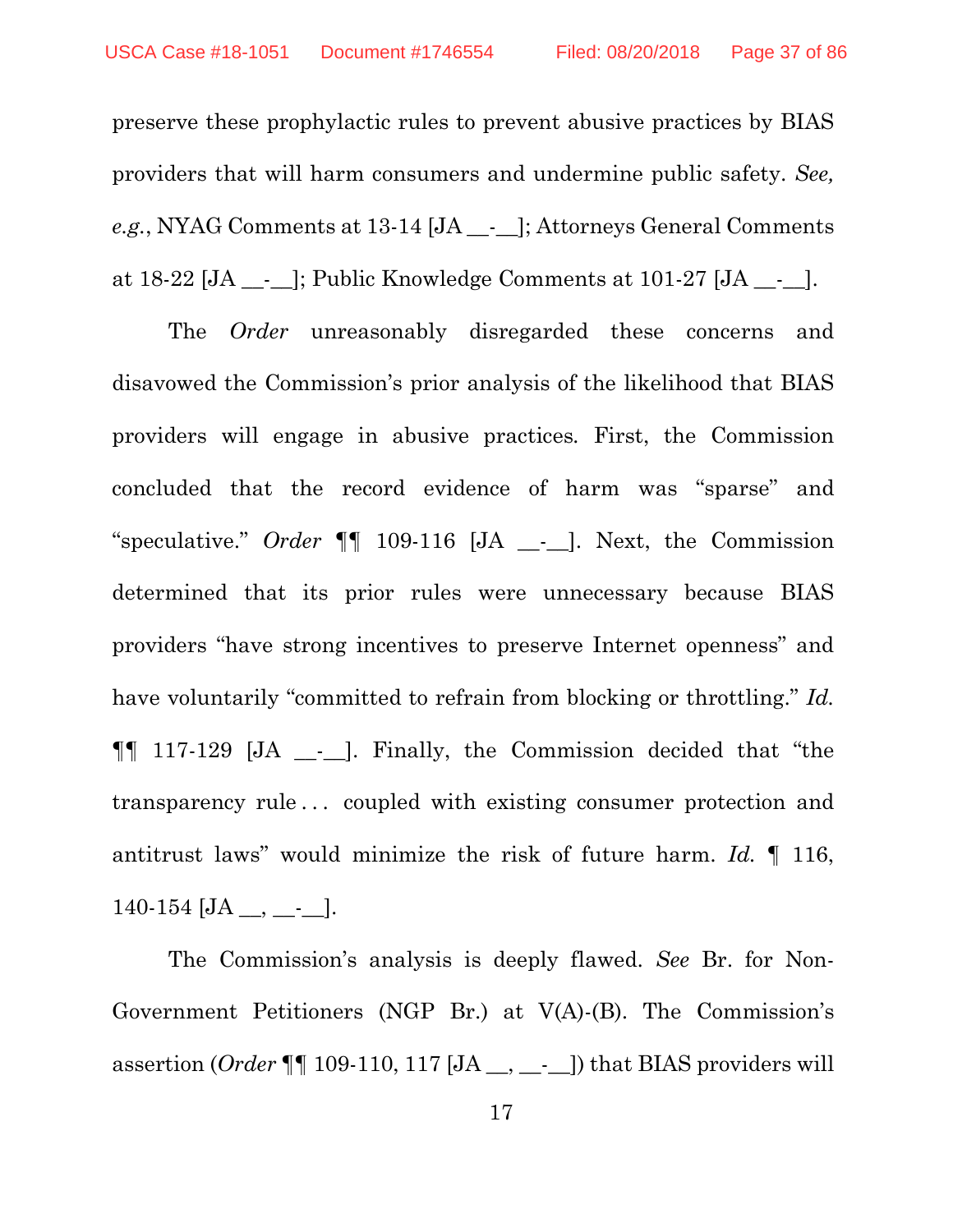voluntarily refrain from blocking, throttling, and similar practices incorrectly assumes that providers historically displayed such selfrestraint. But it was the Commission's long-standing enforcement of open Internet policies that *compelled* BIAS providers to refrain from harmful practices that injure consumers and undermine public safety. The relatively minimal evidence of such harms in the United States is the result of the protective rules that the Commission has abandoned, rather than evidence that those rules are unnecessary.

The Commission also unreasonably disregarded (*Order* ¶¶ 165, 168 [JA \_, \_-\_]) evidence showing that BIAS providers intentionally engaged in harmful conduct when protective regulations were not in place. *See, e.g.*, NYAG Comments at 3-10 [JA \_\_-\_\_]; OTI Reply Comments at 47-50 [JA \_\_-\_\_]; INCOMPAS Comments at 60-61 [JA \_\_-\_\_] (describing interconnection disputes affecting millions of consumers). The Commission likewise improperly dismissed as irrelevant (*Order* ¶ 115 & n.426 [JA \_\_]) record evidence of harms in foreign countries—where there were no open Internet protections including specific examples of blocking and throttling by Canadian and European BIAS providers. *See* Engine Comments at 20-21 [JA \_\_-\_\_].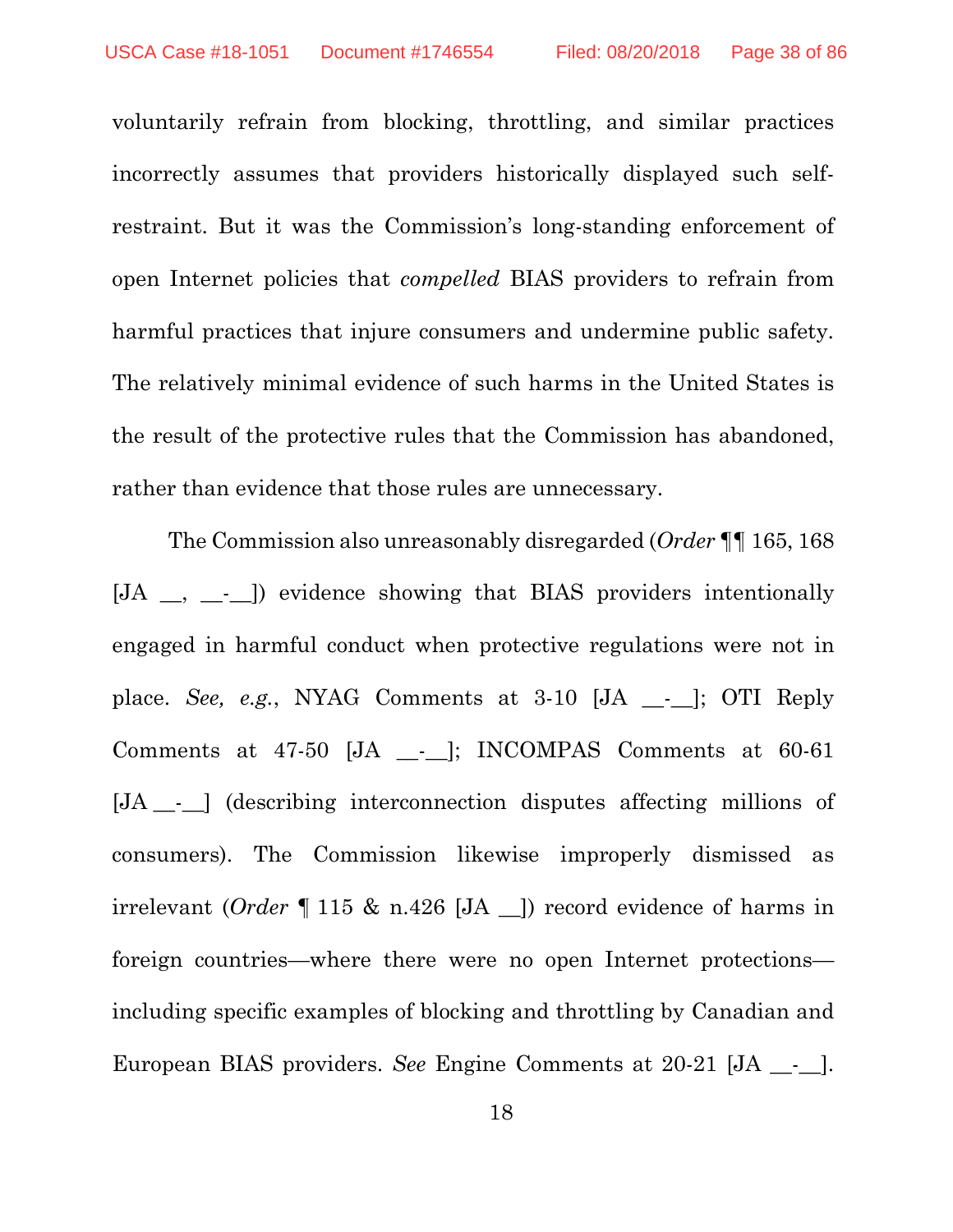The Commission provided no reason that the same incentives that led providers to engage in such practices in the Canadian and European markets would not apply to the United States market if the Commission were to abandon its regulatory responsibilities.

Equally flawed is the Commission's misguided assumption (*Order*  $\P\P$  116, 141-142 [JA \_\_, \_\_-\_]) that providers' voluntary commitments coupled with existing consumer protection laws provide sufficient protection.[12](#page-38-0) The Commission offered no meaningful defense of its decision to uncritically accept industry promises that are untethered to any enforcement mechanism. Nothing in the *Order* would stop a BIAS provider from abandoning its voluntary commitments, revising its Transparency Rule disclosures, and beginning to block, throttle, or engage in paid prioritization, subject only to the Transparency Rule's limited disclosure requirements—leading to the very harms to consumer interests and public safety that the Commission's long-standing commitment to protecting the open Internet was intended to prevent.

 $\overline{a}$ 

<span id="page-38-0"></span><sup>12</sup> The *Order* also relied on antitrust laws as a potential remedy for future consumer harm. *See Order* ¶¶ 143-154 [JA \_\_-\_\_]. Antitrust law is insufficient to address the harms at issue. *See* NGP Br. at V(A)(2).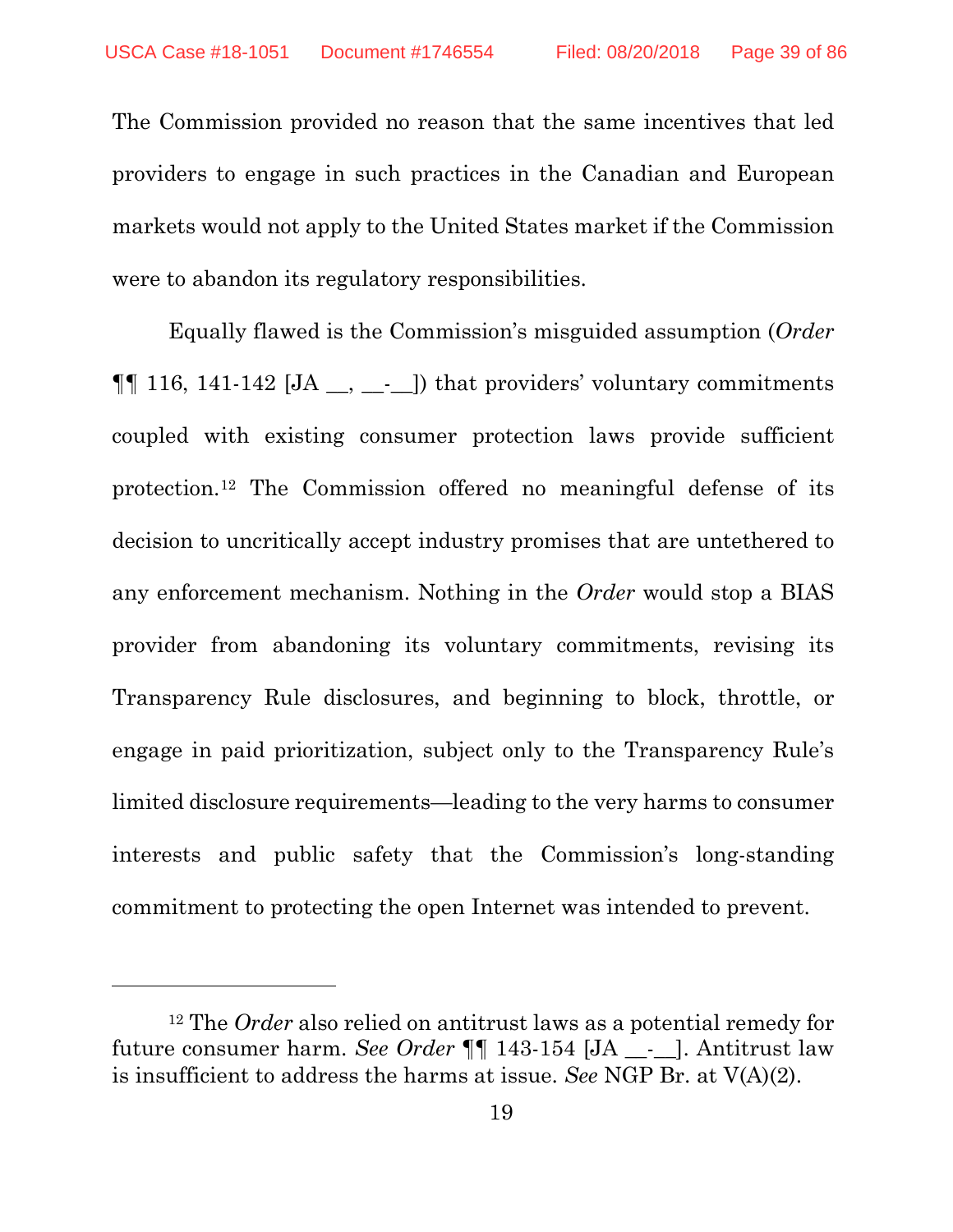The *Order* also failed to identify how consumers or state law enforcement could police BIAS provider's compliance with their voluntary commitments. The Commission merely stated that "the transparency rule allows us to reject the argument that antitrust and consumer protection enforcers cannot detect problematic conduct." *Order* 142 & n.515 [JA \_]. But nothing in the Transparency Rule's generalized disclosures allows a consumer or a state law enforcement agency to evaluate the causes underlying real-time performance and service quality, let alone to attribute any observed service degradation to an undisclosed decision by the provider, without additional investigation. *See* CCIA Reply Comments at 19-21 [JA \_\_-\_\_]; McSweeny Comments at 6 [JA \_\_]; OTI Reply Comments at 28 [JA \_\_]. *See also United States Telecom Ass'n v. FCC*, 855 F.3d 381, 389 (D.C. Cir. 2017) (Srinivasan, J.) (concurring in denial of rehearing en banc). Without such information, it will be difficult for consumers or the States to meaningfully police whether BIAS providers have reneged on their promises.

Even if such information were available, consumer protection laws would provide only an imperfect, ex post remedy. As the Commission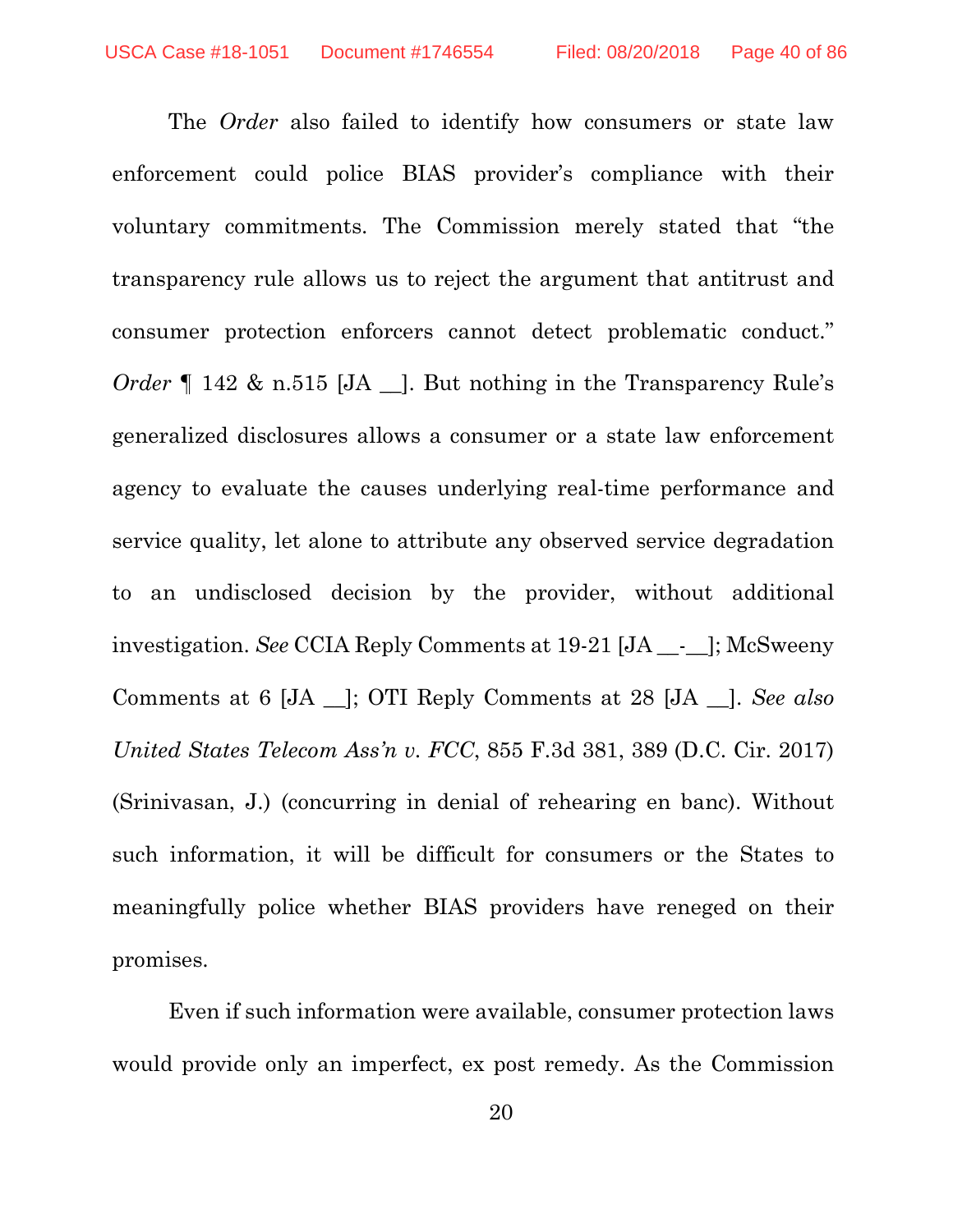explained in the *2015 Order*, prophylactic rules are especially necessary for BIAS because consumers have limited provider options, face high switching costs, and are at a substantial informational disadvantage. *2015 Order* ¶¶ 80-82, 97-99. Allowing only after-the-fact remedies removes a critical consumer protection and imposes substantial investigative and litigation costs on consumers and state law enforcement alike. Moreover, consumer protection laws may not be able to remedy the harms caused by interfering with individuals' access to public safety systems.

Finally, the Commission failed to address the conflict between its embrace of state laws (as a justification for withdrawing federal regulation) and its subsequent declaration that such laws are purportedly preempted. See *infra* Point II. While the Commission touted "state laws proscribing deceptive trade practices" as a way to minimize consumer harm  $(Order \parallel 142 \& n.517 \parallel JA \_\text{-}I)$ , the agency simultaneously attempted to preempt state regulation of "any aspect of broadband service" addressed in the *Order* (*id.* ¶ 195 [JA \_\_]). Unsurprisingly, BIAS providers have already cited to this preemption language to shield themselves from traditional state enforcement and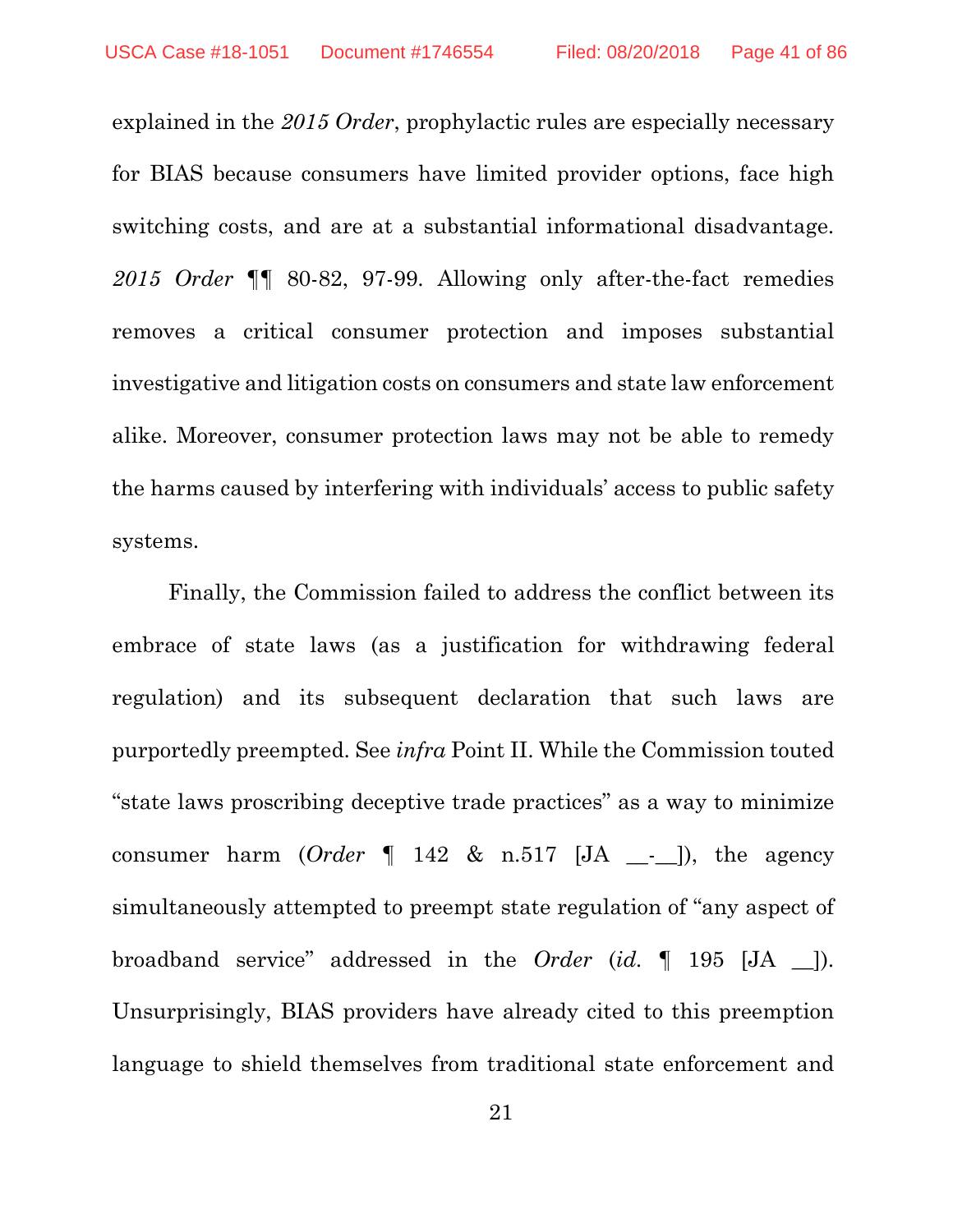regulatory actions. *See, e.g.*, *People v. Charter Commc'ns, Inc.*, 162 A.D.3d 553 (N.Y. App. Div. 2018); Mot. for Summary Judgment, *MetroPCS Cal., LLC v. Picker*, No. 17-cv-5959, Dkt. No. 63 (N.D. Cal. Apr. 6, 2018).

## **B. The Commission Violated Its Statutory Mandate to Consider Public Safety.**

Congress created the Commission to "promot[e] safety of life and property through the use of wire and radio communications." 47 U.S.C. § 151. "The Commission is required to consider public safety by . . . its enabling act." *Nuvio Corp. v. FCC*, 473 F.3d 302, 307-08 (D.C. Cir. 2006). Notwithstanding this express mandate to consider public safety and record evidence showing substantial public safety concerns associated with abusive BIAS provider practices that violate open Internet principles but are permitted by the *Order*, the Commission did not consider public safety at all. "[T]he complete absen[c]e of any discussion of a statutorily mandated factor" renders the *Order* arbitrary and capricious. *Public Citizen*, 374 F.3d at 1216.

As with many private-sector services, large portions of critical infrastructure used by governments and utilities have moved to the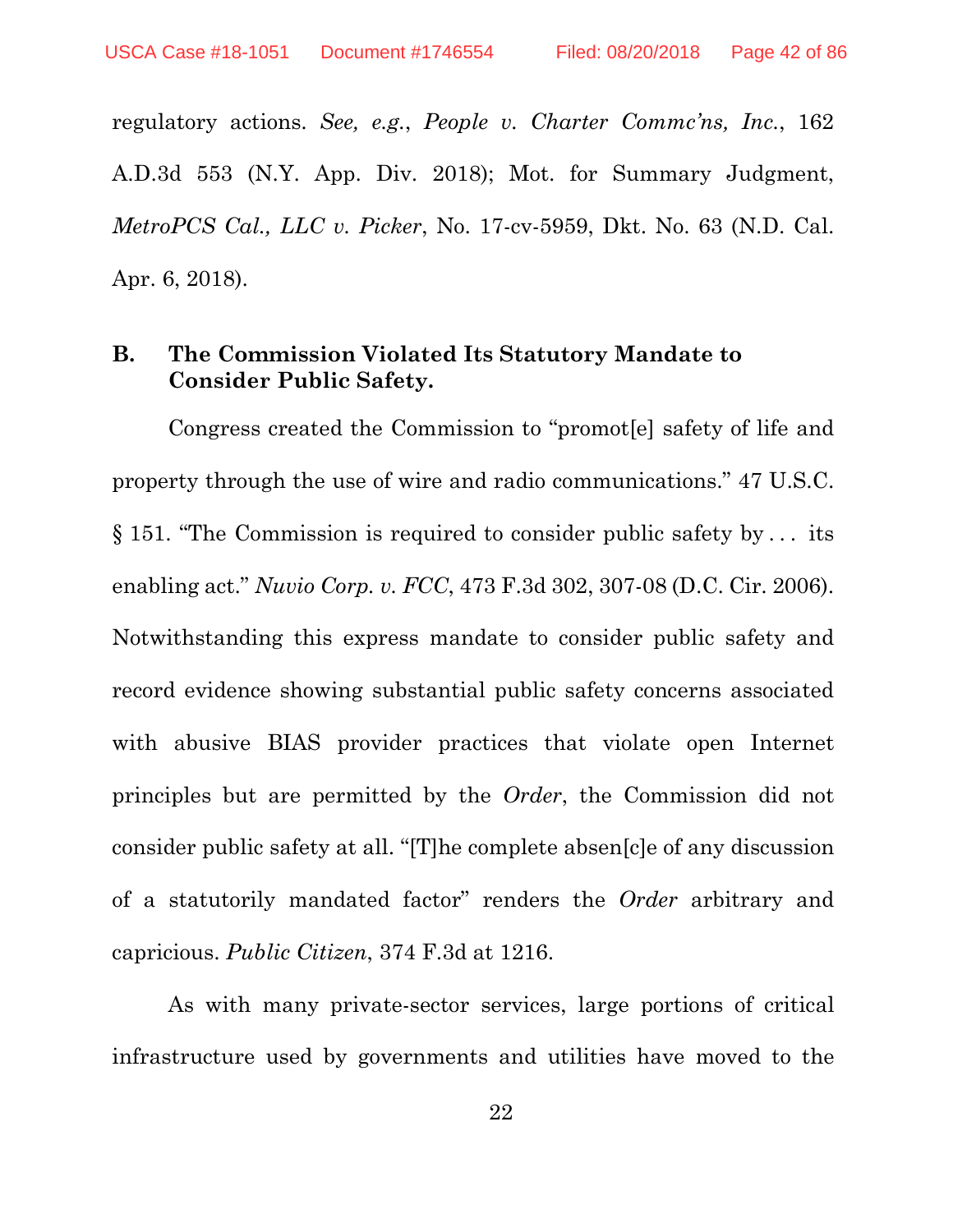$\overline{a}$ 

Internet. This modernization enables more robust, responsive, and efficient service delivery. Consumers' access to the open Internet is essential to the effective provision of these online services. There is no evidence that it is possible to isolate and preferentially prioritize communications important to public health and safety, given the diversity of platforms and endpoints. Santa Clara Comments at 3-4 [JA \_\_-\_\_]. *See also* Sandoval Reply Comments at 31-32 [JA \_\_-\_\_].

In addition, BIAS providers have shown every indication that they will prioritize their economic interests, even in situations that implicate public safety. See *supra* at 17-19. For example, a BIAS provider recently throttled the connection of a County Fire emergency response vehicle involved in the response to the largest wildfire in California history and did not cease throttling even when informed that this practice threatened public safety.[13](#page-42-0) Declaration of Anthony Bowden ¶¶ 9-11

<span id="page-42-0"></span><sup>13</sup> Government Petitioners do not contend that this throttling would have violated the *2015 Order*. However, BIAS providers have not prioritized public safety over economic interests and should not be expected to; nor does the Order require them to.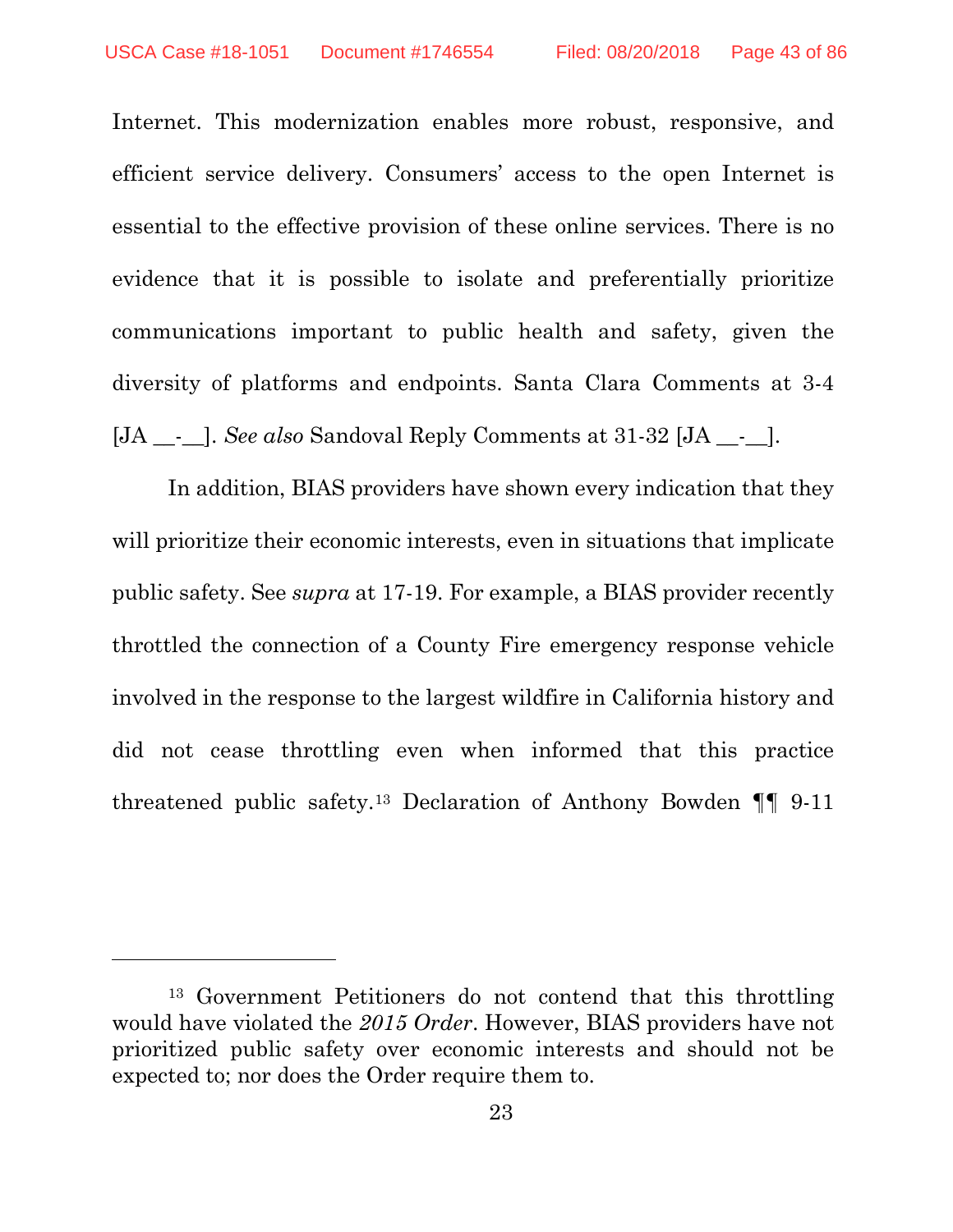[Addendum 3-4]. In light of these points, the *Order*'s total silence on the issue of public safety is arbitrary and capricious.

*The energy grid.* As part of the effort to modernize the nation's electrical grid, electric utilities in California and other States have invested ratepayer funds in integrated systems of smart meters, communications networks, and data management systems that enable two-way communication between utilities and customers. Sandoval Reply Comments at 51 [JA \_\_]. Instant communication between customers, suppliers, energy generators, contractors, regulators, and safety personnel is essential to maintaining a safe and reliable grid, and must thus remain free from blocking or delay due to throttling or deprioritization.[14](#page-43-0)

California has relied on demand response services offered by utilities and third parties to directly balance load, manage congestion, and satisfy state and federal reliability standards. Sandoval Supp. Reply Comments, Ex. C at  $34-35$  [JA  $\_\_$ - $\_\_$ ]. The grid operator also dispatches demand response to achieve immediate load reduction when high temperatures, wildfire, or other emergencies make conservation urgent.

<span id="page-43-0"></span>l

<sup>14</sup> 42 U.S.C. § 5195c; Sandoval Reply Comments at 47 [JA \_\_].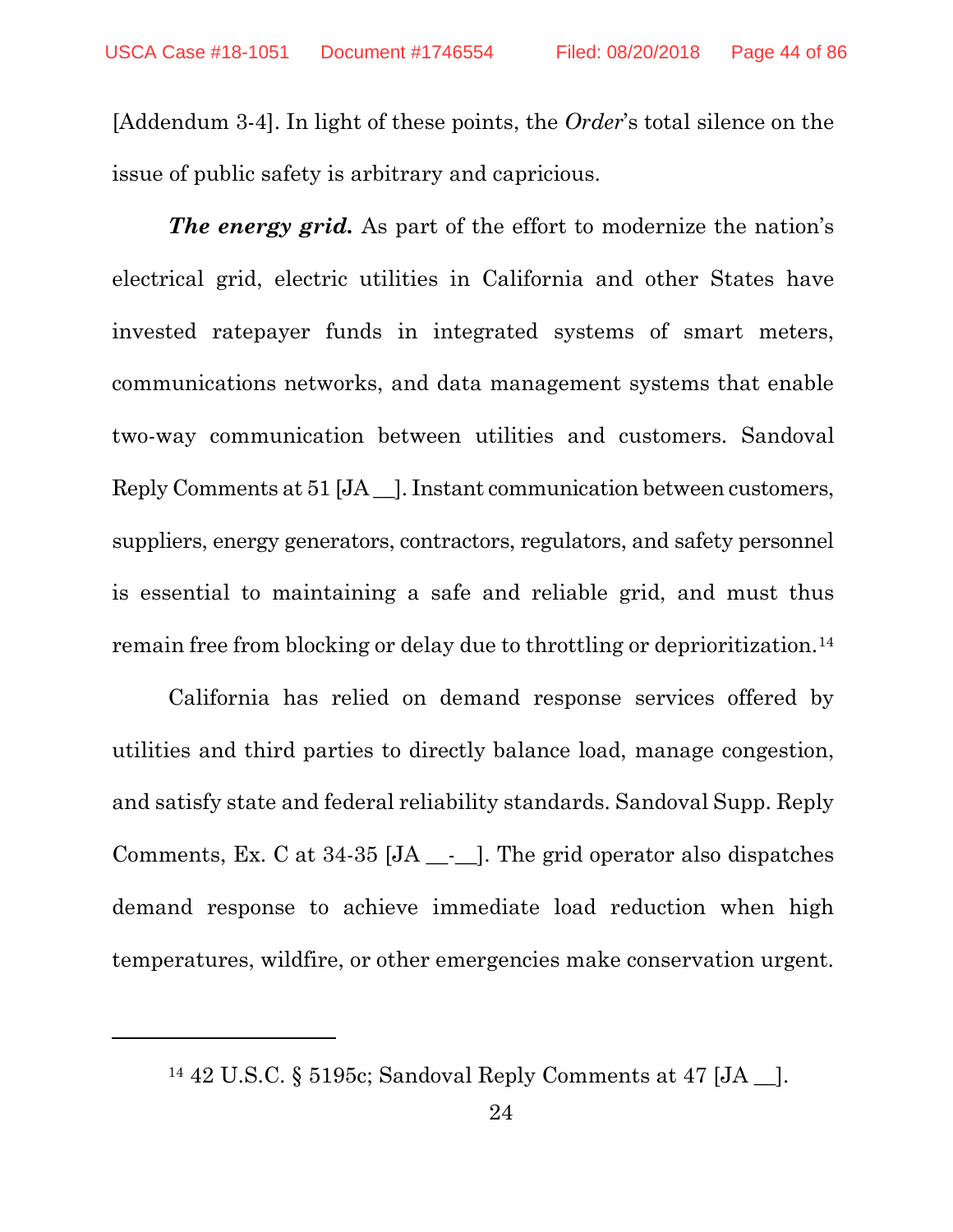Since demand response relies on instantaneous communication with the customer, the absence of open Internet rules jeopardizes the ability to reduce load in times of extreme energy grid stress. Consequently, the *Order* threatens the reliability of the electric grid, and the safety and welfare of California's residents.[15](#page-44-0)

*Public health and safety systems.* Similarly, state and local governments have modernized their public health and safety systems by moving such systems online. These systems depend on the public's access to BIAS on nondiscriminatory terms. *See e.g.*, Santa Clara Comments at  $2-14$  [JA  $\_\_$ .]; Sandoval Reply Comments at  $25-27$ , 30-32  $[JA \_\_\_\_\_\_\_\_\]$ ; Ohio Counties Comments at 3-4, 8  $[JA \_\_\_\_\_\_\_\]$ ; West Virginia Counties Comments at 3-4 [JA \_\_-\_\_].

The County of Santa Clara's emergency and public health services are particularly likely to be affected by the repeal of the open Internet rules. *See* Santa Clara Comments at 2-14 [JA \_\_-\_\_]. The County has

 $\overline{a}$ 

<span id="page-44-0"></span><sup>15</sup> Other States have adopted similar programs and would be equally affected. *See, e.g.*, Mass. Gen. L. c. 25, § 21(b) (mandating energy efficiency plans that include demand response programs); *[In re Rockland](https://www.state.nj.us/bpu/pdf/boardorders/2017/20170823/8-23-17-2F.pdf)  [Electric Co](https://www.state.nj.us/bpu/pdf/boardorders/2017/20170823/8-23-17-2F.pdf)*., Case No. ER16060524 (N.J. Bd. of Pub. Util., Aug. 23, 2017).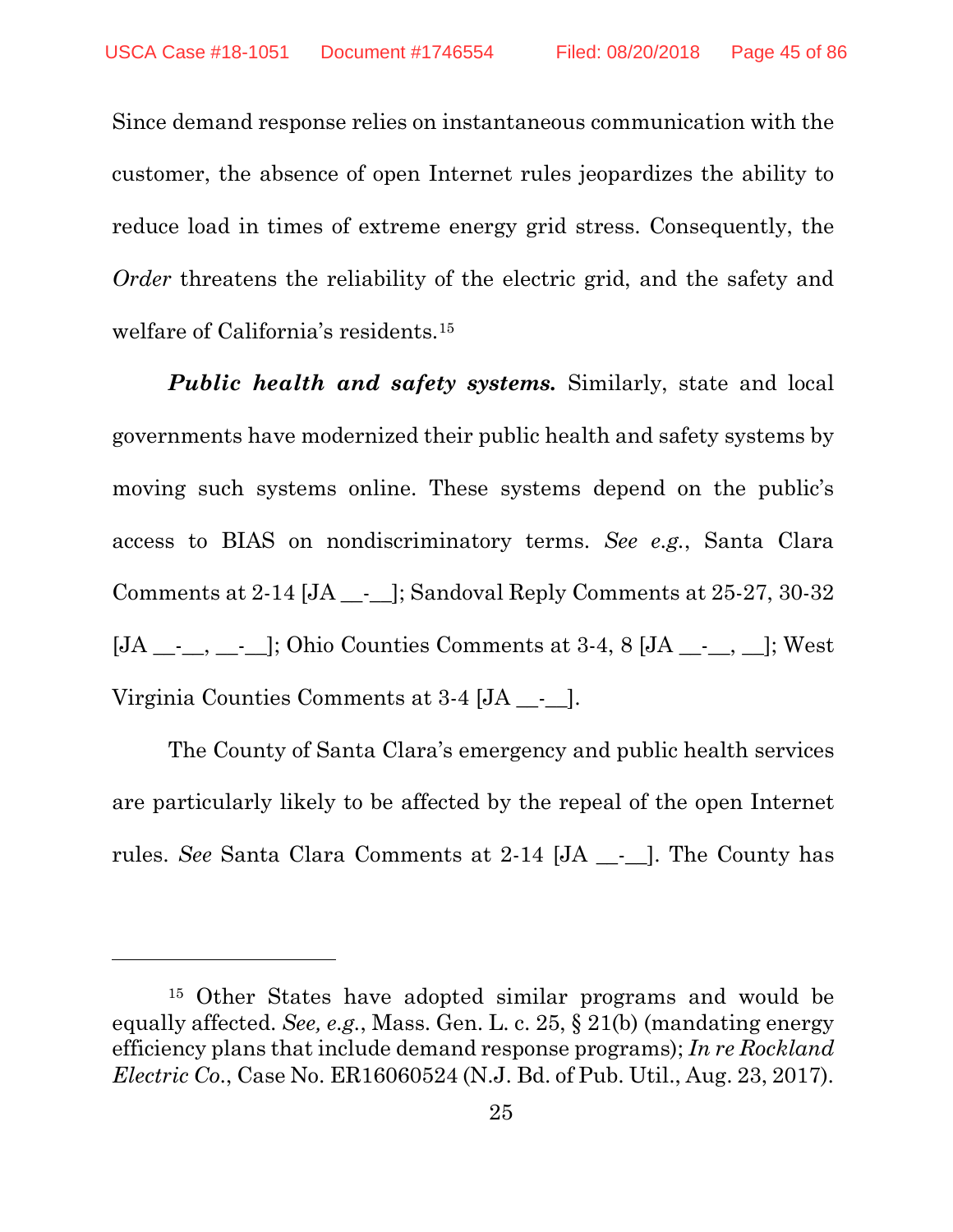established a web-based emergency operations center to facilitate coordination internally with other agencies and with first responders in case of emergency. *Id.* at 6-7 [JA \_-\_]. This tool relies on instant communication among emergency responders without regard to the users' BIAS provider. *Id*. Particularly in such emergencies, where networks are already stressed, delays, deprioritization, or blocking could render an emergency responder or victim using her own device unable to communicate, resulting in the loss of important situational information.

Instant communication is also essential to the proper functioning of the County's public health systems. For example, the County uses web-based public alert systems to distribute time-sensitive safety information to the public, including evacuation orders, shelter-in-place orders, and disease outbreak information. *Id*. at 8-9 [JA \_\_-\_\_]. This online information is widely used and of critical importance to the public—during the 2009 H1N1 emergency, for example, a County system was so heavily used that it became overloaded. Significant delays from blocking, throttling, or deprioritization could impede effective notification and jeopardize safety in public-health emergencies. *Id*. During an emergency, meaningful (that is, timely) access to public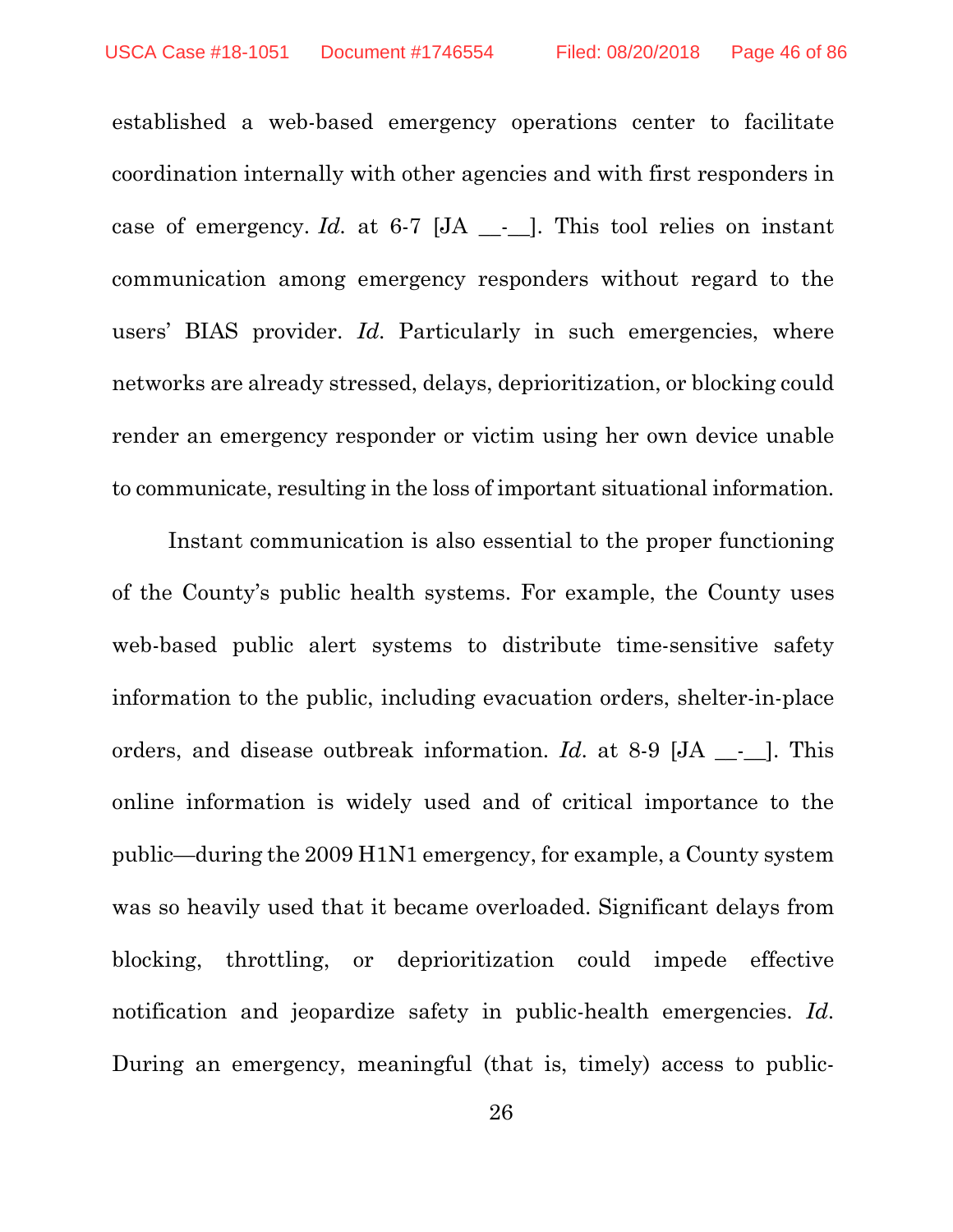health information should not be limited to those who have paid for priority or access.

The County's hospital also relies upon, and has plans to expand, web-based systems that are latency-sensitive and bandwidth-intensive. The County is in the planning stages of an expansion of its telemedicine capabilities, which will include a high-definition video solution that will allow clinicians to treat patients using a broadband connection. Using the system, doctors will be able to perform triage and improve outcomes in time-sensitive situations (such as strokes or vehicular accidents) where immediate diagnosis can mean the difference between life and death. The system will also allow providers to avoid high-risk situations such as in-person treatment of jail inmates. The hospital also uses systems like Citrix, which allows doctors to access important clinical applications and its records system, which transfers more than two million patient records annually among thousands of clinics, hospitals, and emergency departments. *Id.* at 10-11 [JA \_\_-\_]. Access to an open Internet is essential for these tools to be reliable and beneficial.

Because of the unique functions of entities that provide public health and safety services, the providers that serve them are often small,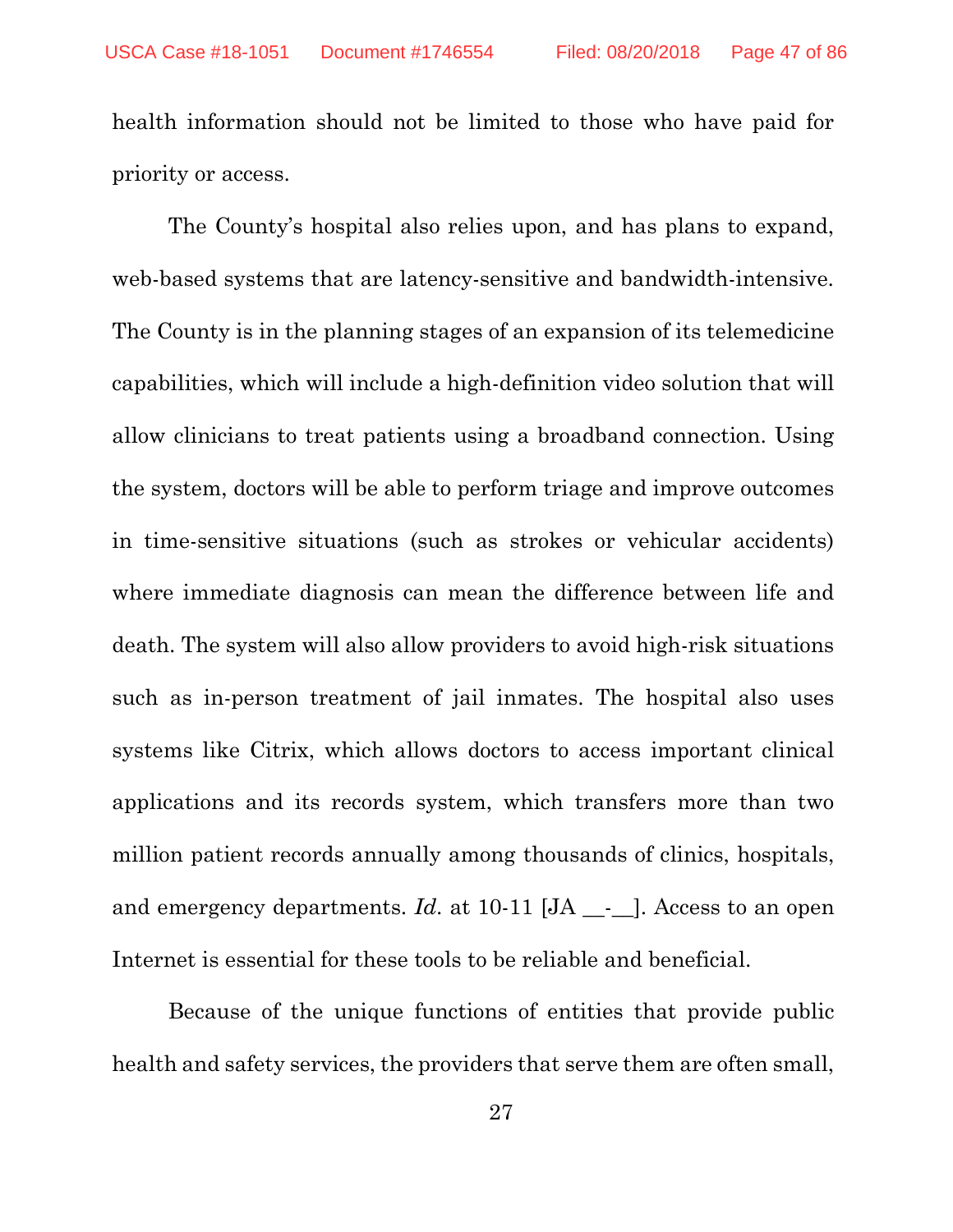$\overline{a}$ 

niche businesses. Declaration of Imre Kabai (Kabai Decl.) ¶¶ 8-9 [Addendum 14-15]; Santa Clara Comments at 3-4 [JA \_\_-\_]. Open Internet rules promoted the trend toward more effective public health and safety systems by allowing these niche providers to develop systems to serve the public sector. Santa Clara Comments at 3, 6  $[JA \underline{\ }$ Because governments are obligated to be cost conscious, neither governments nor the businesses that serve them are likely to pay to prioritize their traffic.[16](#page-47-0) *Id*. Accordingly, the *Order* could stifle the growth of niche providers and limit the effectiveness of government entities that rely on their services. The Commission's unexplained failure to address this concern is an additional reason the *Order* is arbitrary and capricious.

<span id="page-47-0"></span><sup>16</sup> The County has also heavily invested in Internet-based solutions to promote civic engagement, including, for example, live broadcast of public meetings and web publication of its law. The *Order* likewise threatens to make such innovative systems for connecting citizens to their governments available only to those who can pay, or to those whose governments pay for access. Santa Clara Comments at 4-6 [JA \_\_-\_\_].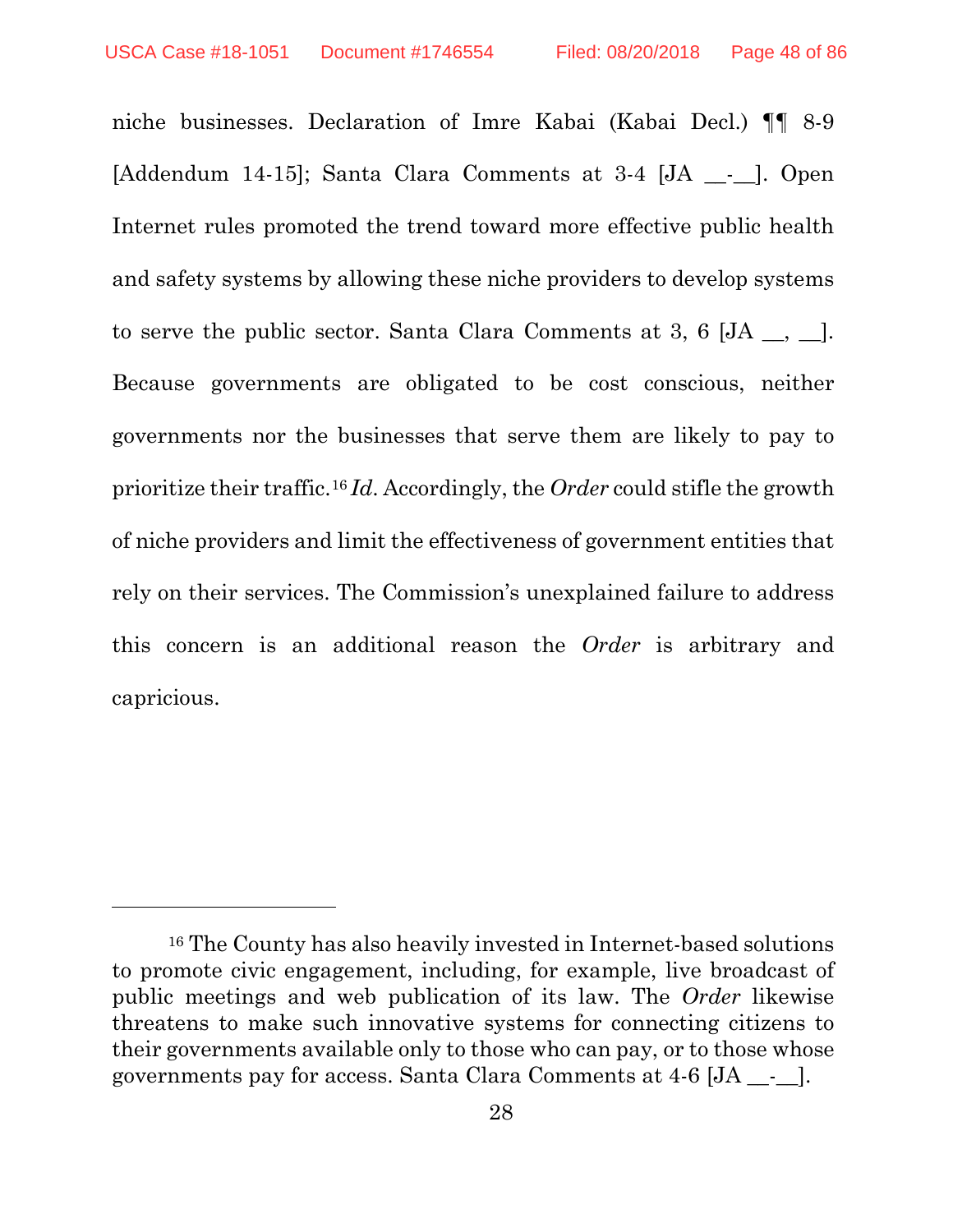# **C. The** *Order* **Failed to Consider Significant and Long-Standing Reliance Interests.**

"In explaining its changed position, an agency must also be cognizant that longstanding policies may have 'engendered serious reliance interests that must be taken into account.'" *Encino*, 136 S. Ct. at 2126 (quotation marks omitted). Commenters, including the Government Petitioners, submitted substantial evidence of reliance on open Internet principles, including millions of dollars of investment. Sandoval Reply Comments at 51-52 [JA \_\_-\_\_]; Santa Clara Comments at 3, 14 n.17 [JA \_\_, \_\_]; Kabai Decl. ¶¶ 5-8 [Addendum 14]. The *Order's* analysis of this evidence consists of a three-sentence paragraph that does not come close to satisfying the Commission's obligation. *See Order*   $\P$  159 [JA  $\Box$ ].

The Commission brushed aside evidence of reliance interests by erroneously asserting that it need not analyze "[a]ssertions in the record regarding absolute levels of edge investment" because commenters "do not meaningfully attempt to attribute particular portions of that investment to any reliance on the *Title II Order*." *Id*. Investments, however, are made in reliance on many factors, and courts have never required a precise allocation of portions of an investment to preexisting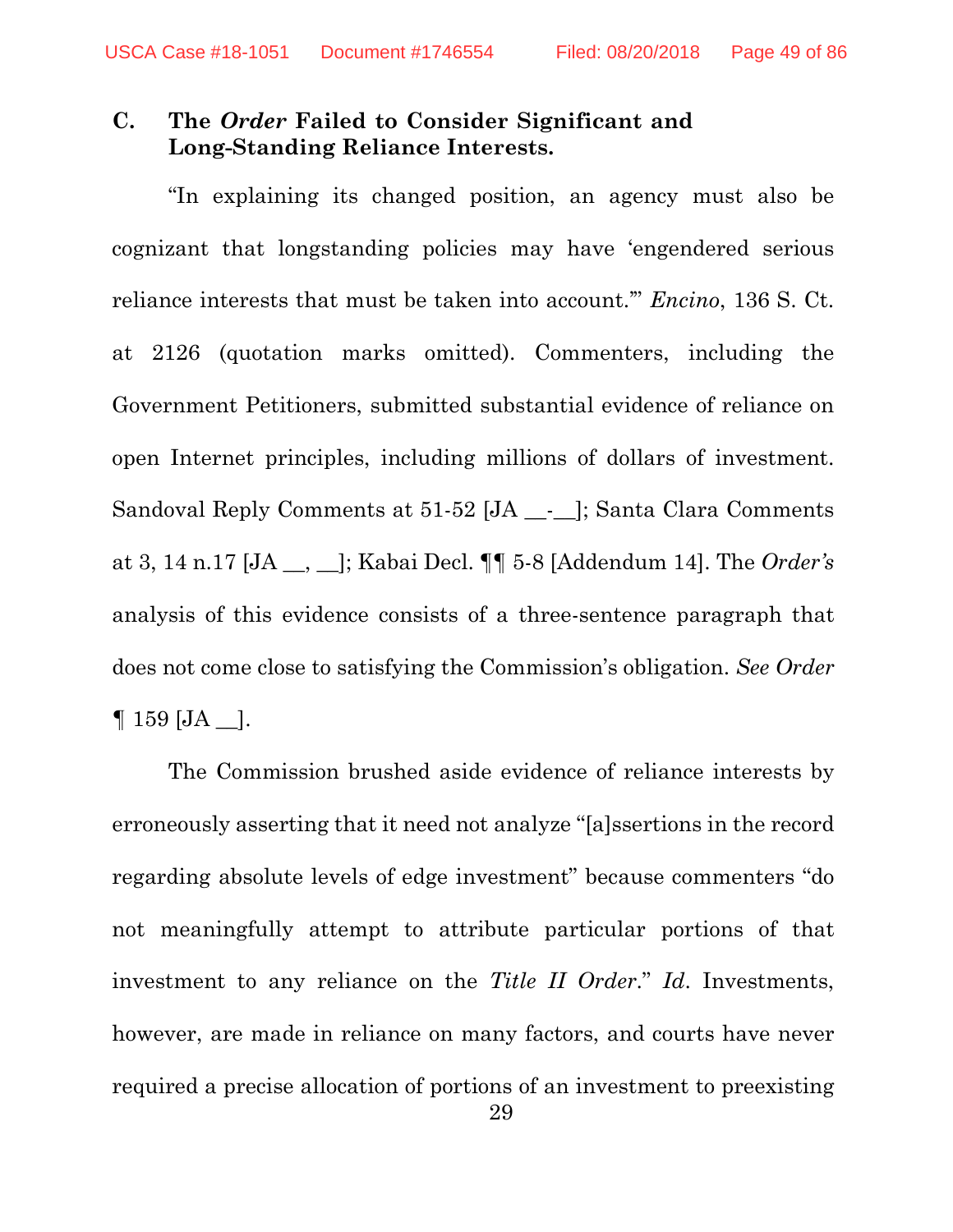$\overline{a}$ 

conditions.[17](#page-49-0) *See, e.g.*, *Encino*, 136 S. Ct. 2126 (finding serious reliance interest on "background understanding" of a policy without demanding allocation of the value of that reliance).

The Commission also incorrectly assumed that commenters must show reliance specifically on the *2015 Order*. But the open Internet did not begin in 2015. Rather, the Commission has enforced these principles since 2005, engendering reasonable reliance that whole time. *See U.S. Telecom*, 825 F.3d at 693; NGP Br. at Statement(A). The *Order* vitiated these principles, doing far more than revert to the status quo in 2014. Many commenters, including the Government Petitioners, explicitly and reasonably relied not only on the *2015 Order*, but also on the rules and enforcement actions taken by the Commission for over a decade.[18](#page-49-1) Santa

<span id="page-49-0"></span><sup>17</sup> In contrast, the Commission found that BIAS providers had halted or limited infrastructure investment due solely to the *2015 Order*  despite overwhelming evidence to the contrary. *See Order* ¶¶ 89-98  $[JA - I]$ .

<span id="page-49-1"></span><sup>18</sup> The Commission is wrong to state that reliance would not have been reasonable because of "the lengthy prior history of information service classification of broadband Internet access service." *Order* ¶ 159 [JA \_\_]. Reasonable reliance was based on the Commission's regulatory protection of the open Internet, which it had maintained for over a decade irrespective of how BIAS was classified.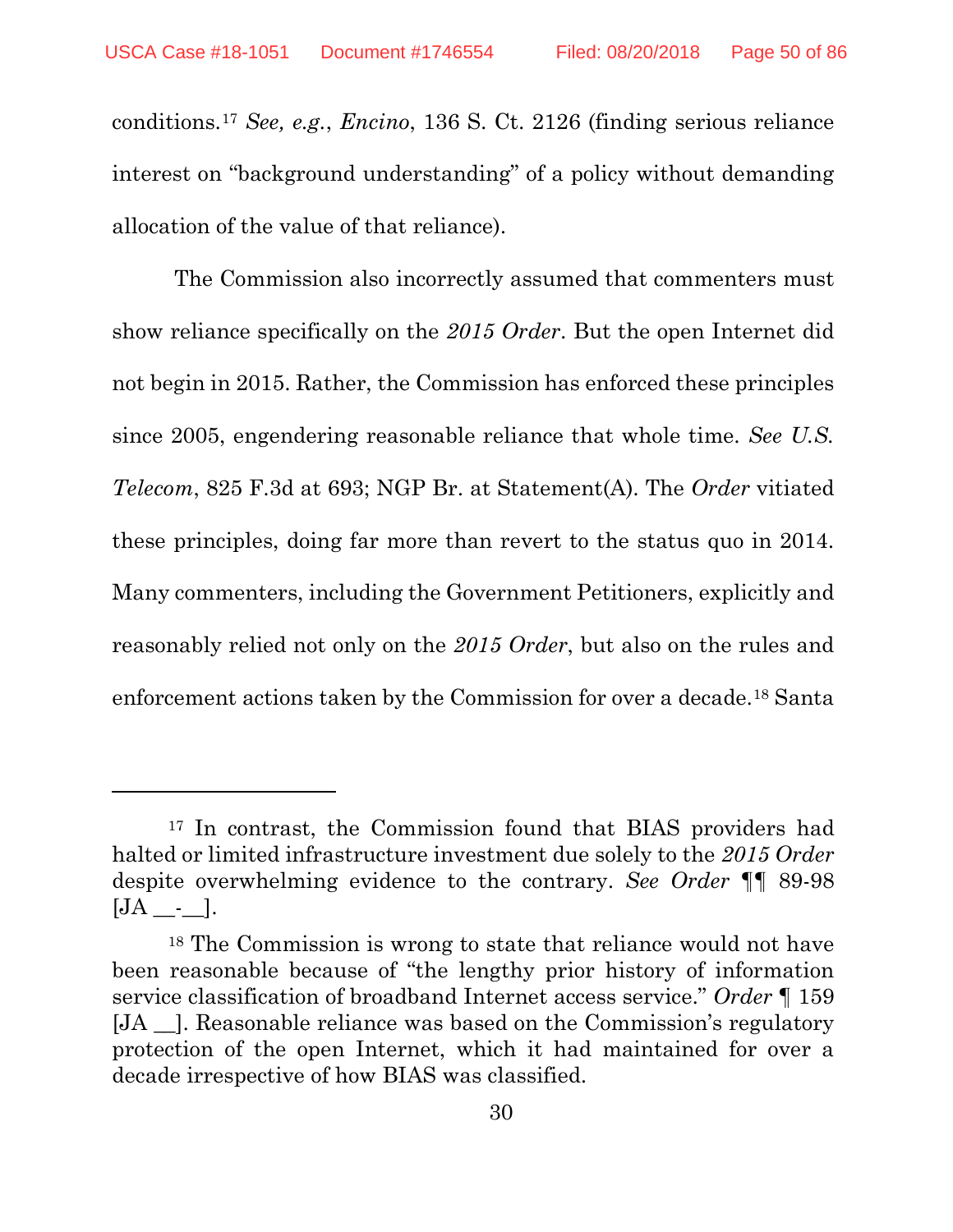Clara Comments at 3, 14 n.17 [JA \_\_, \_\_]; Kabai Decl. ¶¶ 5-8 [Addendum 14]. The Commission cannot avoid its obligation to analyze and weigh record evidence by artificially limiting the analysis to reliance on its most recent rules, when the *Order* overturned a much longer history of open Internet protections maintained by the Commission under both Title I and II.

The County, in particular, submitted evidence of its reliance on the Commission's protection of the open Internet in making decisions to invest in systems for protecting public safety, public health, and patient health and safety; publication of its law; compliance with its public notice and access requirements; and facilitating civic participation. Santa Clara Comments at 3, 10, 14 n.17 [JA \_\_, \_\_, \_\_]; Kabai Decl. ¶¶ 5- 8 [Addendum 14]. For example, in reliance on the open Internet, the County invested more than a million dollars in its medical records system and is investing hundreds of thousands of dollars in its telemedicine systems. Santa Clara Comments at 10-11 [JA \_\_-\_\_].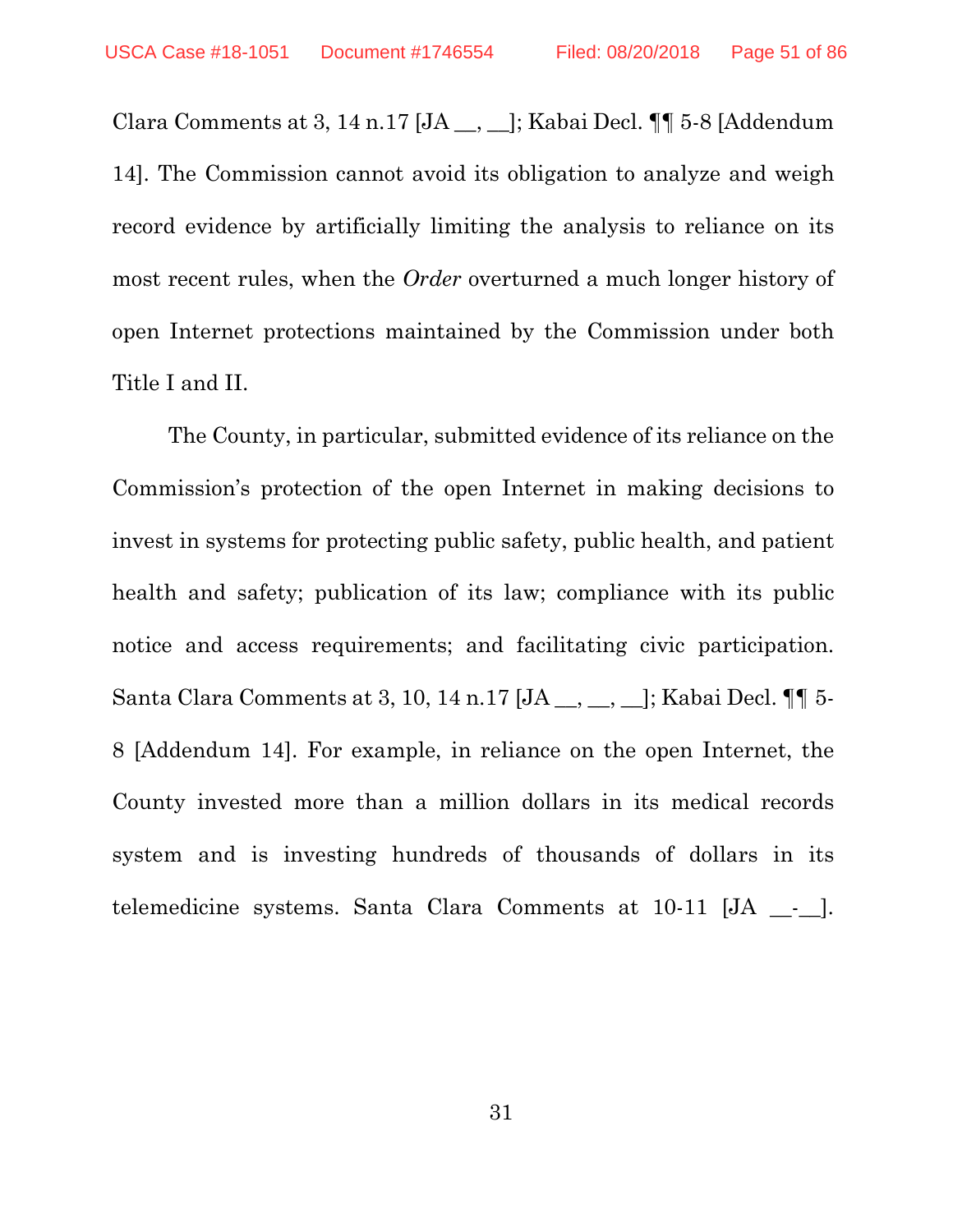Similarly, the modern energy grid was developed in reliance on the open Internet. See *supra* at 24-25.

Having decided that it need not analyze record evidence of reliance, the Commission stated that it was "not persuaded that there were reasonable reliance interests" on the *2015 Order*. *Order* ¶ 159 [JA \_\_]. Such a "conclusory... statement cannot substitute for a reasoned explanation." *American Radio Relay League, Inc. v. FCC*, 524 F.3d 227, 241 (D.C. Cir. 2008). The Commission's inaccurate summary of the record and its failure to address the ample evidence of industry, governmental, and public safety reliance on an open Internet renders the *Order* arbitrary and capricious.

# **D. The Commission Failed to Properly Consider the Effect of Reclassification on Universal Service and Pole Attachment Rights.**

The Commission's decision to reclassify BIAS cannot be reconciled with the States' statutory obligations to advance universal service and provide nondiscriminatory utility pole access. The Commission also disregarded the effect of reclassification on the States' ability to enforce important safety regulations for pole attachments. The *Order* must be reversed because the Commission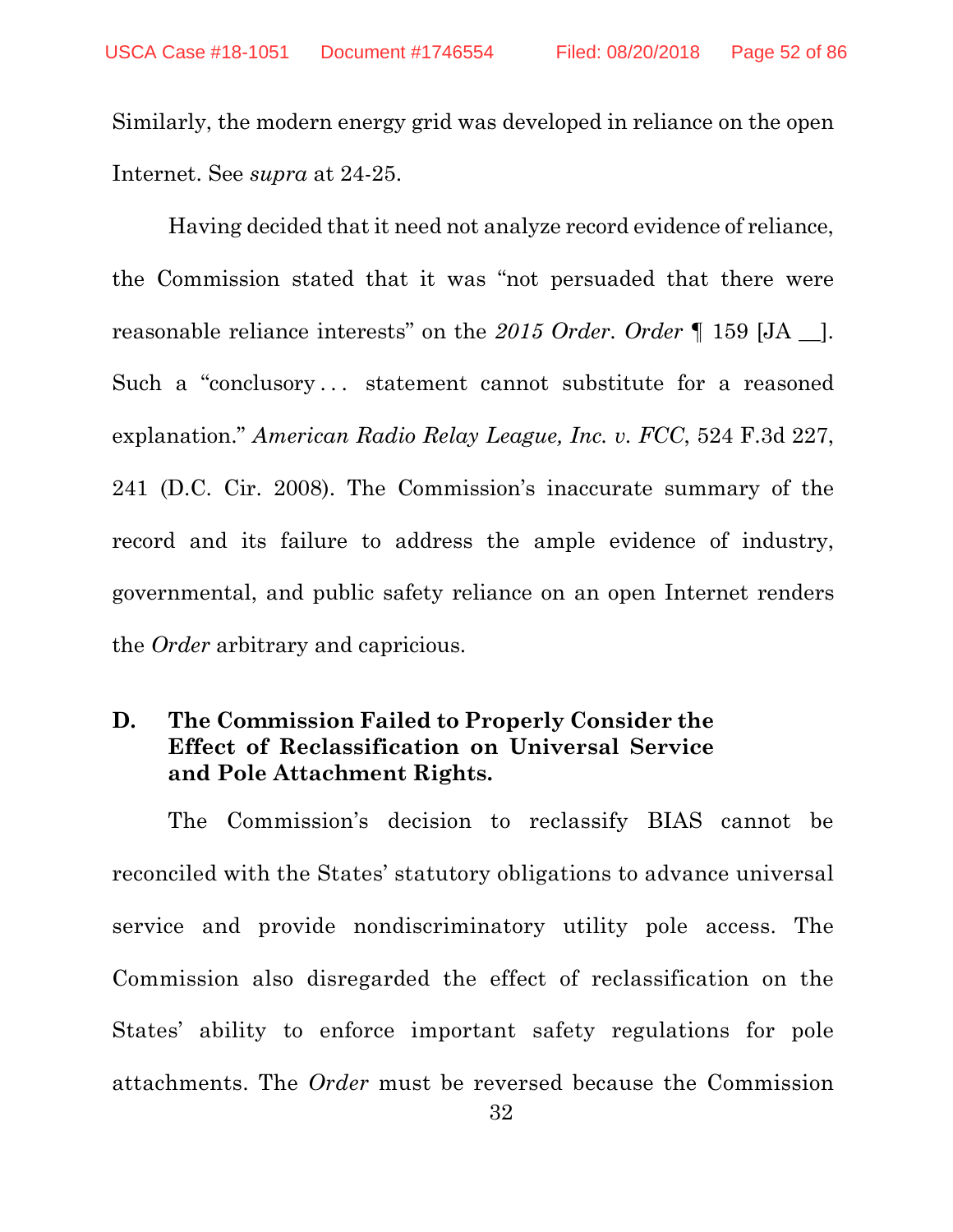$\overline{a}$ 

failed to properly consider the implications of its reclassification decision on important regulatory schemes.

*Lifeline Programs.* The 1996 Act obligates the Commission and the States to ensure the affordability and widespread availability of safe, reliable, high-quality telecommunications services. 47 U.S.C. §§ 253(b), 254(c), (e)-(f). The federal Lifeline program promotes universal service by enabling discounts on telecommunications services for low-income Americans. In 2015, the Commission modernized the federal Lifeline program to include broadband[.19](#page-52-0) Many States have also enacted state universal service programs to enable low-income citizens' access to highquality telecommunications.[20](#page-52-1)

Under 47 U.S.C. § 214(e)(1), federal universal service support is available only for common carriers designated by a State or the Commission as an "eligible telecommunications carrier." Title II common carriage thus forms the legal underpinning to provide Lifeline

<span id="page-52-0"></span><sup>19</sup> *See generally In re Lifeline & Link Up Reform and Modernization*, 31 FCC Rcd. 3962 (2016).

<span id="page-52-1"></span><sup>20</sup> *See, e.g.*, Cal. Pub. Util. Code § 871; Conn. Gen. Stat. § 16-247e; 220 Ill. Comp. Stat. § 5/13-301; Md. Code Ann., Pub. Util. § 8-201; Minn. Stat. § 237.70 (2017).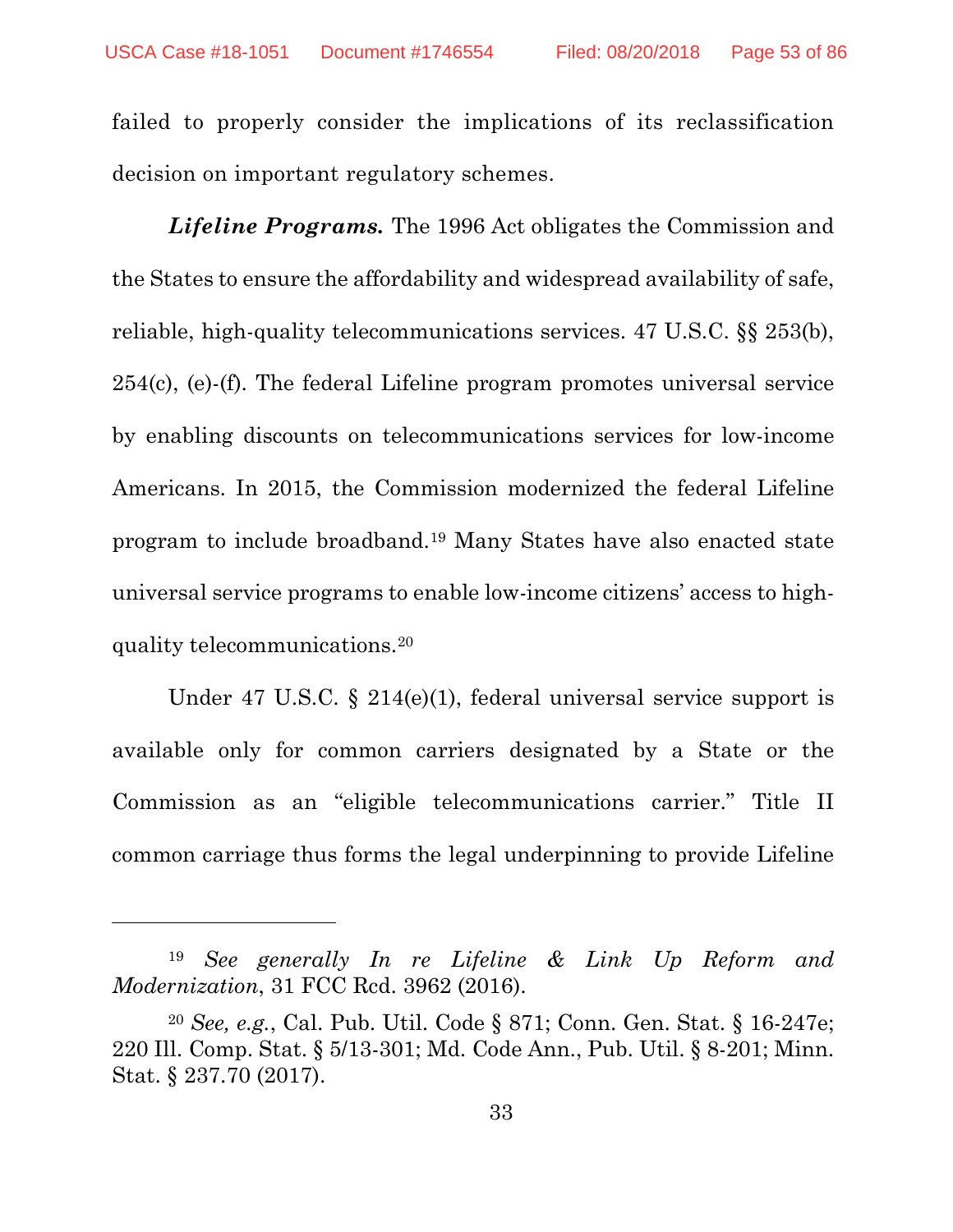subsidies for standalone broadband service—i.e., Internet connection unbundled from other services such as phone. *See Direct Commc'ns Cedar Valley, LLC v. FCC*, 753 F.3d 1015, 1049 (10th Cir. 2014). Similarly, only telecommunications providers are required to contribute to the Universal Service Fund. *See* 47 U.S.C. § 254(d).

Several commenters noted that reclassification of BIAS would eliminate the statutory basis for including standalone broadband in universal service programs. *See* CPUC Comments at 13 [JA \_\_]; Public Knowledge Comments at 95-97 [JA \_\_-\_\_]; Free Press Comments at 71-72 [JA \_\_-\_\_]; Voices Coalition Comments at 53-62 [JA \_\_-\_\_]; National Consumer Law Center Comments at 5-8 [JA \_\_-\_\_]. As these commenters noted, universal service programs cannot fulfill their purpose unless they include broadband Internet access. While the Commission asserted in the *Order* that it need not address its legal authority to continue supporting BIAS in the Lifeline program until later proceedings (*Order* ¶¶ 192-193 [JA \_\_-\_\_]), this regulatory punt missed the point because classification determines eligibility for universal service support under § 214(e). The Commission thus could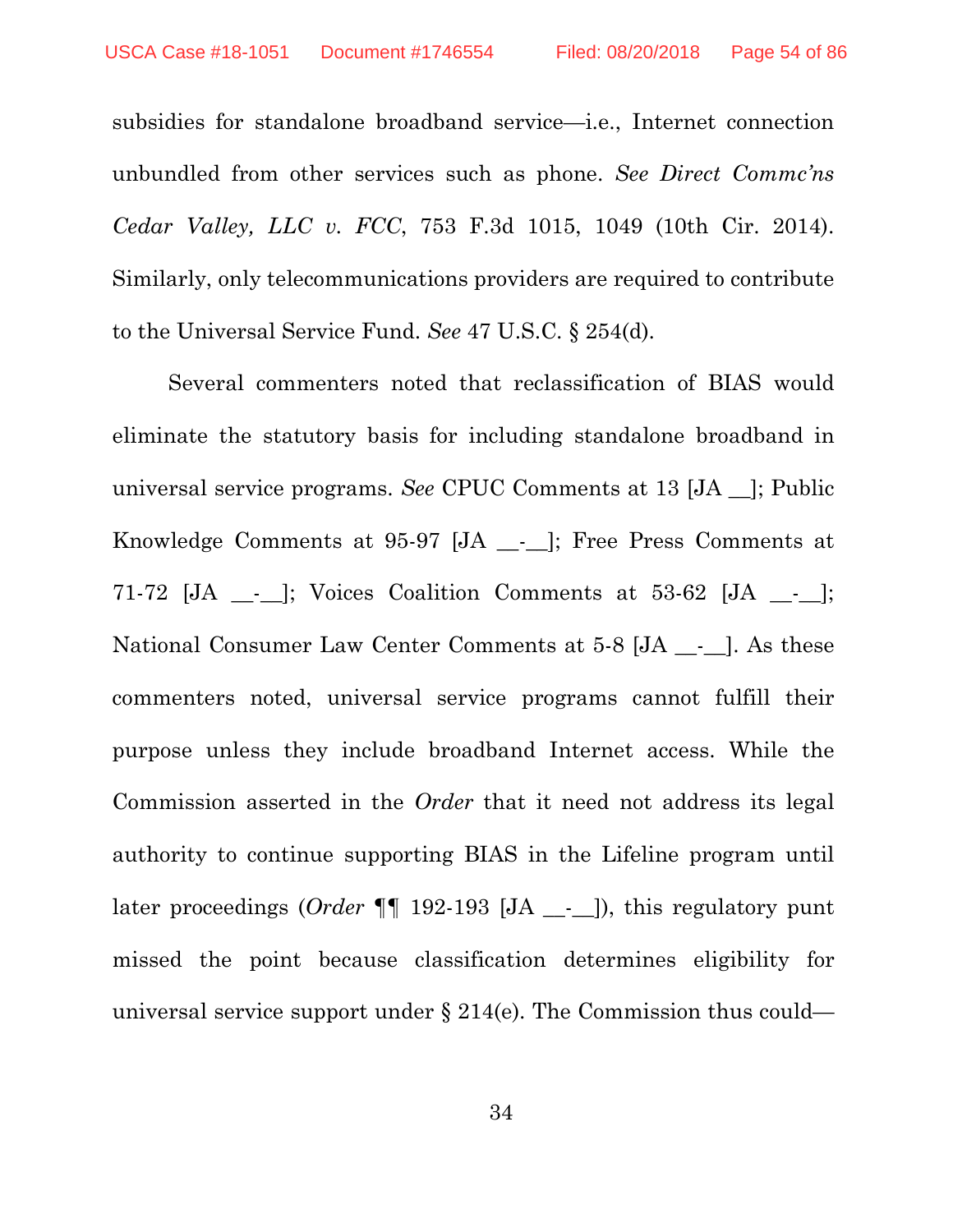and should—have addressed the impact of reclassification on the federal Lifeline program.

The *Order* also failed to consider the effect of reclassification on the States' ability to include standalone broadband in state universal service programs. The 1996 Act preserves state authority to implement "requirements necessary to preserve and advance universal service [and] ensure the continued quality of *telecommunications services*." 47 U.S.C. § 253(b) (emphasis added); *see id.* § 254(f). If BIAS is not classified as a telecommunications service, the States could arguably be precluded from requiring standalone BIAS in their respective Lifeline programs.[21](#page-54-0) Although the Commission recognized that reclassification would affect the Lifeline program, the Commission ultimately failed to address, much less resolve, how it or the States could mandate standalone broadband in Lifeline programs given these statutory limitations.

 $\overline{a}$ 

<span id="page-54-0"></span><sup>21</sup> The Commission's assertion that § 706 of the 1996 Act is "hortatory" impermissibly eliminates an alternate source of regulatory authority to include standalone BIAS in universal service programs. *Accord* NGP Br. at IV.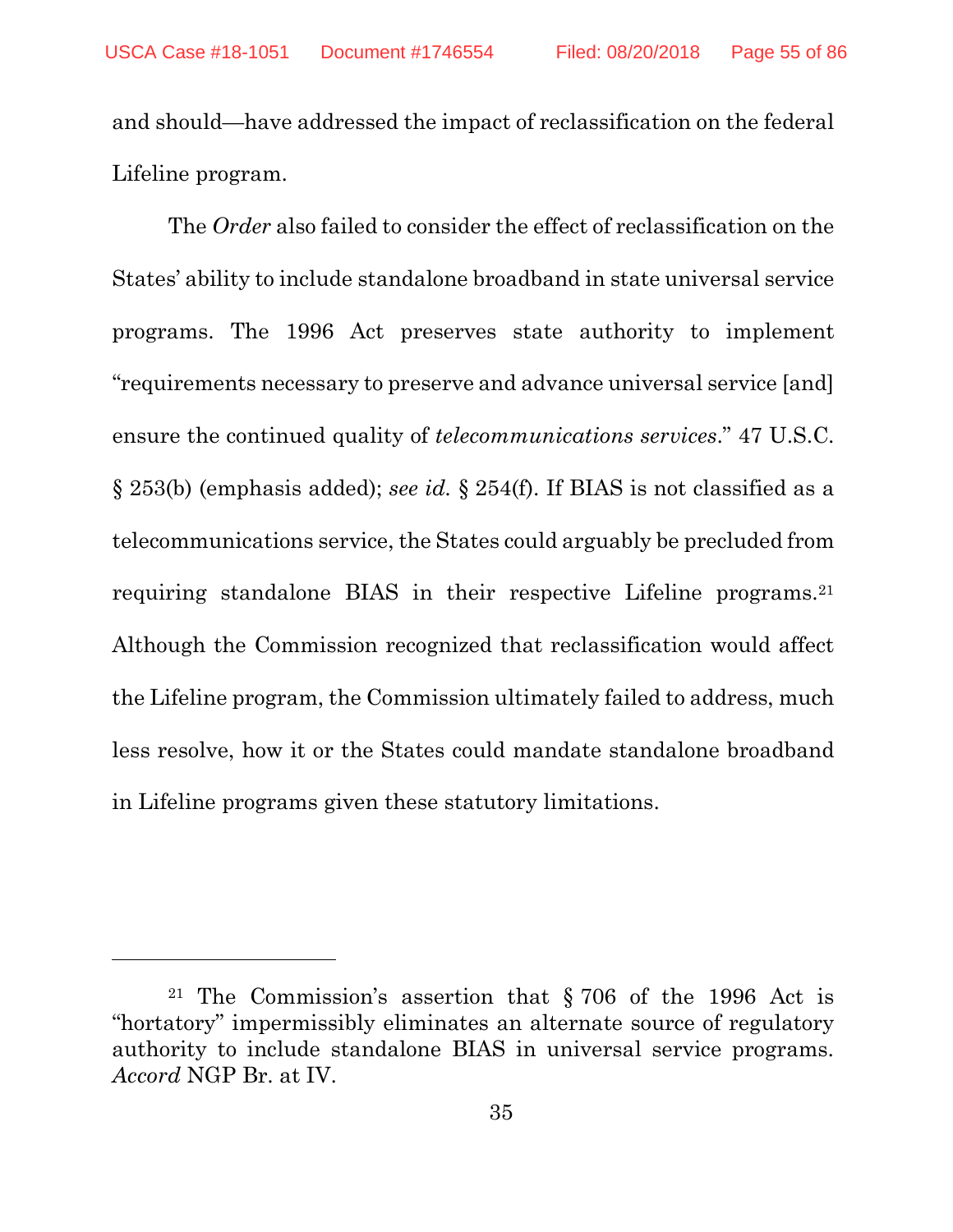*Pole Attachments.* In the *2015 Order*, the Commission recognized the critical importance of pole attachments to deploying communications networks, and acknowledged that Title II ensures BIAS providers' access to, among other things, utilities' poles at just, reasonable, and nondiscriminatory rates. 2015 *Order* **[1**] 56, 413, 478 [JA \_\_, \_\_, \_]. In the current *Order*, the Commission reversed course but failed to recognize—much less reconcile—the *Order*'s effect on the States' ability to ensure nondiscriminatory pole access and to adopt and enforce pole attachment safety regulations.

The Commission concluded that Title II classification was not necessary to promote broadband deployment. *Order* ¶185 [JA \_\_]. However, the Commission failed to acknowledge the federal requirement that utilities extend nondiscriminatory access to poles and rights-of-way *only* to "cable television systems or *telecommunications carriers*." 47 U.S.C. § 224(f)(1) (emphasis added). Once BIAS providers are classified as information services providers, they lose the statutory right to access utility infrastructure.

The Commission further failed to explain how the States could enforce safety regulations for pole attachments by standalone BIAS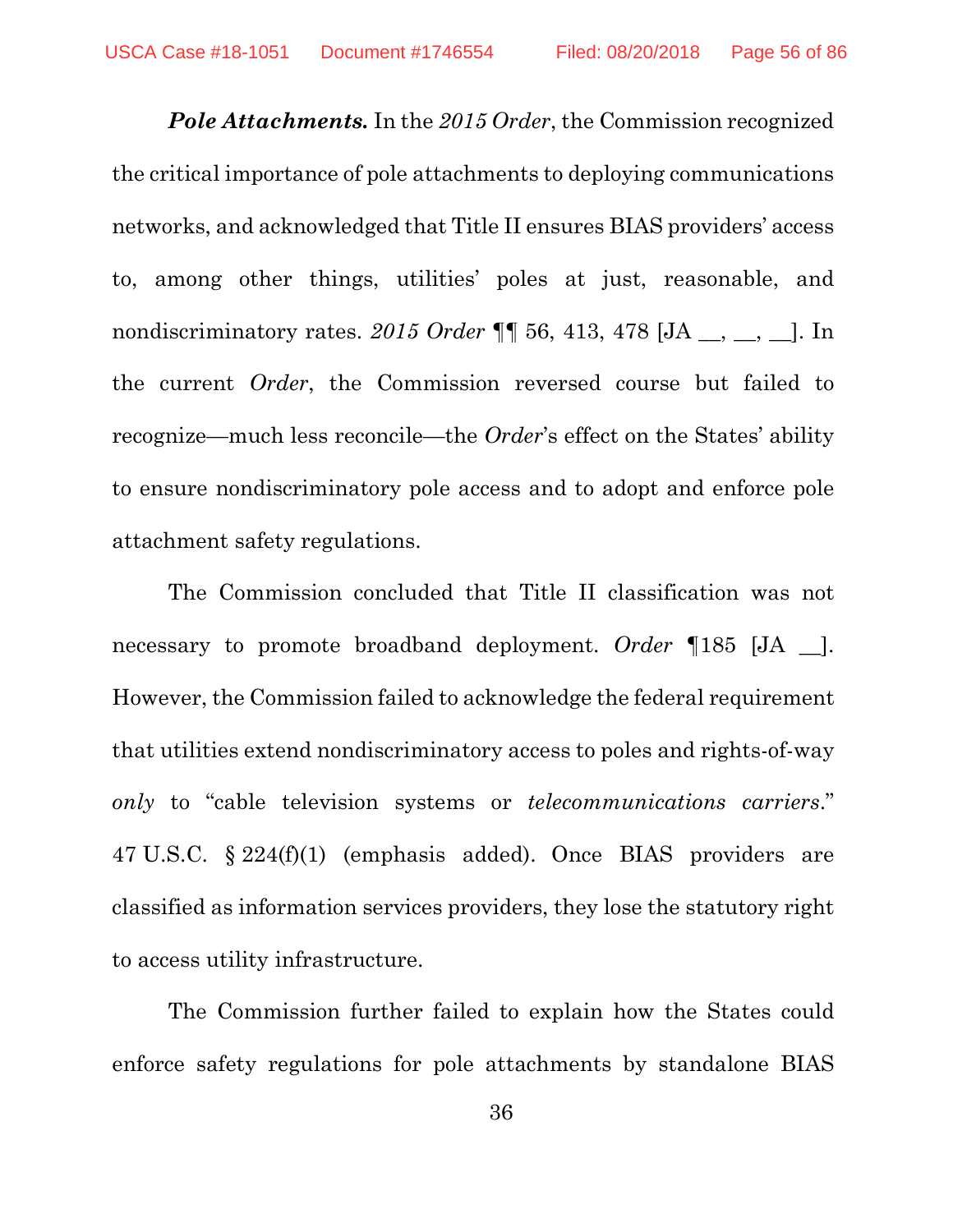$\overline{a}$ 

providers in the absence of Title II classification. Pursuant to § 224, States can elect to regulate the rates, terms, and conditions for pole attachments under state law, and certify to the Commission that they will do so. More than twenty States, including California, have so certified, and thus have reverse-preempted the Commission from exercising jurisdiction over pole attachments in those States.<sup>[22](#page-56-0)</sup> This reverse-preemption, however, applies to nondiscriminatory access by telecommunications carriers. *See* 47 U.S.C. § 224(c), (f). The Commission did not explain how States can enforce terms and conditions on BIAS providers under this statute—including regulations relating to "safety, reliability and generally applicable engineering purposes," *id.*  $\S 224(f)(2)$ , if those providers are not deemed to provide telecommunications services.

<span id="page-56-0"></span><sup>22</sup> *See* Decision No. 98-10-058, 82 CPUC2d 510, 1998 Cal. PUC LEXIS 879 (adopting pole attachment and rights-of-way rules); *see also*  25 FCC Rcd. 5541 (May 19, 2010) (complete list of States that have reverse-preempted).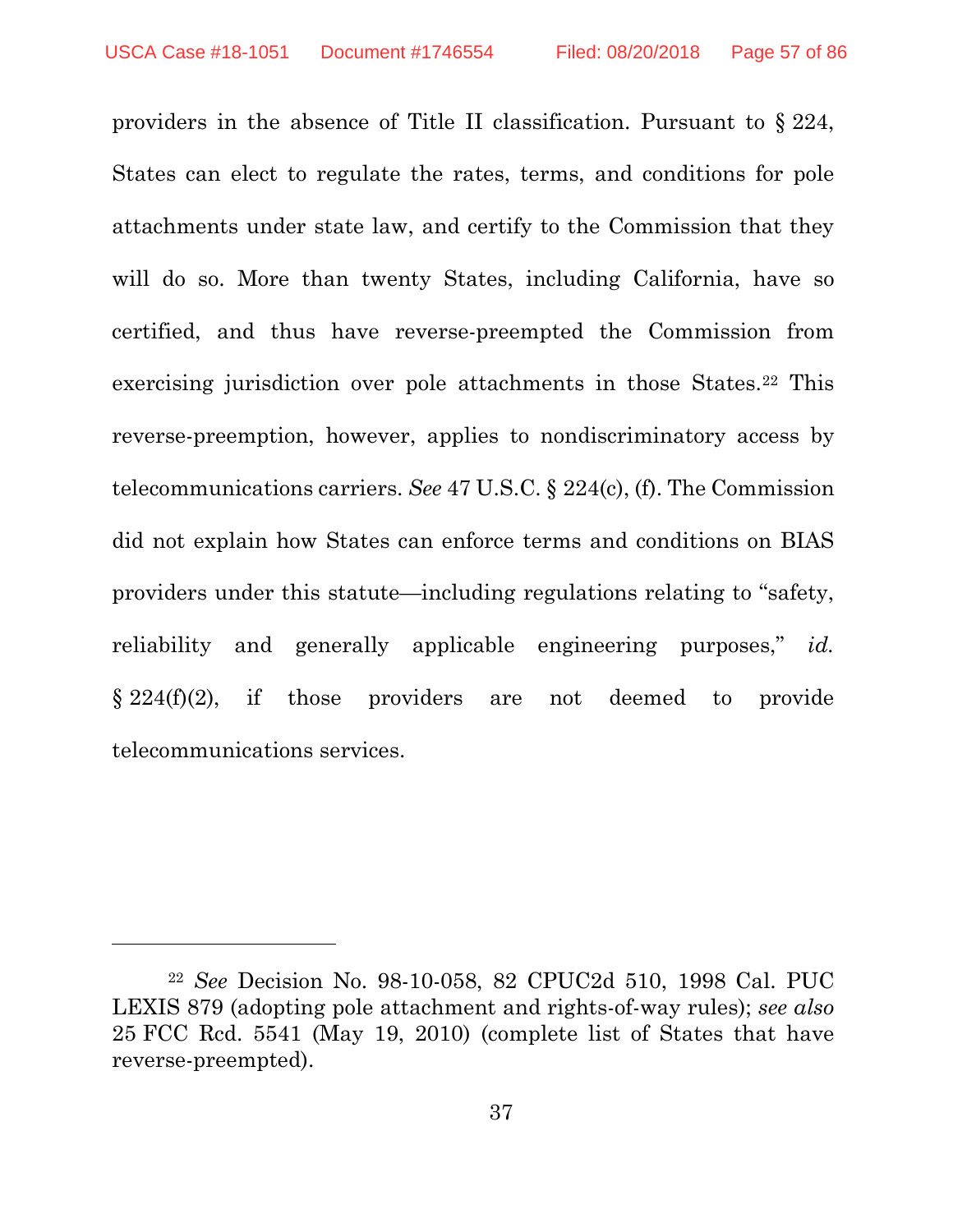This omission has real-world implications for public safety.<sup>[23](#page-57-0)</sup> Unauthorized, and sometimes hazardous, attachments to the millions of poles in any given State are regular occurrences. The ability to enforce safety regulations for pole attachments is paramount in States like California, which has recently suffered unprecedented wildfires and windstorms that have wreaked havoc on utility infrastructure. *Cf.* CPUC Comments at 9 [JA \_\_]. A standalone BIAS provider might pledge compliance with a State's safety regulations to obtain access to utility infrastructure, yet subsequently commit a major safety violation with impunity. The *Order* does not explicitly preclude such a provider from arguing that, as a provider of information services, it is exempt from a State's authority to investigate the incident or impose fines, sanctions, or other remedies. Although the Commission acknowledged (rightly) that its *preemption* determination does not interfere with States' authority to address safety issues in rights-of-way (*see Order* ¶ 196 n.735

l

<span id="page-57-0"></span><sup>23</sup> The Commission's failure to consider public safety concerns violated its express mandate to consider public safety. See *supra* at 22*.*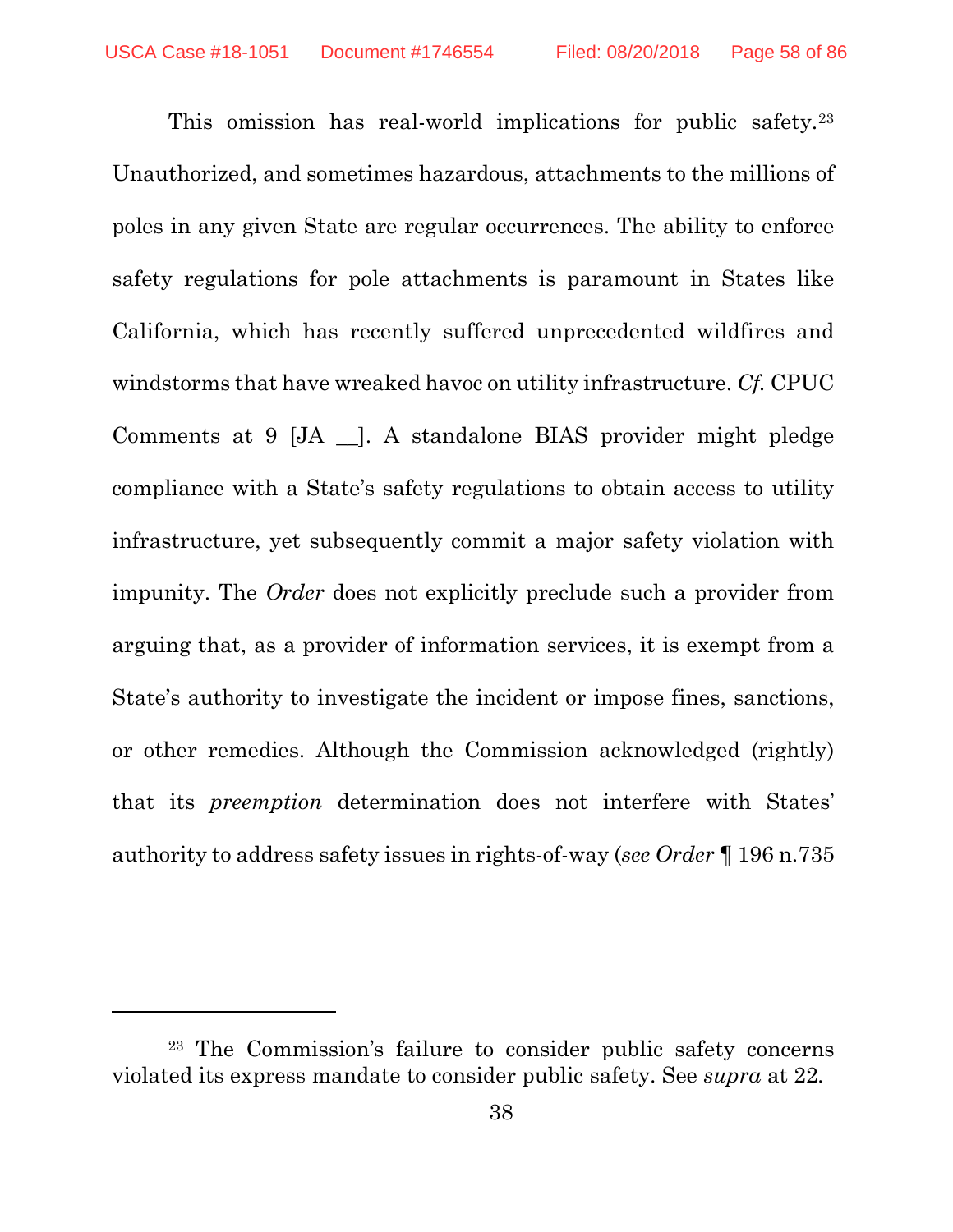$\overline{a}$ 

[JA \_\_]), it failed to address the effect of *reclassification* on the States' ability to regulate utility pole attachments by BIAS providers.

### **POINT II**

#### **THE COMMISSION'S PREEMPTION ORDER IS INVALID**

# **A. The Commission May Not Preempt Absent Statutory Authority.**

In the *Order's* preemption provisions, the Commission purported to rely on a "federal policy of nonregulation" and asserted that "an affirmative policy of deregulation is entitled to the same preemptive effect as a federal policy of regulation."[24](#page-58-0) *Order* ¶¶ 194, 202 [JA \_\_, \_\_]. This justification fundamentally misstates the law.

An agency that deems itself to lack statutory authority to regulate a particular practice altogether cannot rely on the same absence of authority to preempt state regulation. This Court has long held that "the allowance of wide latitude in the exercise of *delegated* powers is not the equivalent of untrammeled freedom to regulate activities over which the

<span id="page-58-0"></span><sup>&</sup>lt;sup>24</sup> The Notice of Proposed Rulemaking  $(JA - )$  did not seek comments on the Commission's intention to preempt state law or provide notice of what statutory authority the Commission intended to rely on in order to preempt state law.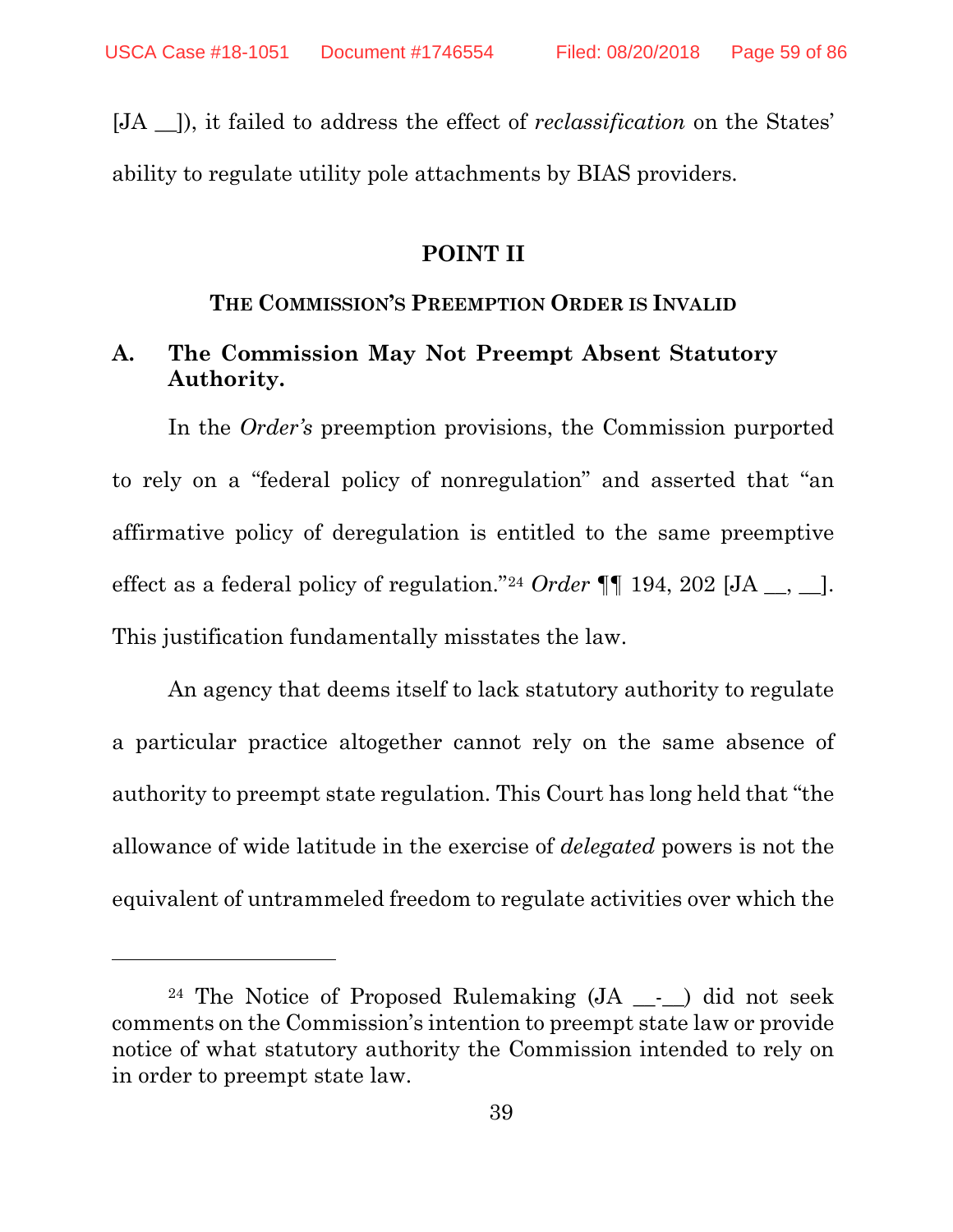statute fails to confer, or explicitly denies, Commission authority." *National Ass'n of Regulatory Utility Comm'rs v. FCC* (*NARUC II*), 533 F.2d 601, 617 (D.C. Cir. 1976) (emphasis added). There is a "vital difference between a refusal to use granted power, and an attempt to prevent regulation by others in an area where no" agency authority exists. *Id.* at 620 n.113. Here, the Commission interpreted the Communications Act to prevent the agency from exercising affirmative authority to regulate broadband. That position necessarily eliminated the agency's authority to preempt as well.

Under controlling case law, the Commission has no power to preempt state action unless its action is either directly authorized by statute or ancillary to the effective performance of its statutorily mandated responsibilities. As this Court has made clear, the Commission "cannot regulate (let alone preempt state regulation of) any service that does not fall within its Title II jurisdiction over common carrier services [the pertinent statutory authority] or its Title I jurisdiction over matters 'incidental' [or ancillary] to communication by wire." *Public Serv. Comm'n of Maryland v. FCC* (*Maryland PSC*), 909 F.2d 1510, 1515 n.6 (D.C. Cir. 1990); *see also* 47 U.S.C. § 154(i). The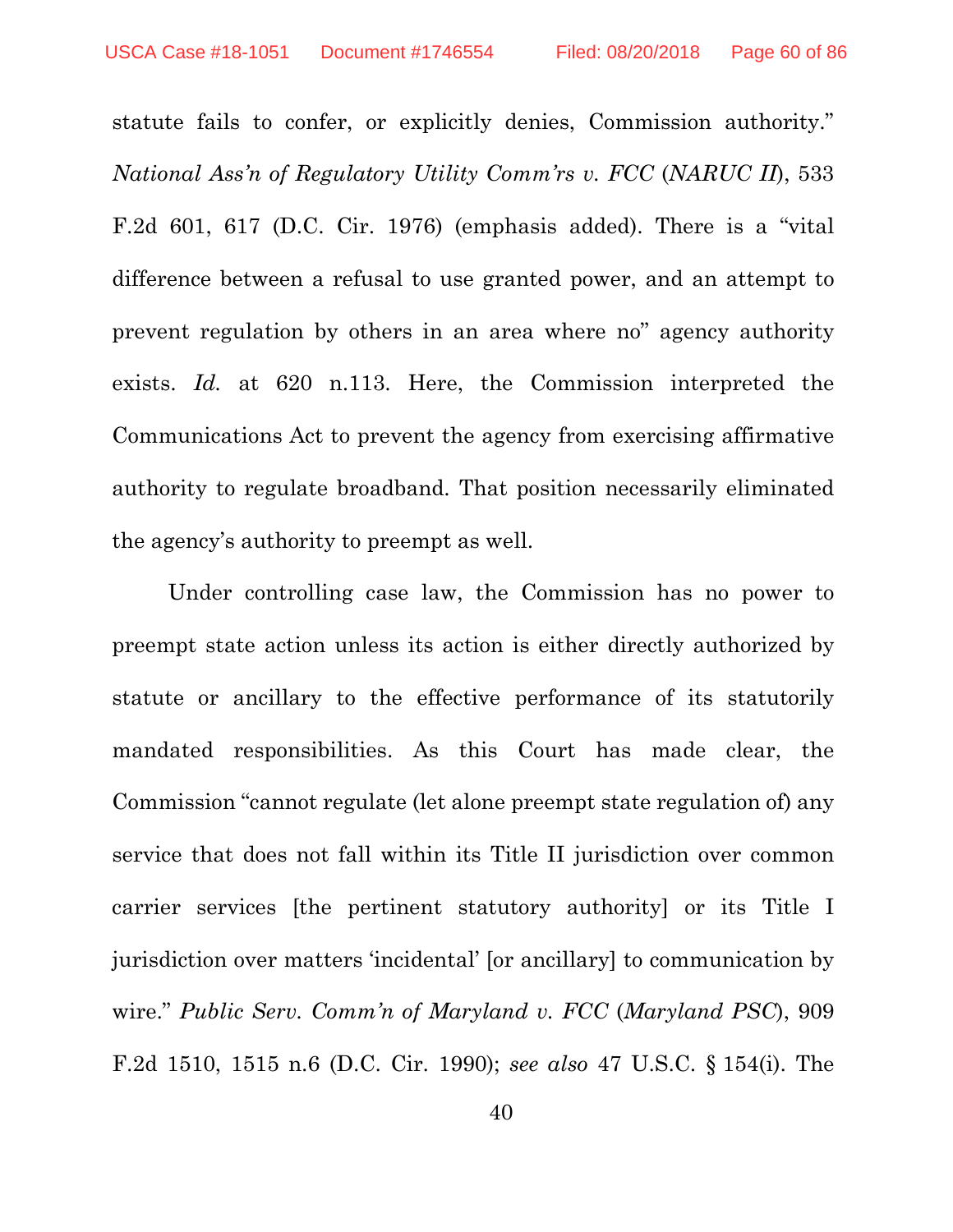Commission emphatically disavowed Title II authority. See *supra* at 5- 6. And none of the three grounds asserted in the *Order* provide the Commission with "independent authority to displace state and local regulations." *Order* ¶ 202 [JA \_\_].

First, the Commission appeared to rely on its ancillary authority under Title I to preempt state and local laws pursuant to a purported "federal policy of nonregulation for information services." *Id.* But "Title I is not an independent source of regulatory authority; rather, it confers on the FCC only such power as is ancillary to the Commission's specific statutory responsibilities." *California v. FCC (California I*), 905 F.2d 1217, 1240 (9th Cir. 1990). Regulations pursuant to ancillary authority are thus permissible only when they "are reasonably ancillary to the Commission's effective performance of its statutorily mandated responsibilities." *American Library Ass'n v. FCC*, 406 F.3d 689, 703 (D.C. Cir. 2005).

"Policy statements alone cannot provide the basis for the Commission's exercise of ancillary authority" because policy is not a delegation of regulatory authority. *Comcast*, 600 F.3d at 654. Instead, only a statutorily mandated responsibility derived from "express delegated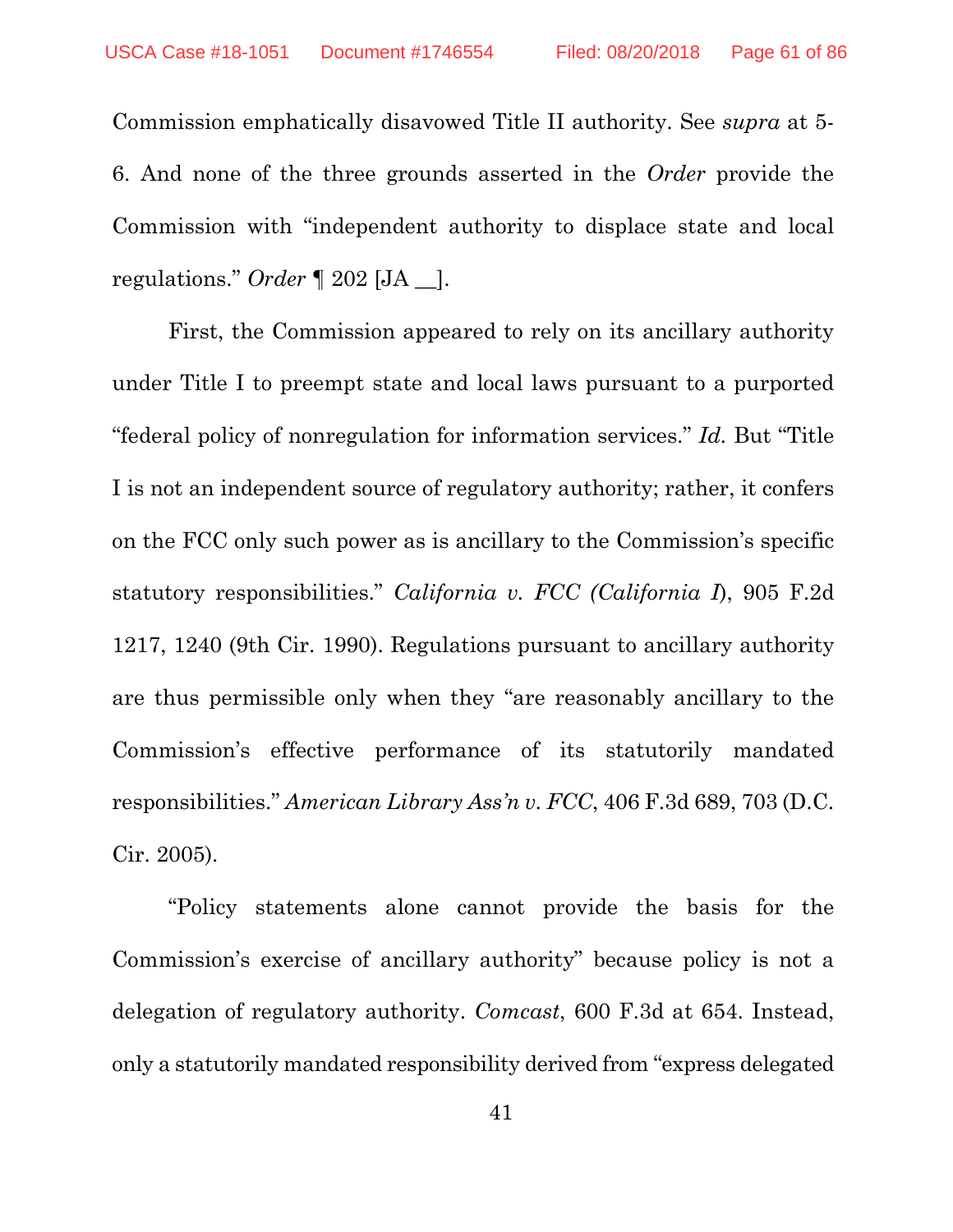l

authority" can justify the exercise of ancillary jurisdiction. *Id.* at 658.[25](#page-61-0) Thus, "it is Title II, III, or VI to which the [Commission's exercise of] authority must ultimately be ancillary." *Id.* Here, the Commission purported to identify a "federal policy of nonregulation for information services" in a policy statement and a definitional provision. But neither source is sufficient to assert ancillary authority under *Comcast* and *NARUC II*.

<span id="page-61-0"></span><sup>25</sup> There is no merit to the Commission's assertion that the Eighth and Ninth Circuits have authorized agency preemption based on a generic federal policy of deregulation alone. *See Order* ¶¶ 194, 198 & nn.726, 738 [JA \_\_-\_\_, \_\_] (citing *Minnesota Pub. Util. Comm'n v. FCC*  (*Minnesota PUC*), 483 F.3d 570 (8th Cir. 2007), and *California v. FCC*  (*California III*), 39 F.3d 919 (9th Cir. 1994)). These courts did not have to resolve the question presented here—whether the Commission failed to properly assert ancillary authority. In *Minnesota PUC*, the parties did not contest the Commission's assertion of ancillary authority. And in *California III*, the Ninth Circuit had previously held that the FCC had ancillary authority to establish a regulatory regime for enhanced services. *See California III,* 39 F.3d at 932 (citing *California I*, 905 F.2d at 1240 n.35). In any event, to the extent that *Minnesota PUC* and *California III* may be read to stand for the proposition that the Commission may link its ancillary authority to preempt solely based on a "federal policy of nonregulation," such a holding would be flatly inconsistent with this Court's precedent. *See Comcast*, 600 F.3d at 651- 58.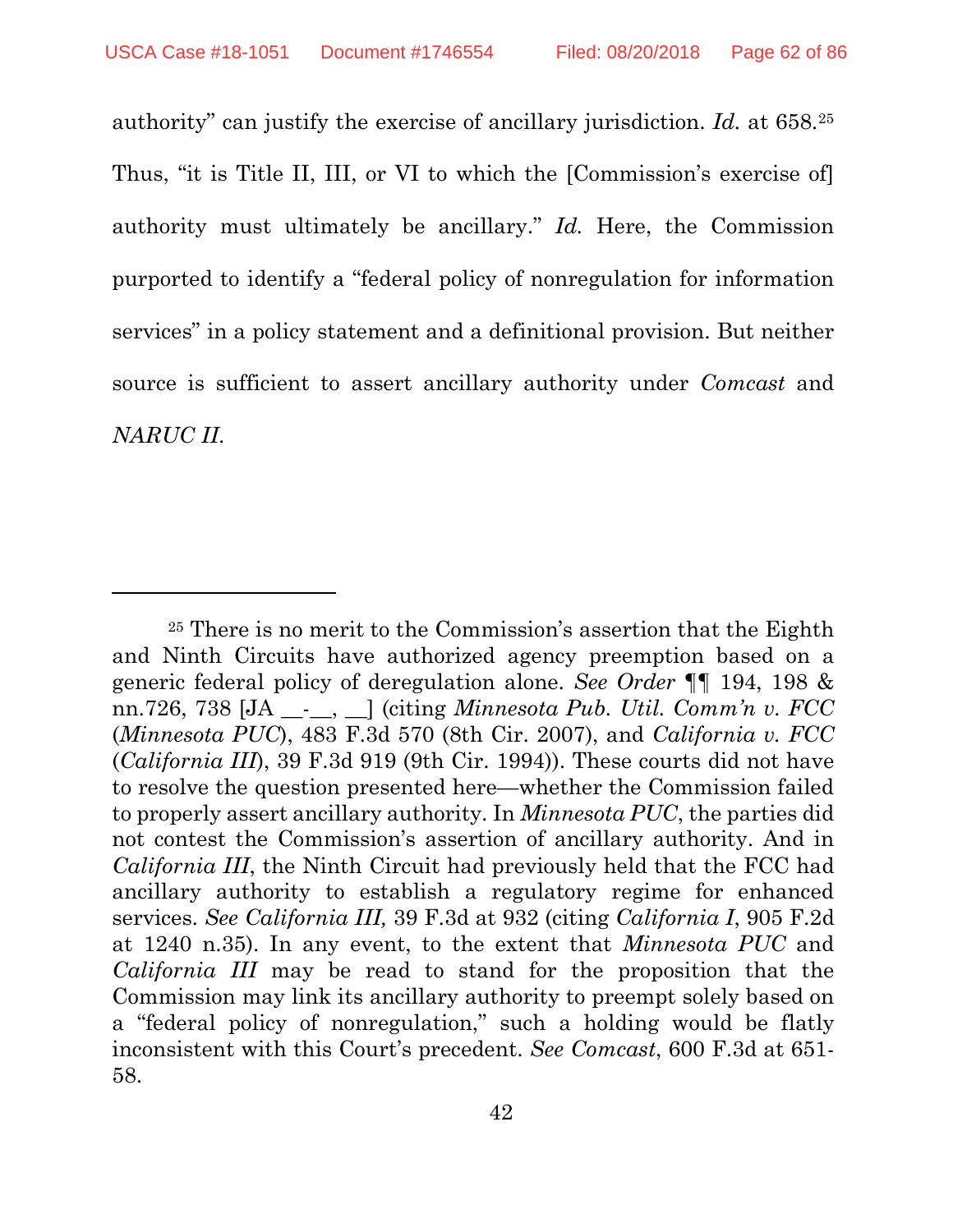The Commission initially relied on § 230(b)(2) (*Order* ¶ 203 [JA \_\_]), which provides, in relevant part, that "[i]t is the policy of the United States . . . to preserve the vibrant and competitive free market that presently exists for the Internet and other interactive computer services, unfettered by Federal or State regulation." 47 U.S.C. § 230(b)(2). That provision, standing alone, cannot be construed to furnish the Commission with the necessary authority to preempt state laws because this Court has already held that the policy statements contained in § 230 do not support ancillary authority. *See Comcast*, 600 F.3d at 652-55. Indeed, the Commission itself acknowledged that § 230(b) is "hortatory." *Order ¶* 284 [JA \_\_-\_\_].

The Commission also cited to § 153(51), the statutory definition of "telecommunications carrier," which provides that the Commission may impose common carrier regulations on such an entity "only to the extent that [a carrier] is engaged in providing telecommunications services." *See id.* 1203 [JA \_] (citing 47 U.S.C. § 153(51)). No court has held that the Commission can derive ancillary authority from a definitional statute that, by its plain terms, limits only the agency's authority to act and says nothing about state authority.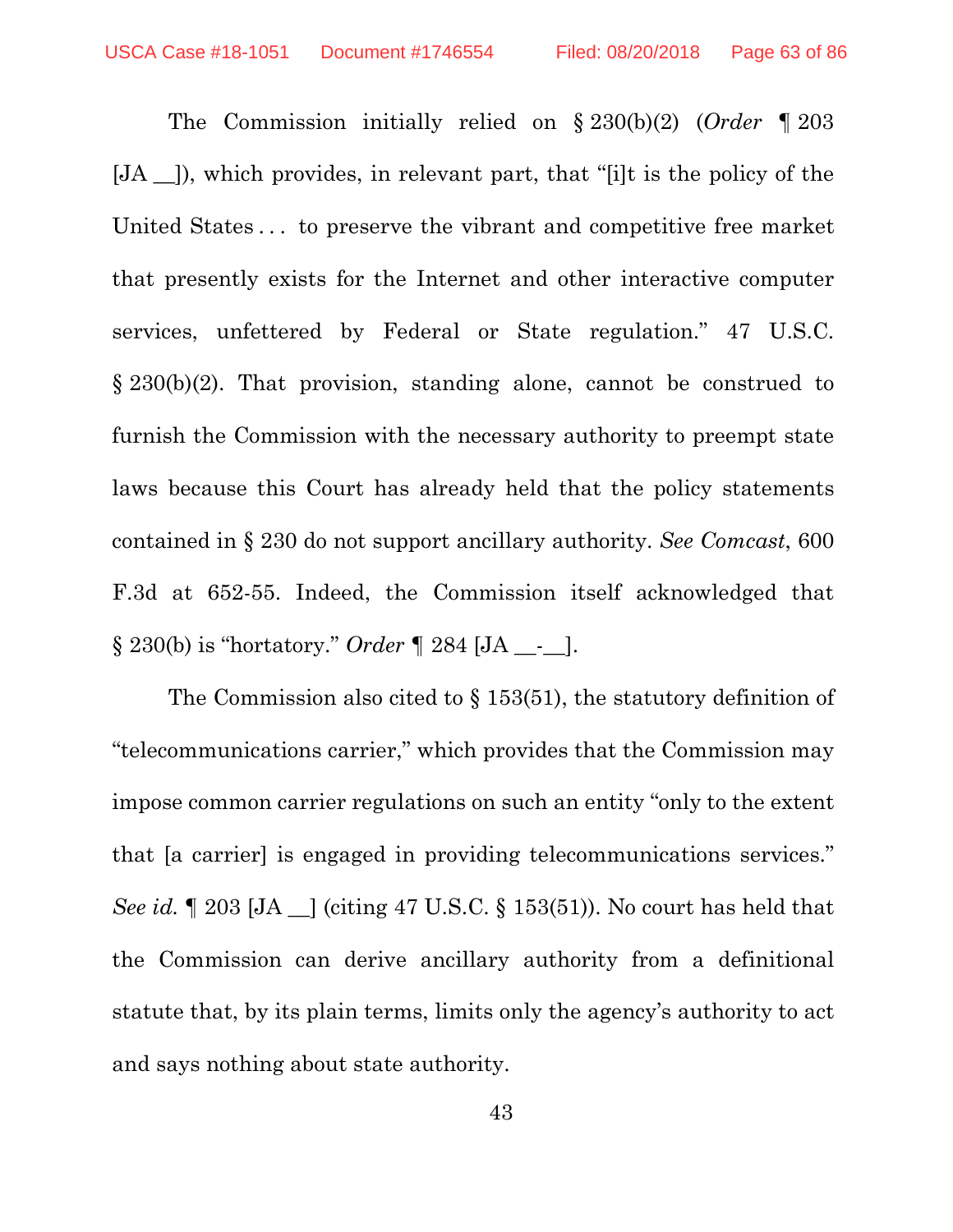The Commission further mistakenly asserted (*see id.* ¶ 202 nn.748-749 [JA \_ - \_ ]) that legal precedent permits the exercise of ancillary authority even without specific delegated powers. In *Computer & Communications Industry Association v. FCC*, this Court permitted preemption only after holding that the Commission had properly exercised its Title I ancillary authority over enhanced services offered by common carriers. 693 F.2d 198, 214 (D.C. Cir. 1982). As this Court later explained in *Comcast*, the order at issue in *CCIA* had properly "linked [the Commission's] exercise of ancillary authority to its Title II responsibility over common carrier rates—just the kind of connection to statutory authority missing here." 600 F.3d at 656.

The Commission was equally incorrect to rely on *City of New York v. FCC*, 486 U.S. 57 (1988). At issue in that case was the Commission's preemption of local technical standards for cable television signals following the Cable Act of 1984. The Supreme Court upheld the Commission's decision, holding that the text and legislative history of the Cable Act showed that Congress enacted the statute as a "straightforward endorsement" of the Commission's prior regulatory approach, which had included preemption of technical standards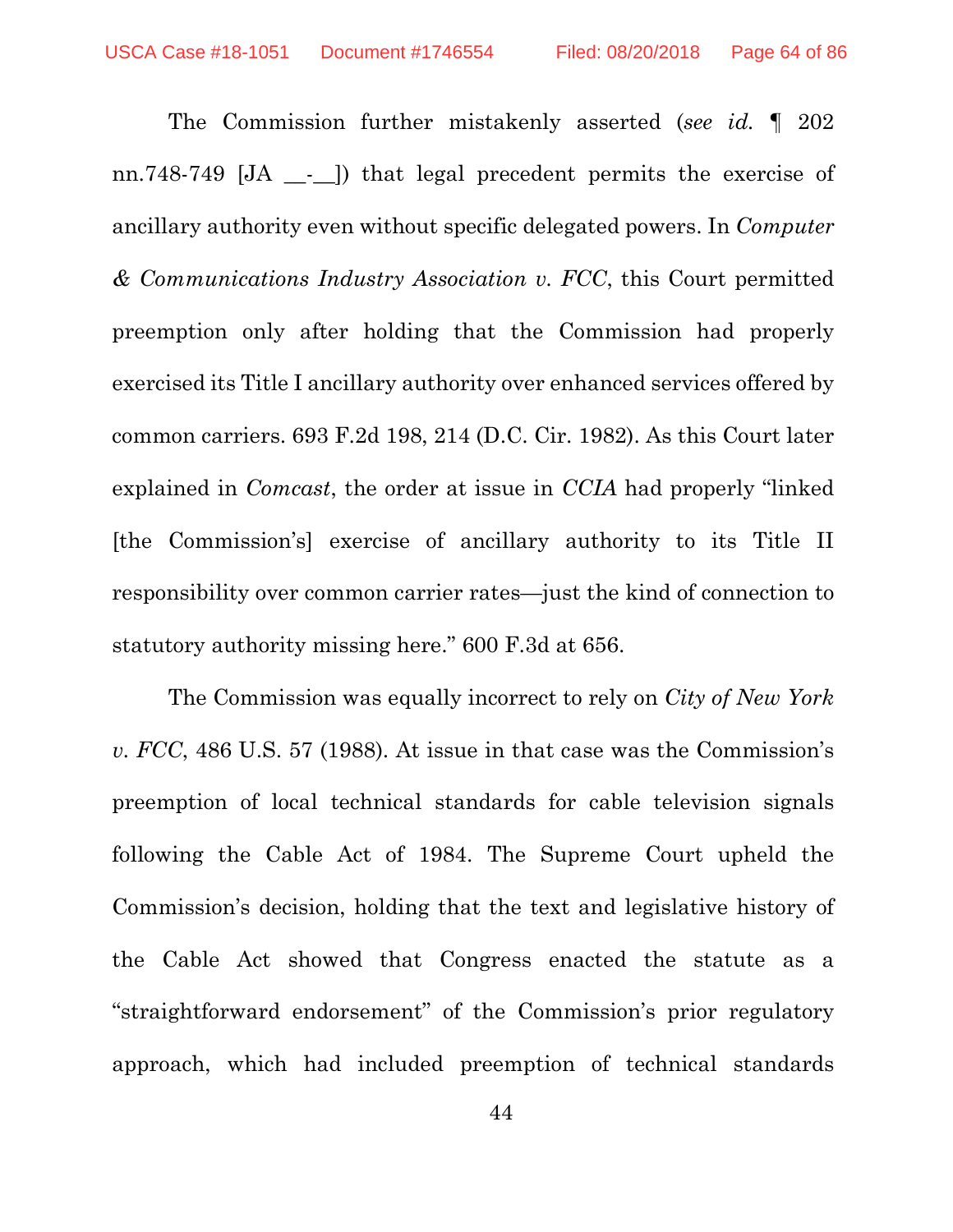regulation. *Id.* at 67-70. In doing so, the Court identified a specific statutory provision in the Cable Act to which the Commission's preemption order was ancillary. *Id.* at 66-67 (citing 47 U.S.C. § 544(a)-(e)). Here, the Commission failed to identify any comparable statutory provision to which its purported preemption is ancillary.

Second, and for similar reasons, the Commission cannot assert stand-alone authority to preempt state law under the "impossibility exception to state jurisdiction." *Order* ¶¶ 198-201 [JA \_\_-\_\_]. The so-called "impossibility exception" allows the Commission to exercise jurisdiction over intrastate practices that the agency otherwise would be prohibited from regulating under § 152(b). The Commission has authority to regulate such intrastate practices if and only if "(1) the matter to be regulated has both interstate and intrastate aspects; (2) FCC preemption is necessary to protect a valid federal regulatory objective; and (3) state regulation would negate the exercise by the FCC of its own *lawful authority*." *Maryland PSC*, 909 F.2d at 1515 (emphasis added) (citations and alteration marks omitted). Under the last prerequisite, the impossibility exception likewise requires the Commission to identify an independent source of statutory authority to support any given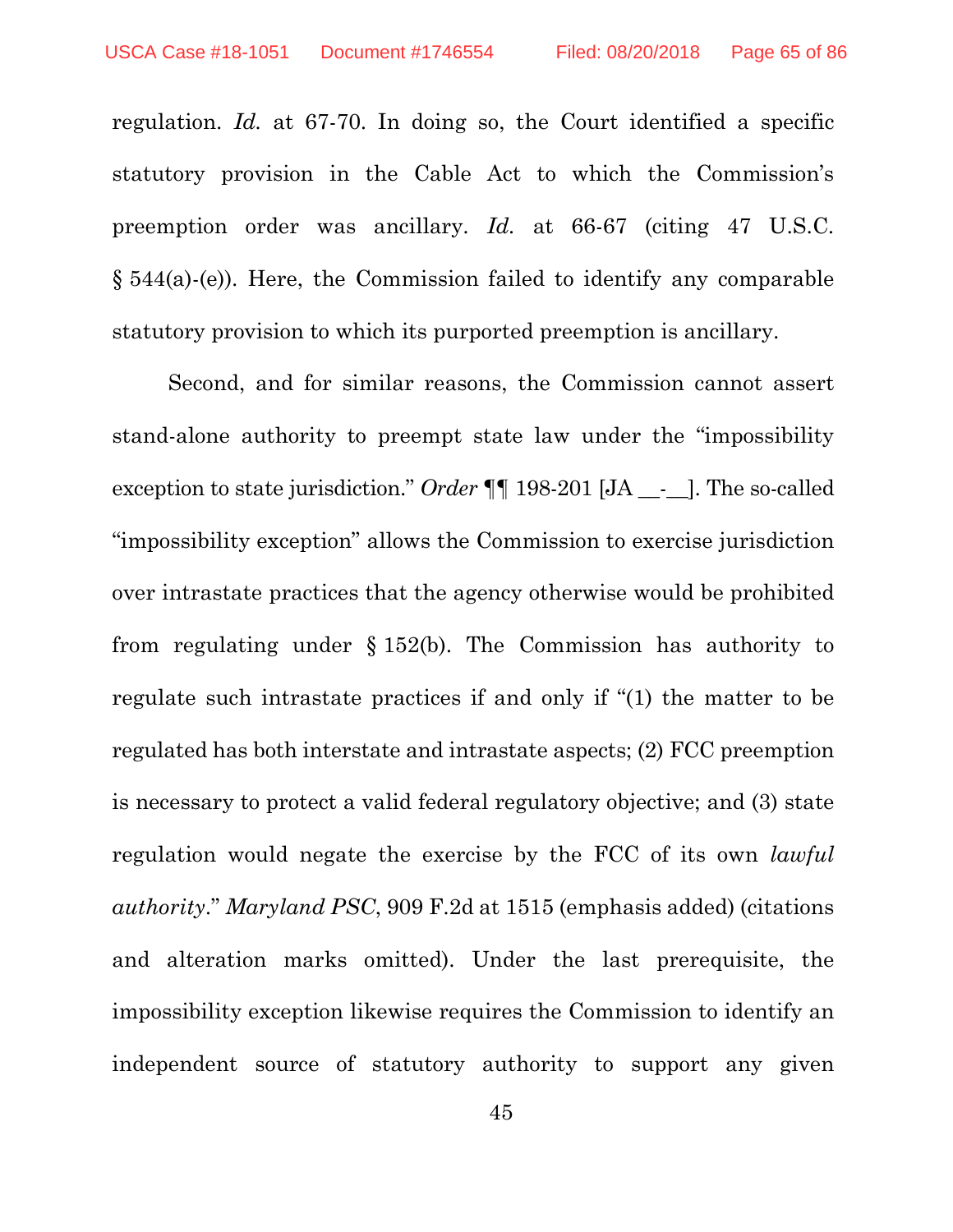preemption decision. *See Texas Office of Pub. Util. Counsel v. FCC*, 183 F.3d 393, 422-423 (5th Cir. 1999)*; National Ass'n of Regulatory Utility Comm'rs v. FCC*, 880 F.2d 422, 429 (D.C. Cir. 1989).

Third, and last, the Commission contended that its preemption authority "finds further support in the Act's forbearance provision." *See Order*  $\llbracket 204 \rrbracket$  *(citing 47 U.S.C.* § 160(e)). Section 160 allows the Commission to "forbear from applying any regulation or any provision of [Title II] to a telecommunications carrier or telecommunications service" if the Commission determines that such regulation is not necessary or that forbearance is consistent with public interest. 47 U.S.C. § 160(a). In turn, state public utility commissions "may not continue to apply or enforce any provision [of Title II] that the Commission has determined to forbear from applying." *Id.* § 160(e).

As the Commission appeared to acknowledge, the forbearance provision is not directly applicable here because it applies only to telecommunication services regulated by Title II, and not to information services as the Commission has reclassified BIAS to be. Instead, the Commission asserted that "[i]t would be incongruous if state and local regulation were preempted" pursuant to a Title II forbearance decision,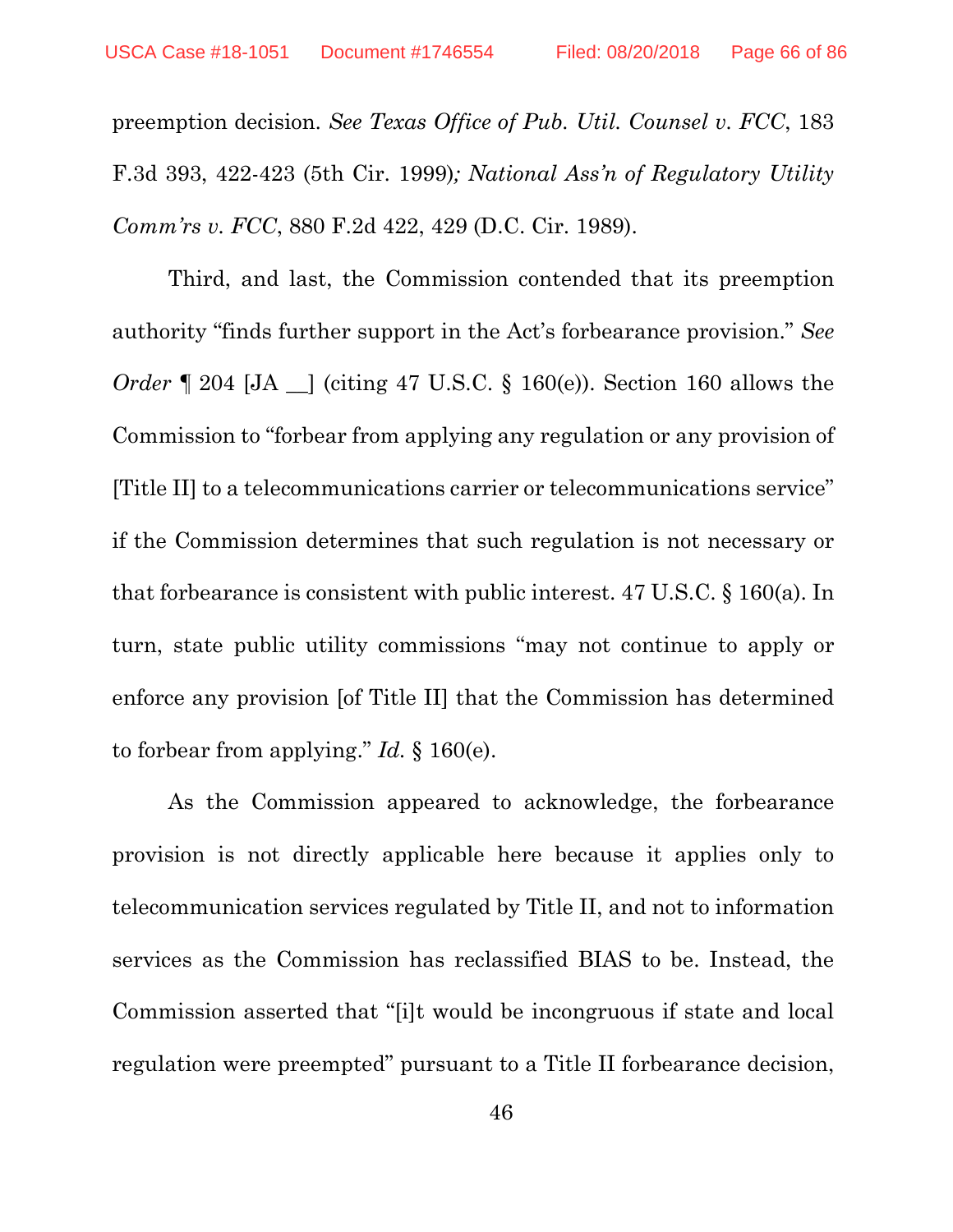but not when the Commission has determined that Title II is inapplicable. *Order* ¶ 204 [JA \_\_]. But the starting premise of the Commission's reasoning is mistaken. Section 160(e) does not by its own terms "limit or preempt State enforcement of State statutes or regulations"; instead, it forbids the States only from "continu[ing] to apply or enforce any provision of the *Communications Act* that the Commission has determined to forbear from applying." S. Conf. Rep. No. 104-458, at 185 (1996) (emphasis added). Because Title II's forbearance provision does not authorize preemption, it creates no incongruity that would justify the *Order*'s further attempt to preempt state and local laws.

The Commission thus failed to identify any statutory mandate to which its preemption of state laws is ancillary. Absent that authority, the Commission cannot "confer power upon itself" to "take action which it thinks will best effectuate a federal policy." *Louisiana Pub. Serv.*, 476 U.S. at 374; *see also EchoStar Satellite L.L.C. v. FCC*, 704 F.3d 992, 999 (D.C. Cir. 2013).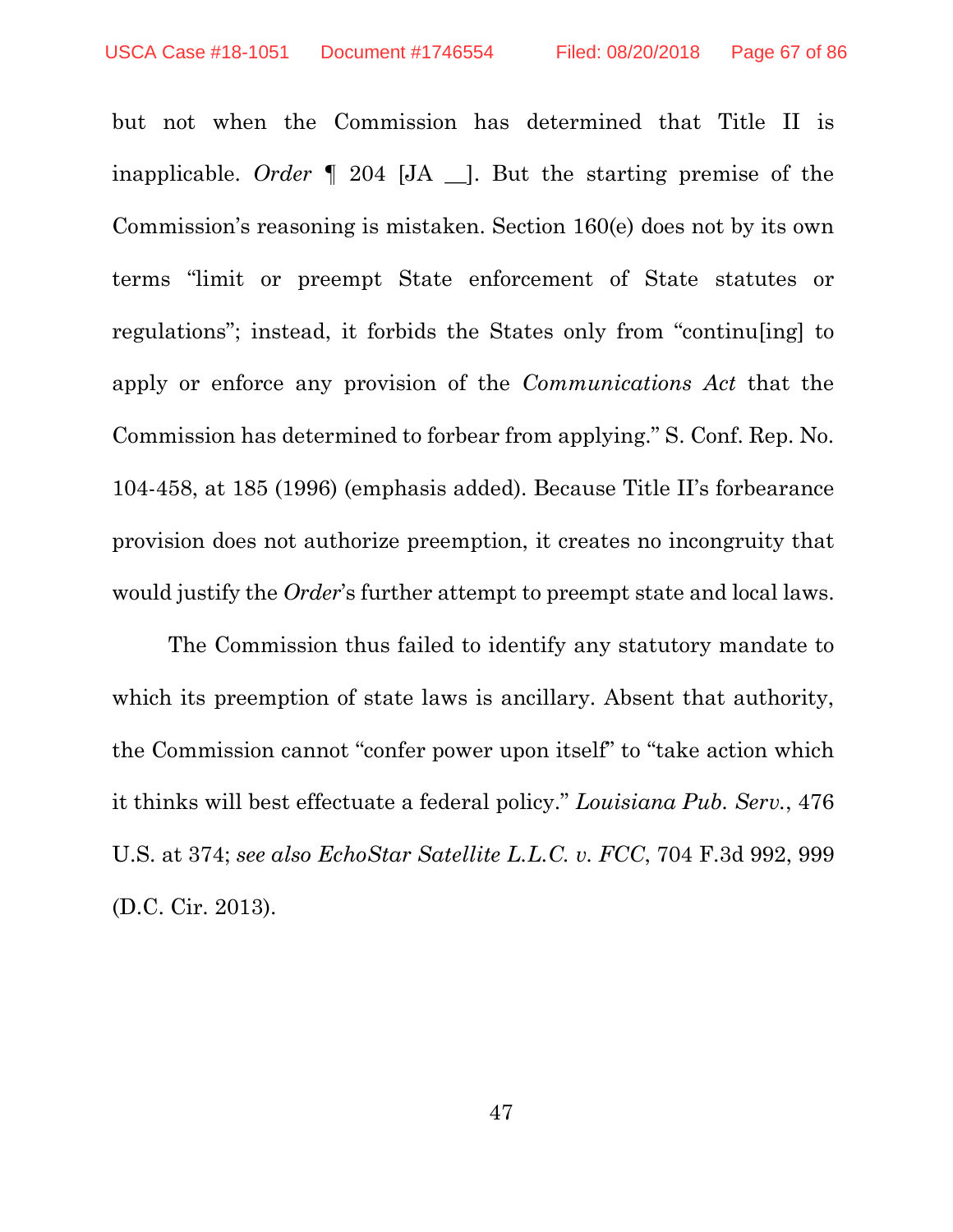## **B. The Commission's Reference to Conflict Preemption Is Premature and Erroneous in Any Event.**

**1. Conflict preemption must be raised on a case-bycase basis, not suggested in an order opining in advance that all state laws are preempted.**

Because the Commission did not cite conflict preemption as a legal basis for its preemption order, *see Order* ¶¶ 197-204 [JA \_\_-\_\_], the *Order* cannot be upheld on that basis.[26](#page-67-0) To the extent that the *Order* nevertheless suggested (*see id.* ¶¶ 194-196) that state laws are preempted because they conflict with the Commission's deregulatory agenda, the Commission's effort to find conflict preemption as a facial matter, over a broad swath of unidentified state and local laws, is premature and without legal effect, and this Court should hold as much.

"[W]hether a state regulation unavoidably conflicts with national interests is an issue incapable of resolution in the abstract." *Alascom, Inc. v. FCC*, 727 F.2d 1212, 1220 (D.C. Cir. 1984). Conflict preemption analysis is fact-driven and requires review of the specific state statute or regulation under review, its interplay with the federal regime, and

 $\overline{a}$ 

<span id="page-67-0"></span><sup>26</sup> *See SEC v. Chenery Corp.*, 318 U.S. 80, 87 (1943); *Comcast*, 600 F.3d at 660 ("[T]he Commission must defend its action on the same grounds advanced in the *[Order.](https://1.next.westlaw.com/Link/Document/FullText?findType=Y&serNum=2016798973&originatingDoc=Iff22bc16418011df8bf6cd8525c41437&refType=RP&originationContext=document&transitionType=DocumentItem&contextData=(sc.DocLink))*").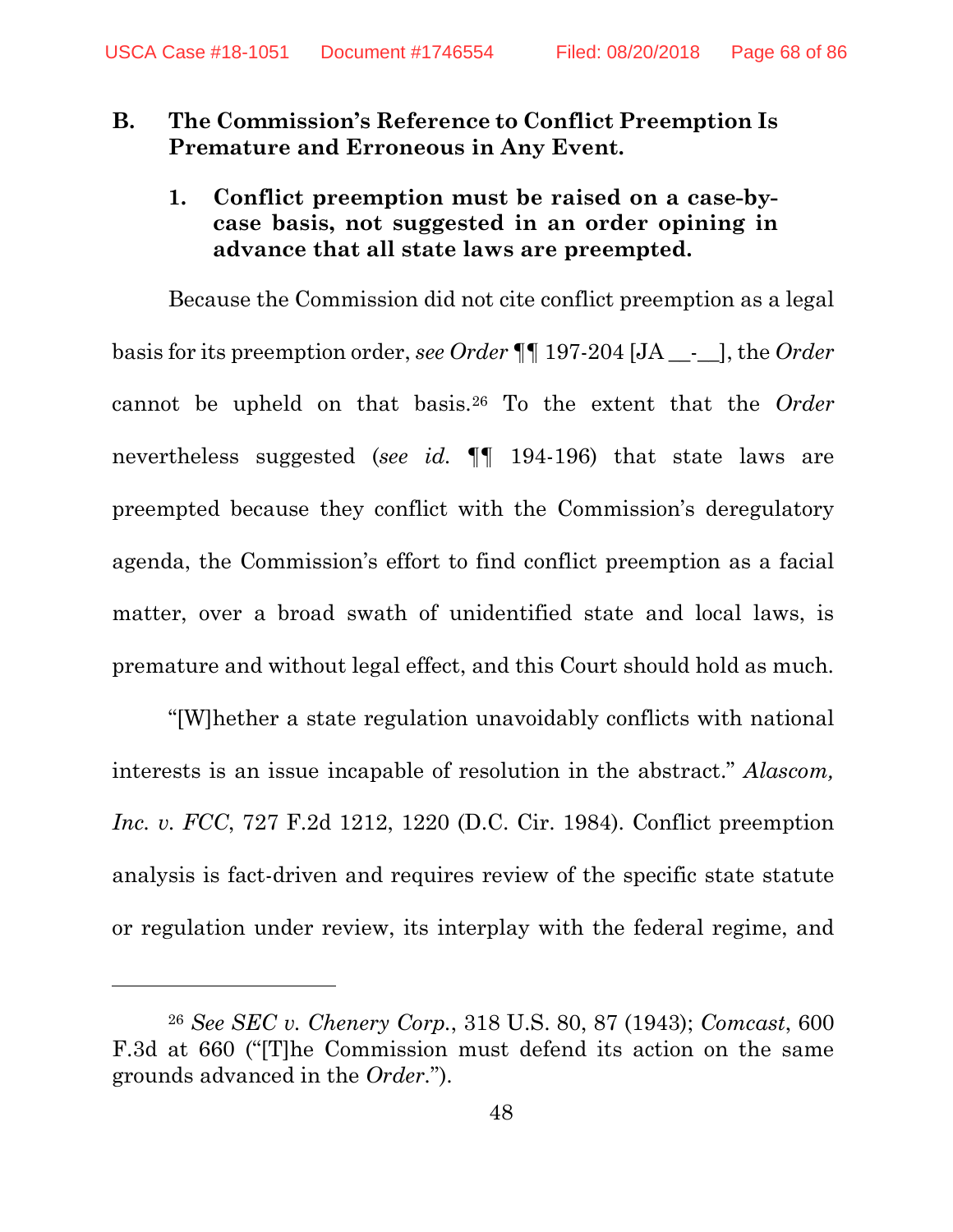the nature of the regulated service or practice. *See id.* Moreover, agency assertions of conflict preemption are not entitled to deference as a blanket matter; rather, the weight given to such a declaration depends on the persuasiveness of the agency's analysis of the specific state and federal laws at issue. *See Wyeth*, 555 U.S. at 576-77. Accordingly, conflict preemption must be raised in individual cases challenging specific state laws—not in a broad pronouncement suggesting that state laws are preempted as a class regardless of their individual features.

The Commission's premature suggestion of conflict preemption could have substantial consequences for the Government Petitioners if this Court does not vacate the *Order*. Without such relief, BIAS providers could argue that the Hobbs Act's jurisdictional limitations, *see*  28 U.S.C. § 2342(1); *see also* 47 U.S.C. § 402(a), preclude state and local governments from contesting conflict preemption in challenges to individual laws and enforcement actions, and thus hamper state efforts to enforce duly enacted laws.<sup>[27](#page-68-0)</sup>

l

<span id="page-68-0"></span><sup>27</sup> *See, e.g.*, Br. for Appellant at 25-26, *People v. Charter Commc'ns, Inc.*, No. 450318/17 (N.Y. App. Div. 2018) (BIAS provider arguing that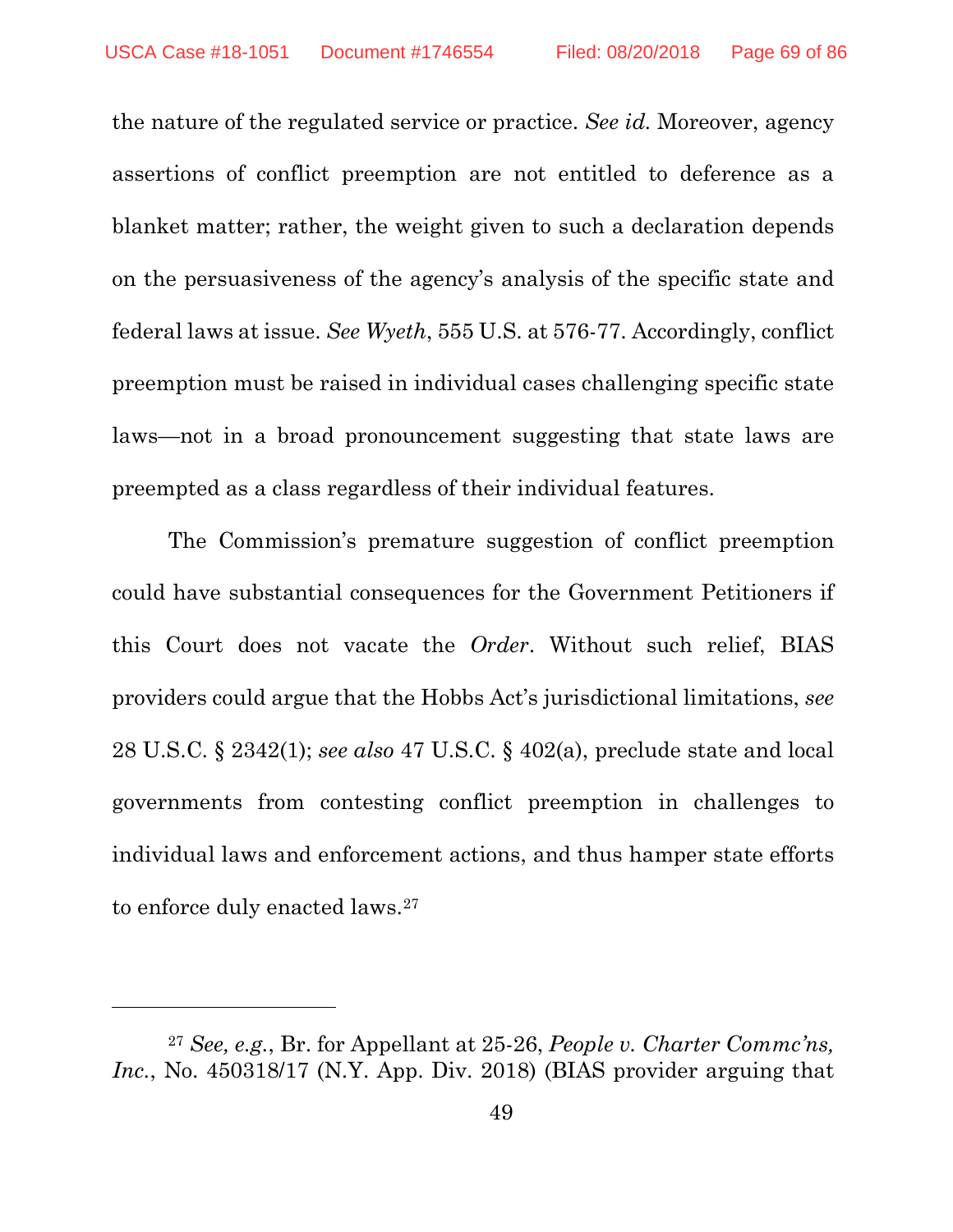## **2. The** *Order* **fails to identify a valid basis for conflict preemption.**

In any event, there is no merit to the Commission's suggestion (*Order* ¶¶ 194-196 [JA \_\_-\_\_]) that broad swaths of state laws and disclosure requirements impermissibly conflict with federal law. "[B]ecause the States are independent sovereigns in our federal system," preemption analysis must begin "with the assumption that the historic police powers of the States were not to be superseded by the Federal Act unless that was the clear and manifest purpose of Congress." *Medtronic v. Lohr*, 518 U.S. 470, 486 (1996). The presumption against preemption applies with equal force where the purported conflict derives from an agency regulation. *Hillsborough County, Fla. v. Automated Med. Labs., Inc.*, 471 U.S. 707, 715-16 (1985). Moreover, where, as here, "coordinate state and federal efforts exist within a complementary administrative framework, and in the pursuit of common purposes, the case for federal

 $\overline{a}$ 

New York's state-law consumer protection action should be dismissed on the ground that it implicitly challenges the *Order*'s legal validity).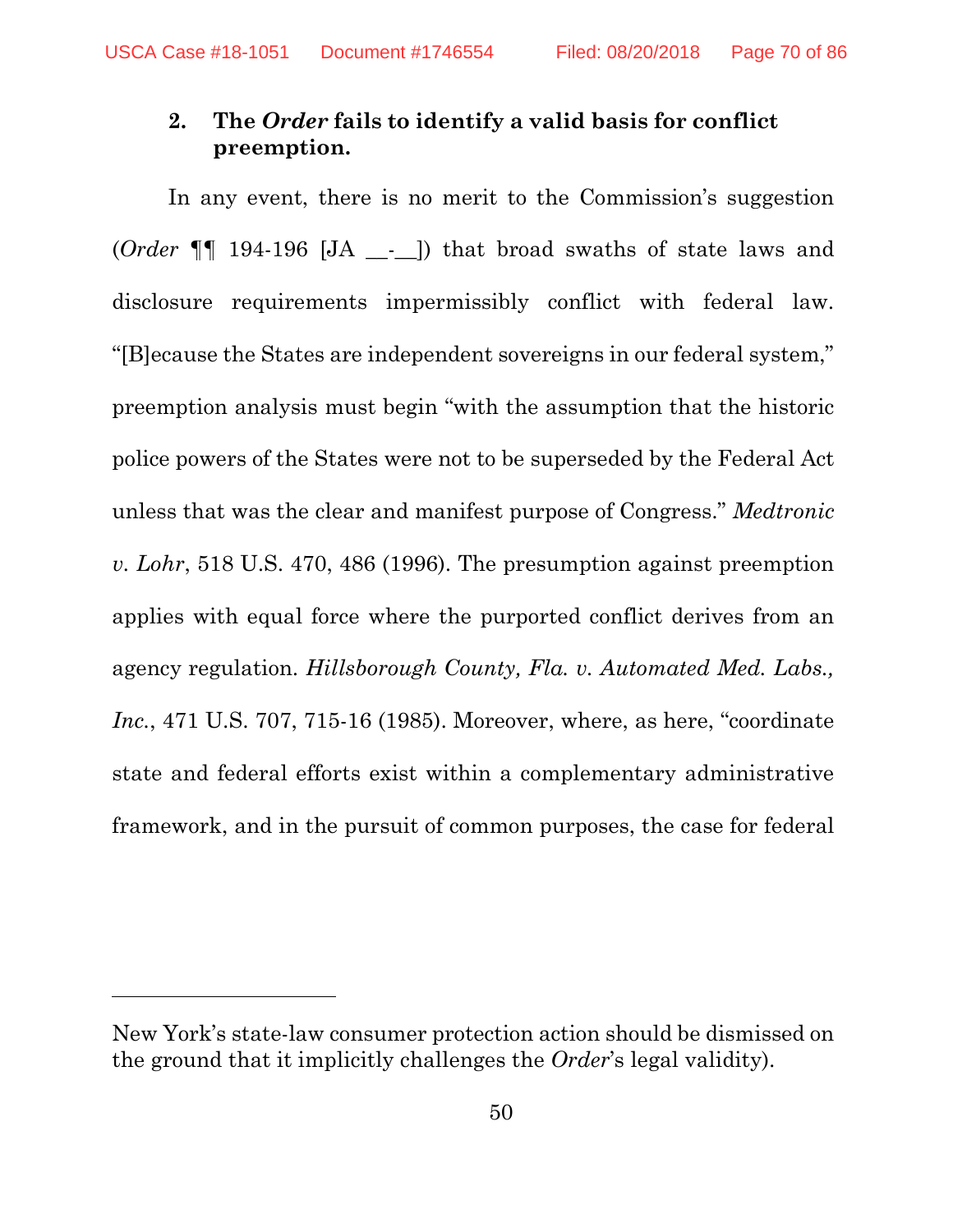pre-emption becomes a less persuasive one."[28](#page-70-0) *New York State Dep't. of Soc. Servs. v. Dublino*, 413 U.S. 405, 421 (1973).

Federal law endorses state regulation of communications services. *See generally* Philip Weiser, *Federal Common Law, Cooperative Federalism, and the Enforcement of the Telecom Act*, 76 N.Y.U. L. Rev. 1692, 1694 (2001). The Communications Act preserves all state remedies available "at common law or by statute," 47 U.S.C. § 414, and embraces state authority in areas of traditional state concern—including state-law "requirements necessary to preserve and advance universal service, protect the public safety and welfare, ensure the continued quality of telecommunications services, and safeguard the rights of consumers." 47 U.S.C. § 253(b); *see also id.* § 332(c)(3), (7).

Congress underscored its intent to preserve a substantial role for state and local regulation of communications by carefully cabining federal preemption in this area. Thus, although the 1996 Act authorized

 $\overline{a}$ 

<span id="page-70-0"></span><sup>28</sup> The Commission's assertion that the presumption against preemption does not apply here is baseless. *Order* ¶ 202 n.749 [JA \_\_]. The presumption against preemption is built into the Communications Act, which preserves and welcomes state regulation. *Global Tel\*Link v. FCC*, 866 F.3d 397, 403 (D.C. Cir. 2017).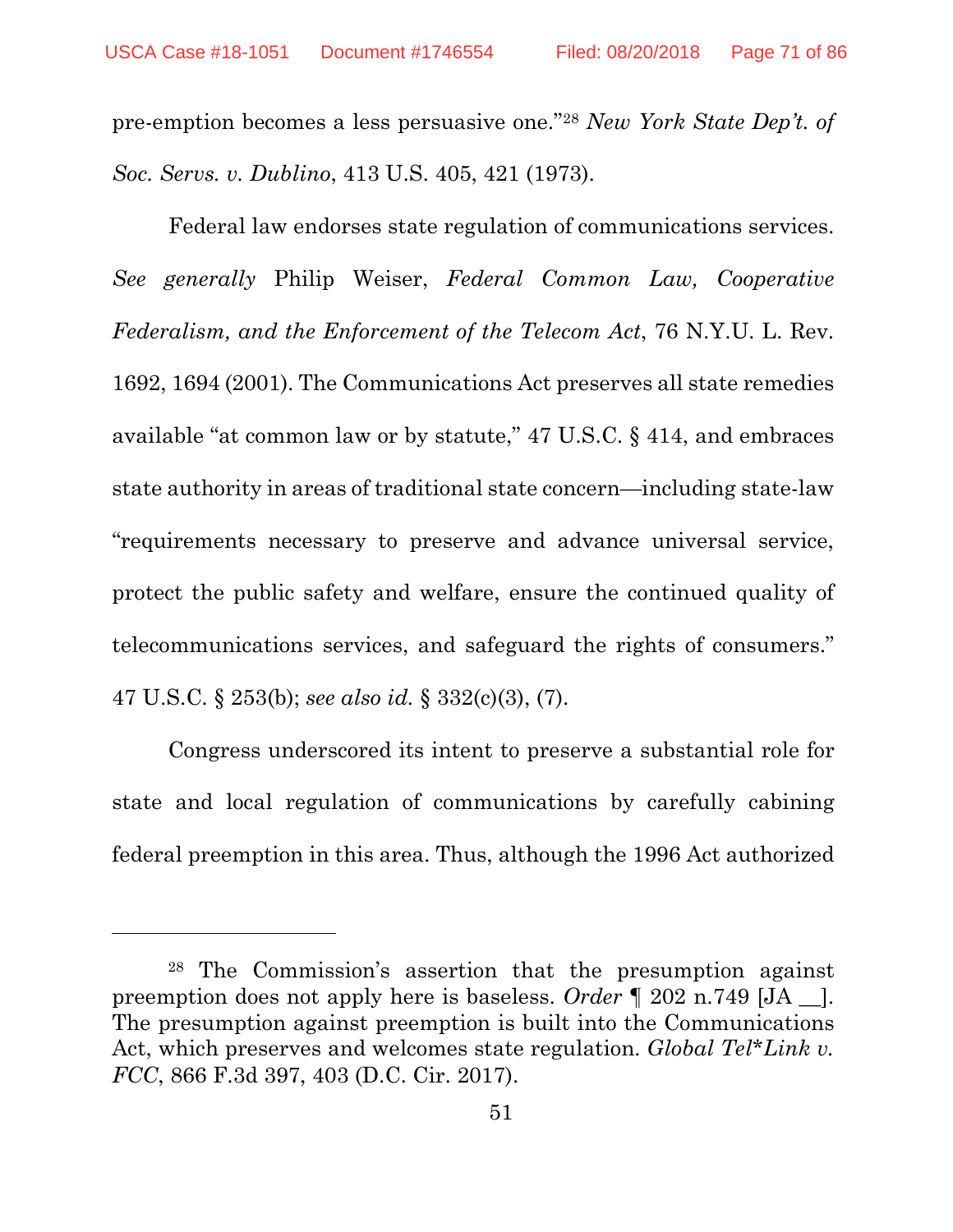$\overline{a}$ 

preemption of some state laws, *see e.g., id.* § 253(a); Pub. L. No. 104-104, § 602(a), 110 Stat. 56, 144 (1996), Congress required all such provisions to be construed narrowly. To that end, § 601(c) of the 1996 Act provides that "[t]his Act and the amendments made by this Act shall not be construed to modify, impair, or supersede Federal, State, or local law unless expressly so provided in such Act or amendments." 47 U.S.C. § 152 note. As then-Commissioner Ajit Pai noted in 2015, "section 601(c) counsels against any broad construction of the 1996 Act that would create an implicit conflict with state law." *In re City of Wilson*, 30 FCC Rcd. 2408, 2512 (Mar. 12, 2015) (dissenting statement) (alteration marks omitted), *pet. for review granted Tennessee v. FCC*, 832 F.3d 597 (6th Cir. 2016).

Sovereign States are not required to take an *ex post* approach to consumer protection law and may prohibit specific industry practices *ex ante* in order to protect consumers and the general public.<sup>[29](#page-71-0)</sup> Such laws

<span id="page-71-0"></span><sup>29</sup> *See, e.g.*, Conn. Gen. Stat. § 21a-217 (health club contracts); 6 Del. Code ch. 24A (debt management services); N.J. Stat. Ann. § 49:3-53 (investment advisers); Md. Code Ann., Com. Law § 14-3301 et. seq. (immigration consultants); 940 Mass. Code Regs. § 19.01 et seq*.* (retail marketing and sale of electricity); Minn. Stat. § 325F.693 (2017)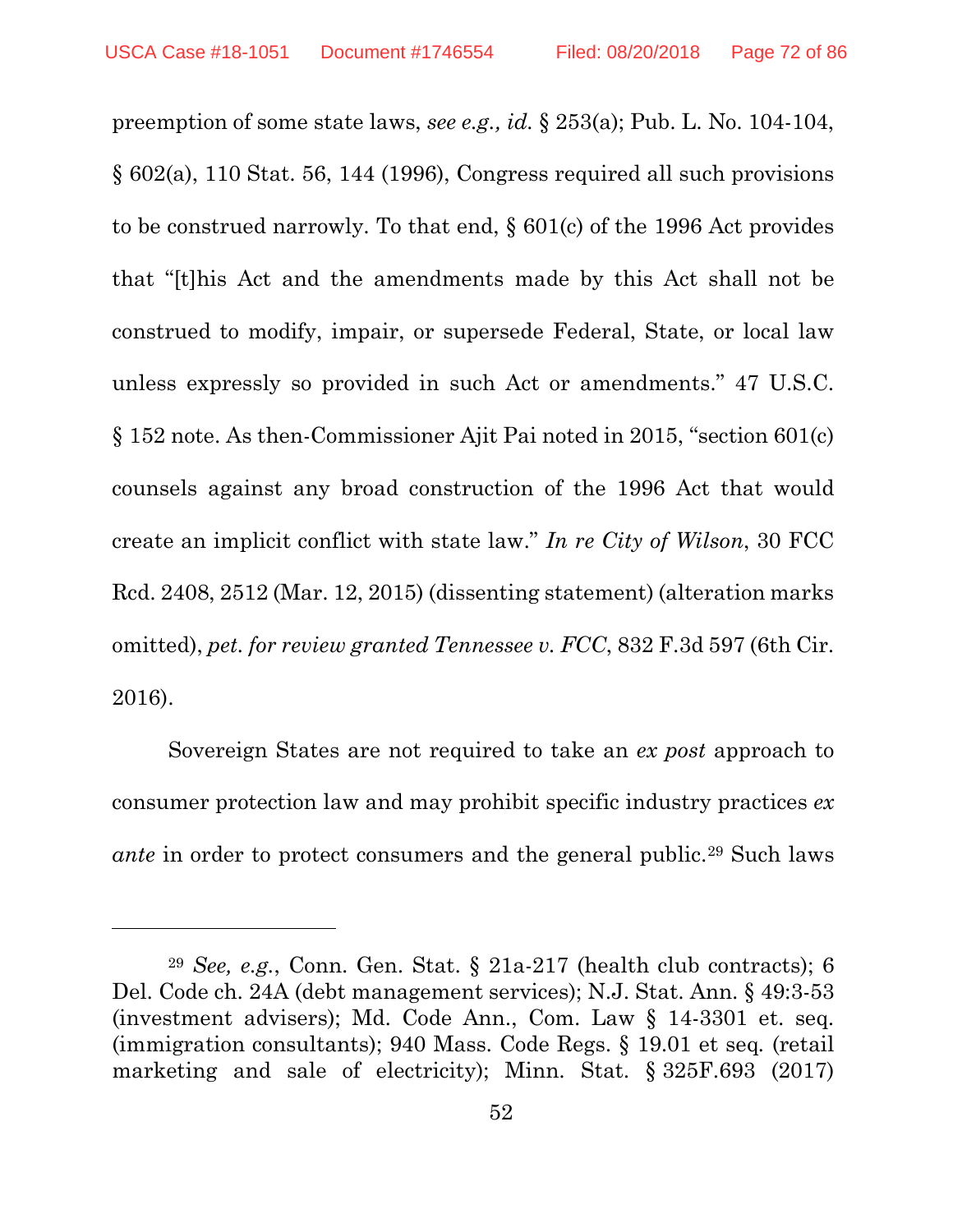fall well within the ambit of traditional State police powers. Accordingly, States are entitled to take legislative and regulatory action to protect consumers and small businesses and address unfair business practices in the BIAS industry.[30](#page-72-0)

The Commission nevertheless asserted that state laws addressing specific BIAS practices could be contrary to the agency's decision to reclassify BIAS as an information service and would therefore interfere with the "pro-competitive, deregulatory goals of the 1996 Act." *Order* ¶ 194 [JA \_\_-\_\_]. To be sure, this Court has interpreted the 1996 Act to bar the *Commission* from imposing regulations under Title I on information services that would prohibit blocking, throttling, and paid prioritization. *See Verizon v. FCC*, 740 F.3d 623, 656 (D.C. Cir. 2014). But Congress's choice to bar the Commission from promulgating certain

 $\overline{a}$ 

<sup>(</sup>prohibiting telephone companies from slamming); Or. Rev. Stat. § 646A.800 (regulating late fees for cable service); 37 Pa. Code § 301.1 et seq. (automotive industry trade practices).

<span id="page-72-0"></span><sup>30</sup> *See, e.g.*, Wash. S. Bill Rep. on SHB 2282 (Feb. 27, 2018) (making a violation of Washington's law enforceable under the Consumer Protection Act). State laws and executive orders involving the States' purchasing authority are likewise not subject to preemption. *See Building & Constr. Trades Council of Metro Dist. v. Associated Builders & Contractors of Mass./R.I., Inc.*, 507 U.S. 218, 226-230 (1993).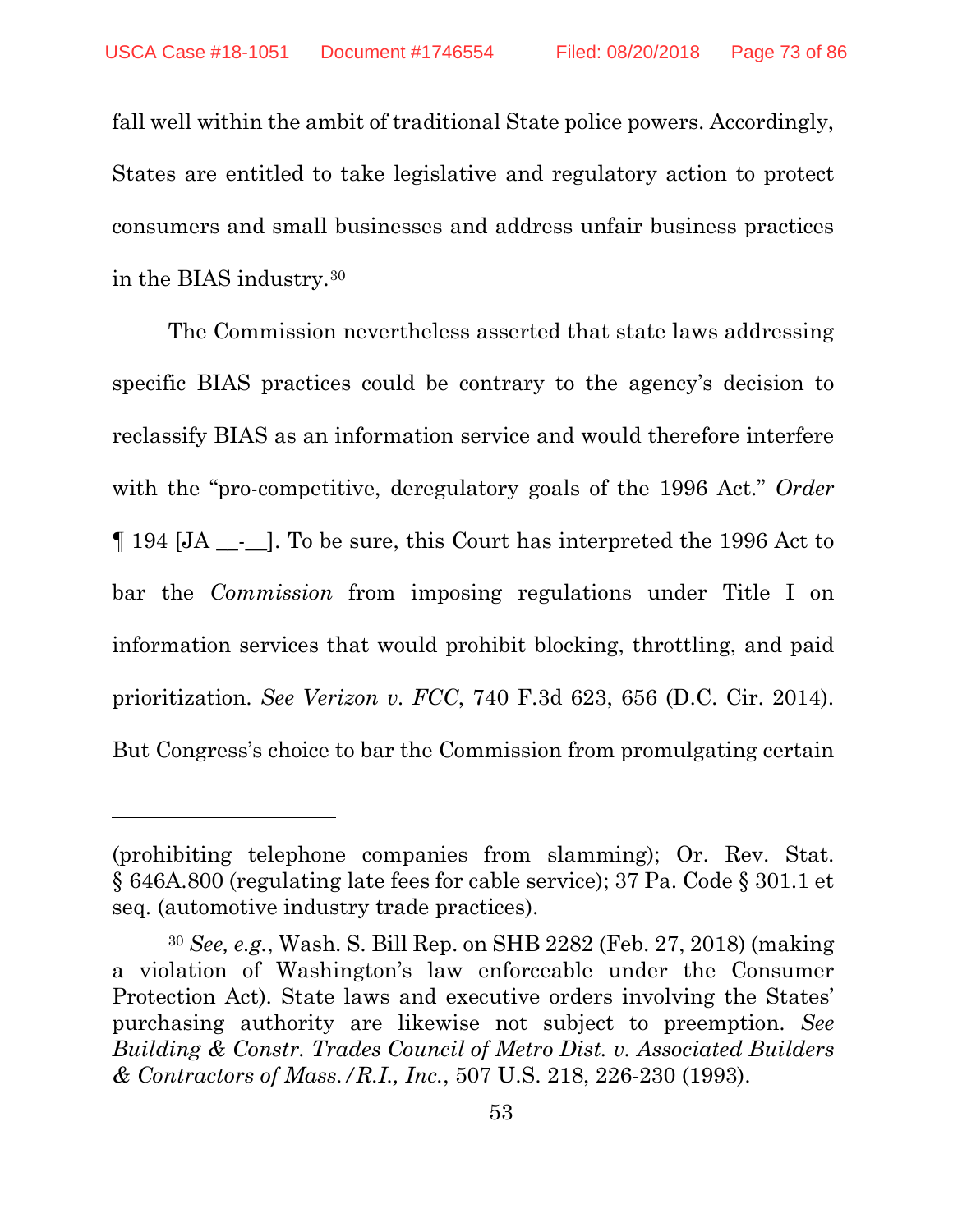types of regulations under Title I does not, standing alone, prohibit the States from acting. "Although federal agencies have only the authority granted to them by Congress, states are sovereign." *Graham v. R.J. Reynolds Tobacco Co.*, 857 F.3d 1169, 1190 (11th Cir. 2017). A "clear and manifest purpose" to preempt the States' sovereign powers cannot be inferred from a congressional decision to strip a federal agency of jurisdiction. *Id.* at 1190-91.

No other provision of the 1996 Act clearly expresses Congress's intent to preempt state regulation of information services. For example, while the 1996 Act expressly authorizes preemption with respect to certain types of state regulation of *telecommunications* services, *see, e.g.*, 47 U.S.C. §§ 253(a), 332(c)(3), the Act includes no similar provision regarding information services. To the contrary, Congress expressly preserved state regulation of *all* communications services through consumer protection, tort, or other state law remedies, and warned against implied preemption. See *supra* at 51-52. Indeed, the Commission admitted (*Order* ¶ 196 n.732 [JA \_]), that the classification of BIAS as an information service cannot altogether preclude state regulation.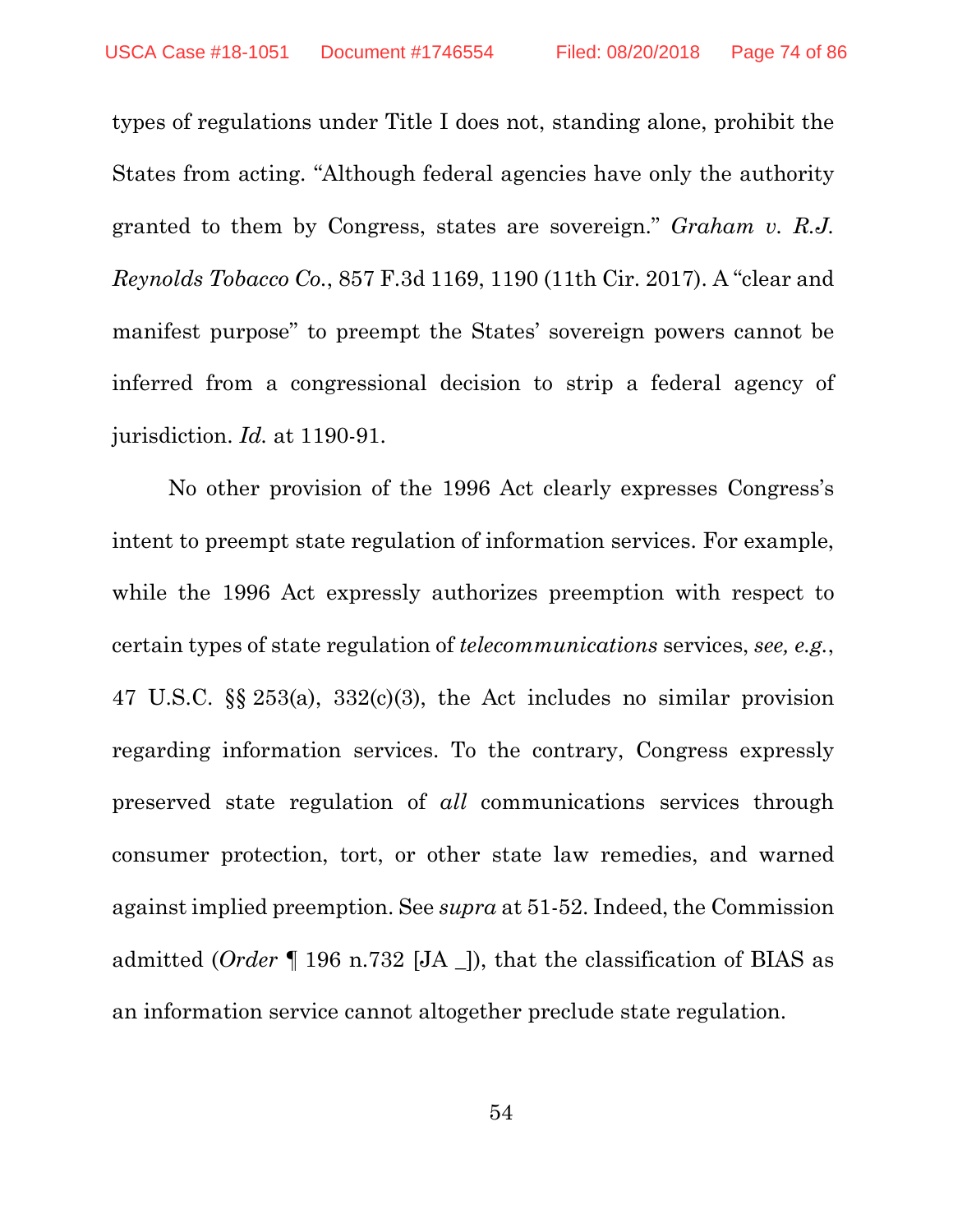Nor is there merit to the Commission's argument that the 1996 Act implicitly "embraced" the Commission's policy of preemption by adopting the Commission's deregulatory approach to enhanced services (the predecessor to information services). *Order* ¶ 202 & n.749 [JA \_\_-\_\_]. A national policy of deregulation cannot be enacted silently. "Without a text that can... plausibly be interpreted as *prescribing* federal preemption, it is impossible to find that a free market was mandated by federal law." *Puerto Rico Dep't of Consumer Affairs v. Isla Petroleum Corp.*, 485 U.S. 495, 501 (1988).

Finally, there is no basis for the Commission's effort to preempt state-law disclosure requirements exceeding the narrowed Transparency Rule. *Order* ¶ 195 n.729 [JA \_\_-\_\_]. In the absence of clear congressional intent to displace state law, the States have the authority (and in many cases, the obligation) to exercise their own judgment concerning the types of disclosures that are necessary to regulate the businesses operating in their States. Here, Congress has actively encouraged state efforts to collect data about BIAS service and providers, indicating that Congress intended to support, rather than displace, the States' ability to compel regulatory disclosures from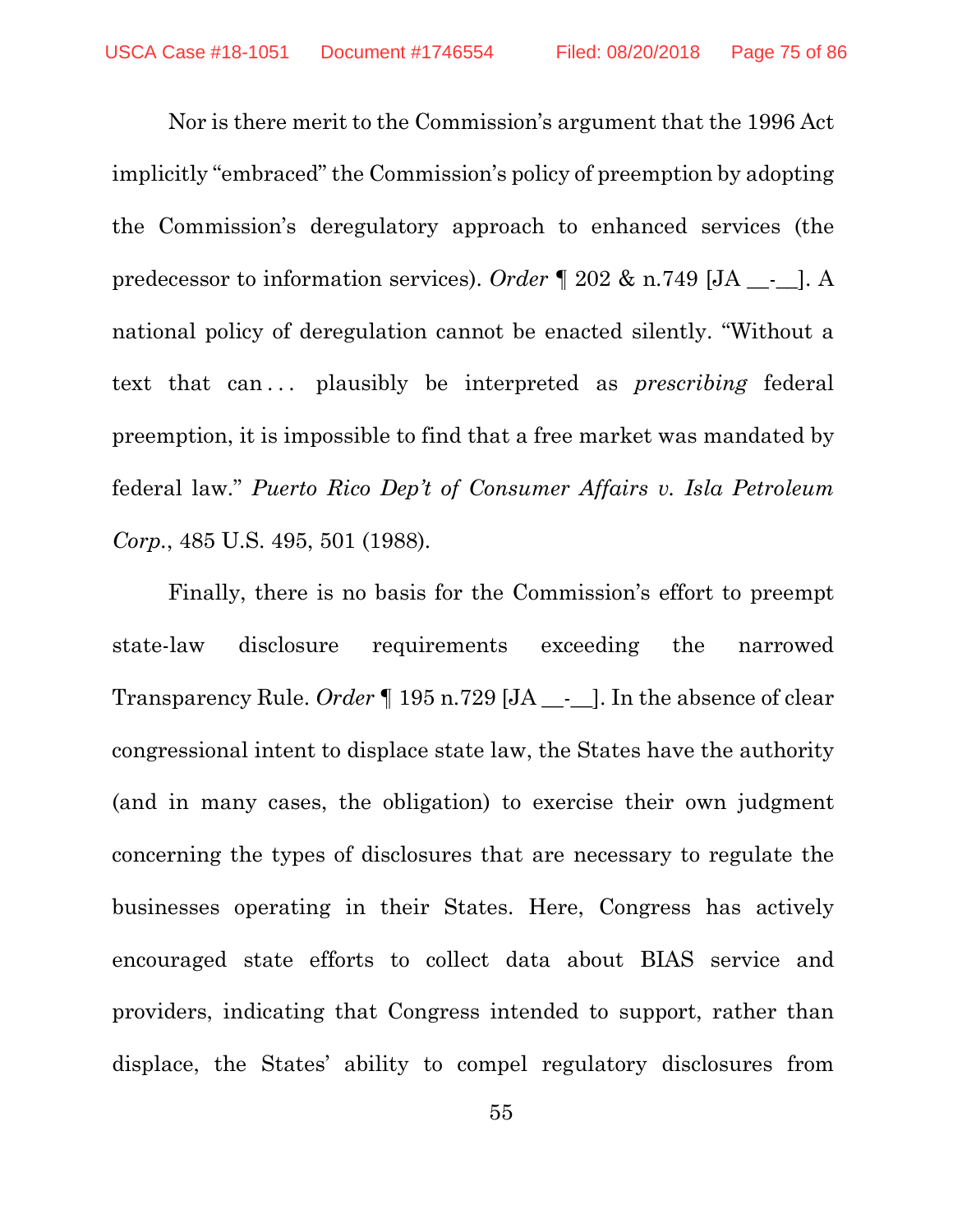providers. *See, e.g.*, 47 U.S.C. § 1304 (setting aside federal funds for state studies regarding broadband deployment); *see also id.* § 1302(a). In addition, mandating public disclosures to protect consumers from being cheated based on their ignorance of material facts is a classic form of consumer protection well within the States' historic police powers.

### **CONCLUSION**

The *Order* should be vacated and reversed.

Dated: New York, New York August 20, 2018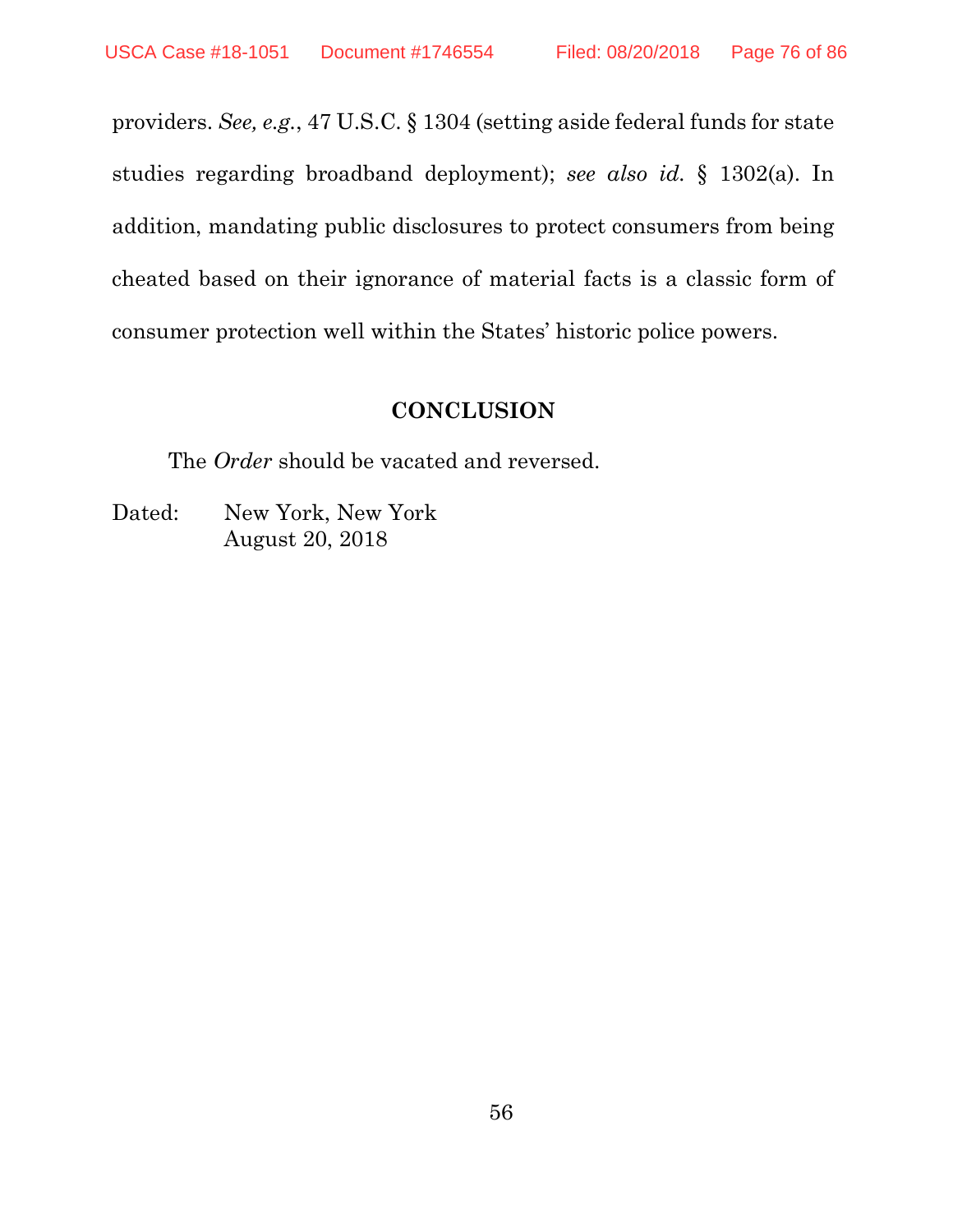AROCLES AGUILAR General Counsel HELEN M. MICKIEWICZ Assistant General Counsel LISA-MARIE G. CLARK Staff Counsel

By: */s/ Kimberly J. Lippi* KIMBERLY J. LIPPI Staff Counsel California Public Utilities Commission 505 Van Ness Avenue San Francisco, CA 94102 (415) 703-5822 [Kimberly.Lippi@cpuc.ca.gov](mailto:Kimberly.Lippi@cpuc.ca.gov)

*Attorneys for Petitioner California Public Utilities Commission*

(*Counsel listing continues on next page.*)

Respectfully submitted,

BARBARA D. UNDERWOOD Attorney General of the State of New York STEVEN C. WU Deputy Solicitor General

By: */s/ Ester Murdukhayeva* ESTER MURDUKHAYEVA Assistant Solicitor General Office of the Attorney General 28 Liberty Street New York, NY 10005 (212) 416-6279 Ester.Murdukhayeva@ag.ny.gov

*Attorneys for Petitioner State of New York*

JAMES R. WILLIAMS County Counsel GRETA S. HANSEN LAURA TRICE

By: */s/ Danielle L. Goldstein* DANIELLE L. GOLDSTEIN Office of the County Counsel 70 W. Hedding Street San José, CA 95110 (408) 299-5906 Danielle.Goldstein@cco.sccgov.org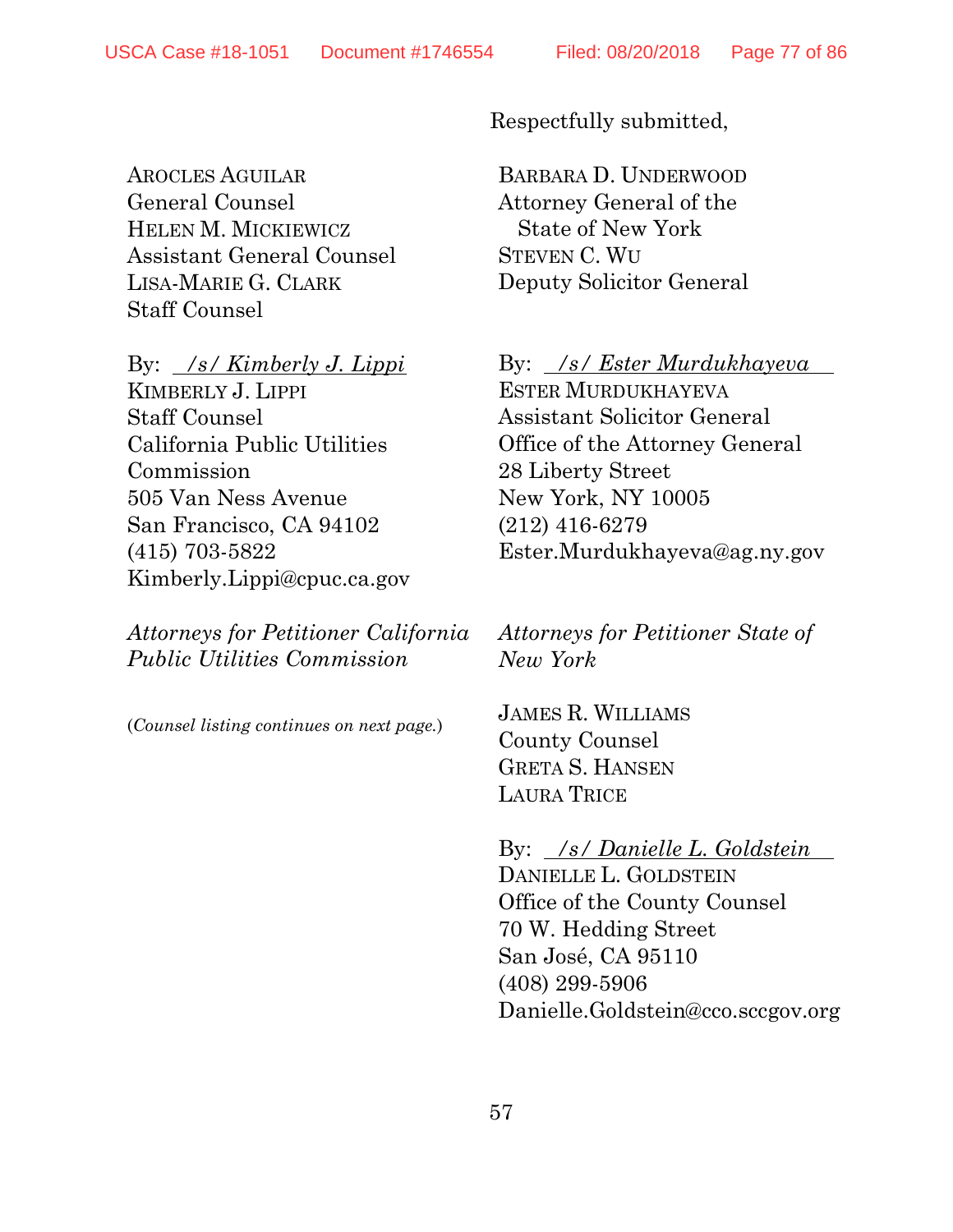JEFFREY T. PEARLMAN Intellectual Property & Technology Law Clinic USC Gould School of Law 699 Exposition Boulevard Los Angeles, CA 90089-0071 (213) 740-7613 [jef@law.usc.edu](mailto:jef@law.usc.edu)

PHILLIP R. MALONE Juelsgaard Intellectual Property and Innovation Clinic Mills Legal Clinic at Stanford Law School 559 Nathan Abbott Way Stanford, California 94305 (650) 725-6369 [jipic@law.stanford.edu](mailto:jipic@law.stanford.edu)

*Attorneys for Petitioners County of Santa Clara and Santa Clara County Central Fire Protection District*

XAVIER BECERRA Attorney General of the State of California

## By: */s/ Nicklas A. Akers*

NICKLAS A. AKERS Senior Assistant Attorney General California Department of Justice 455 Golden Gate Avenue Suite 11000 San Francisco, CA 94102 (415) 703-5562 [Nicklas.Akers@doj.ca.gov](mailto:Nicklas.Akers@doj.ca.gov)

*Attorneys for Petitioner State of California*

GEORGE JEPSEN Attorney General of the State of Connecticut

By: */s/ Jonathan J. Blake*

JONATHAN J. BLAKE Assistant Attorney General Office of the Attorney General 110 Sherman Street Hartford, CT 06105 (860) 808-5400 Jonathan.Blake@ct.gov

*Attorneys for Petitioner State of Connecticut*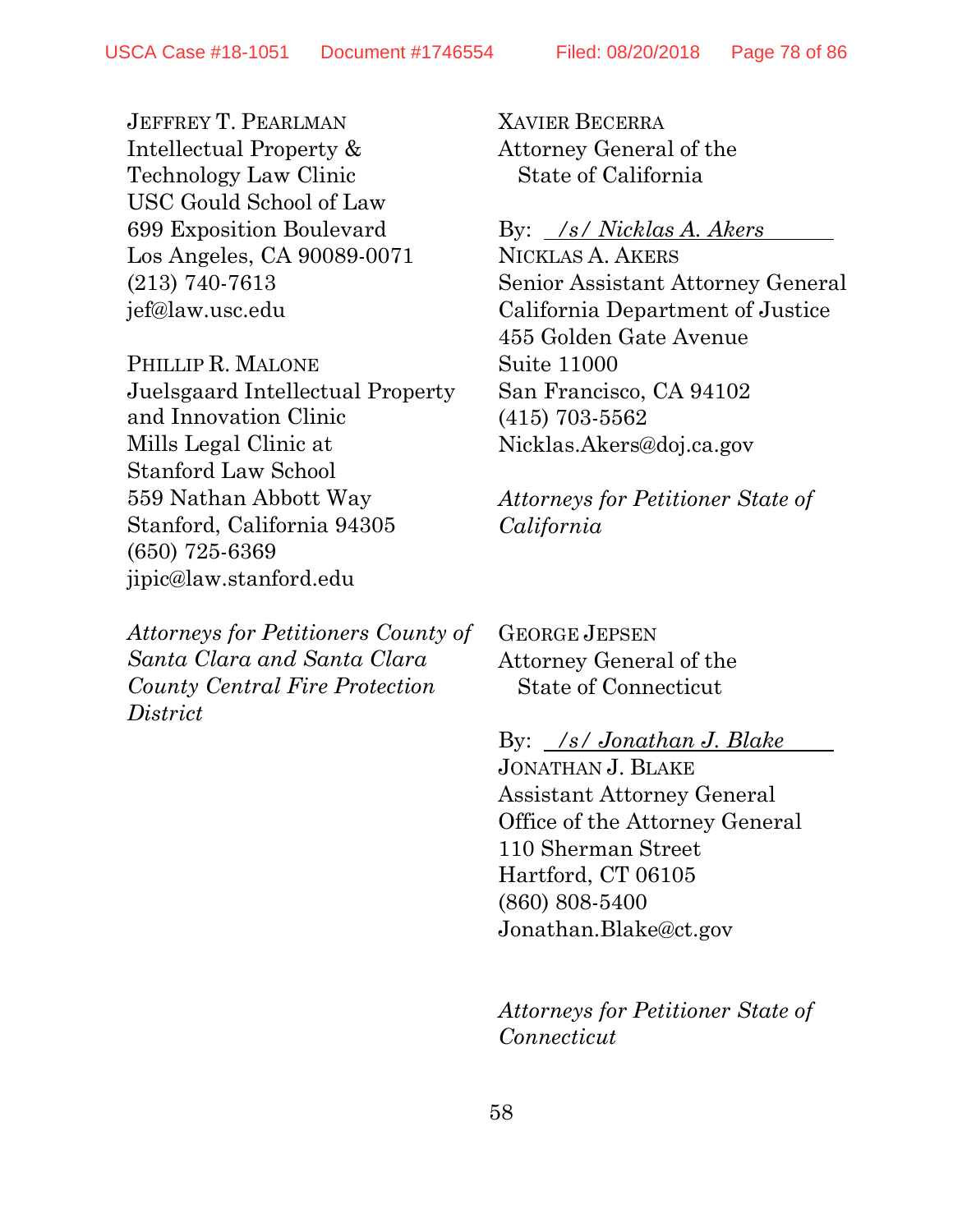RUSSELL A. SUZUKI Attorney General of the State of Hawai'i

By: */s/ Clyde J. Wadsworth*

CLYDE J. WADSWORTH Solicitor General Office of the Attorney General 425 Queen Street Honolulu, HI 96813 (808) 586-1180 Clyde.J.Wadsworth@hawaii.gov

*Attorneys for Petitioner State of Hawai'i*

LISA MADIGAN Attorney General of the State of Illinois

By: */s/ David Franklin* DAVID FRANKLIN Solicitor General Office of the Attorney General 100 West Randolph Street 12th Floor Chicago, IL 60601 (312) 814-5028 DFranklin@atg.state.il.us

*Attorneys for Petitioner State of Illinois*

MATTHEW P. DENN Attorney General of the State of Delaware

## By: */s/ Christian D. Wright*

CHRISTIAN D. WRIGHT Director, Consumer Protection Office of the Attorney General 820 N. French Street, 5th Floor Wilmington, DE 19801 (302) 577-8600 Christian.Wright@state.de.us

*Attorneys for Petitioner State of Delaware*

THOMAS J. MILLER Attorney General of the State of Iowa

By: */s/ Benjamin E. Bellus* BENJAMIN E. BELLUS

Assistant Attorney General Office of the Attorney General 1305 East Walnut Street, 2nd Floor Des Moines, IA 50319 (515) 281-5926 Benjamin.Bellus@ag.iowa.gov

*Attorneys for Petitioner State of Iowa*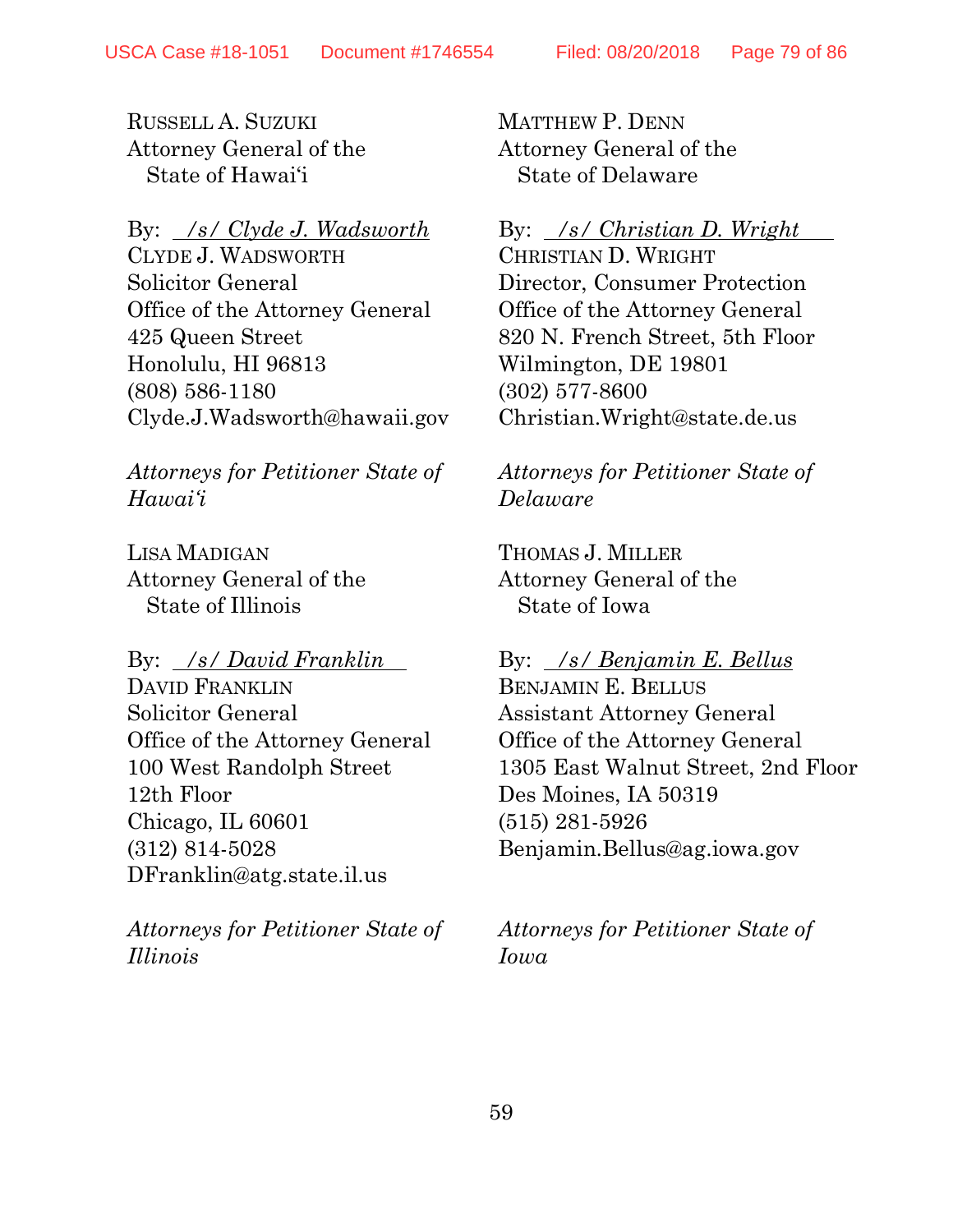JANET T. MILLS Attorney General of the State of Maine

By: */s/ Brendan O'Neil* BRENDAN O'NEIL Assistant Attorney General Office of the Attorney General 6 State House Station Augusta, ME 04333 (207) 626-8842 Brendan.ONeil@maine.gov

*Attorneys for Petitioner State of Maine*

BRIAN E. FROSH Attorney General of the State of Maryland

By: */s/ Richard L. Trumka, Jr.* RICHARD L. TRUMKA, JR. Assistant Attorney General Office of the Attorney General 200 Saint Paul Place Baltimore, MD 21202 (410) 576-6957

RTrumka@oag.state.md.us

*Attorneys for Petitioner State of Maryland*

ANDREW G. BESHEAR Attorney General of the Commonwealth of Kentucky

### By: */s/ Andrew G. Beshear*

ANDREW G. BESHEAR Office of the Attorney General 700 Capitol Avenue Capitol Building, Suite 118 Frankfort, KY 40601 (502) 696-5300 Andy.Beshear@ky.gov

*Attorney for Petitioner Commonwealth of Kentucky*

MAURA HEALEY Attorney General of the Commonwealth of Massachusetts

By: */s/ Jared Rinehimer* JARED RINEHIMER Assistant Attorney General Office of the Attorney General One Ashburton Place, 18th Floor Boston, MA 02108 (617) 727-2200 Jared.Rinehimer@state.ma.us

*Attorneys for Petitioner Commonwealth of Massachusetts*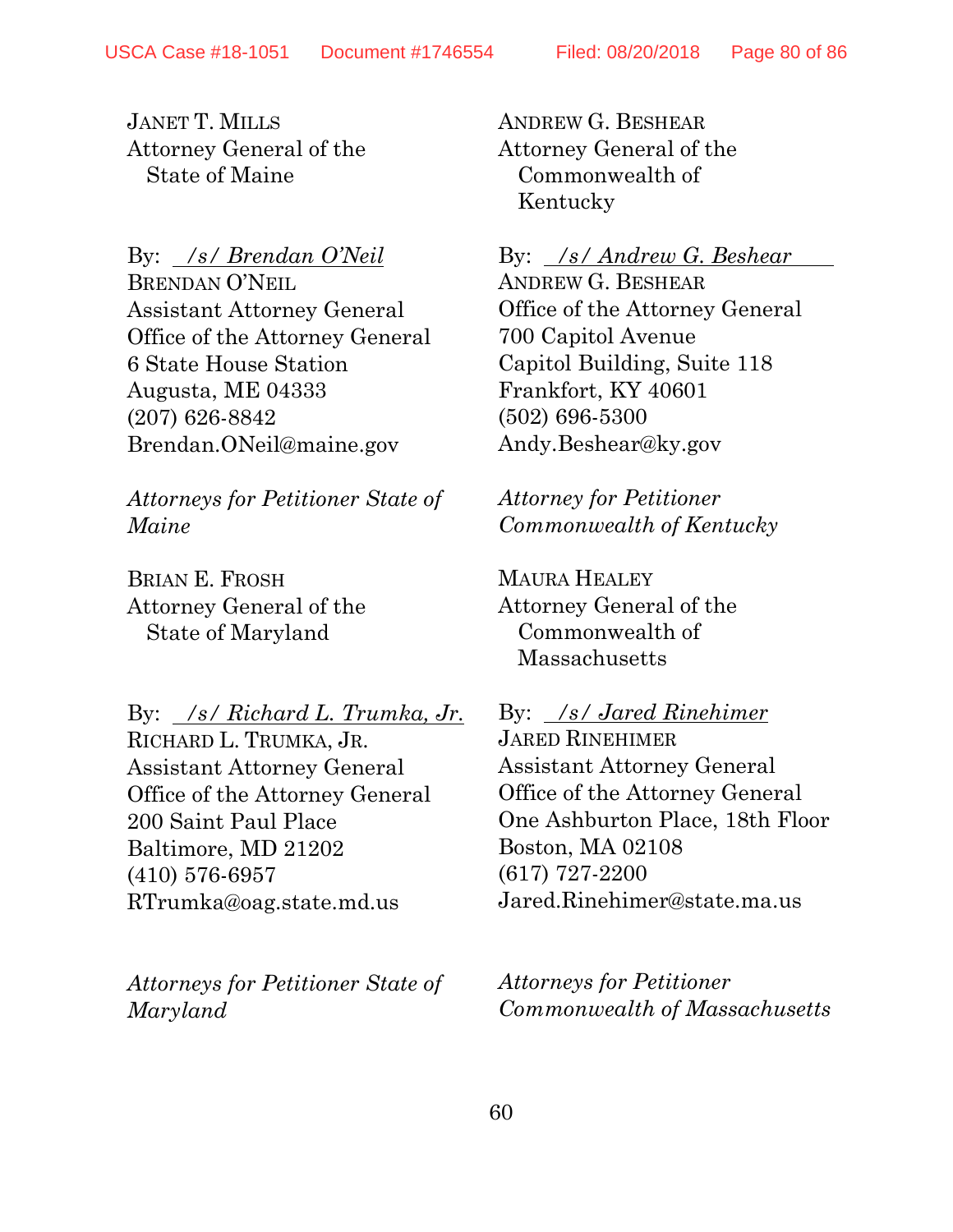JAMES M. HOOD Attorney General of the State of Mississippi

# By: */s/ Crystal Utley Secoy* CRYSTAL UTLEY SECOY Special Assistant Attorney General, Consumer Protection Office of the Attorney General P.O. Box 22947 Jackson, MS 39225 (601) 359-4212

*Attorneys for Petitioner State of Mississippi*

GURBIR S. GREWAL Attorney General of the State of New Jersey

CUtle@ago.state.ms.us

By: */s/ Jeremy M. Feigenbaum* JEREMY M. FEIGENBAUM Assistant Attorney General Office of the Attorney General 25 Market Street, 8th Floor Trenton, NJ 08625 (609) 292-4925 Jeremy.Feigenbaum@njoag.gov

*Attorneys for Petitioner State of New Jersey*

LORI SWANSON Attorney General of the State of Minnesota

## By: */s/ Joseph C. Meyer*

JOSEPH C. MEYER Assistant Attorney General Office of the Attorney General 445 Minnesota Street, Suite 1400 St. Paul, MN 55101 (651) 757-1433 Joseph.Meyer@ag.state.mn.us

*Attorneys for Petitioner State of Minnesota*

HECTOR BALDERAS Attorney General of the State of New Mexico

#### By: */s/ Tania Maestas*

TANIA MAESTAS Deputy Attorney General Office of the Attorney General 408 Galisteo Street Santa Fe, NM 87501 (505) 490-4060 TMaestas@nmag.gov

*Attorneys for Petitioner State of New Mexico*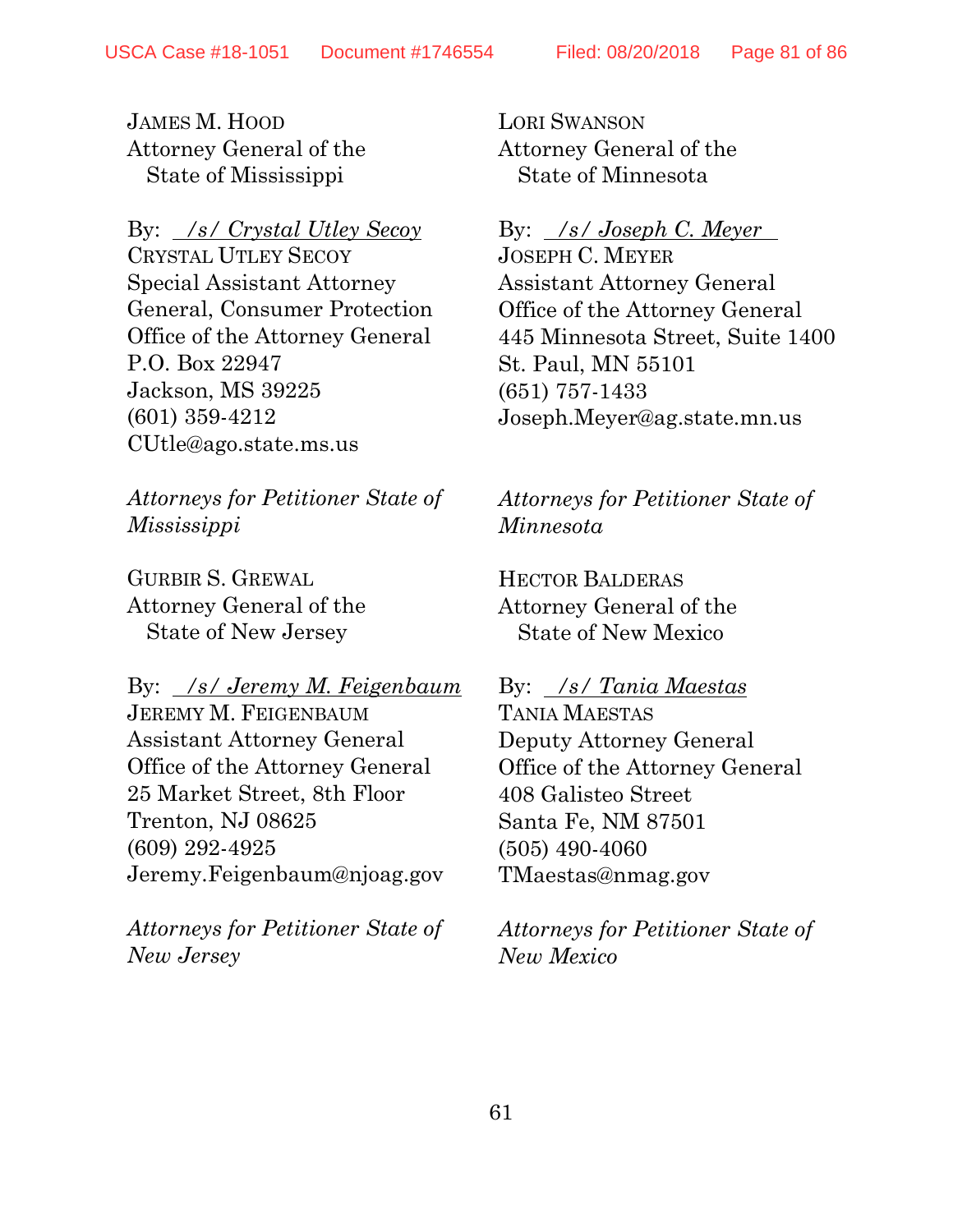ELLEN F. ROSENBLUM Attorney General of the State of Oregon

By: */s/ Andrew Shull* ANDREW SHULL Senior Assistant Attorney General Oregon Department of Justice 1162 Court Street, NE Salem, OR 97301 (503) 934-4400 Andrew.Shull@doj.state.or.us

*Attorneys for Petitioner State of Oregon*

JOSH SHAPIRO Attorney General of the Commonwealth of Pennsylvania

By: */s/ Michael J. Fischer* MICHAEL J. FISCHER Chief Deputy Attorney General Office of the Attorney General Strawberry Square, 16th Floor Harrisburg, PA 17120 (215) 560-2171 MFischer@attorneygeneral.gov

*Attorneys for Petitioner Commonwealth of Pennsylvania* JOSHUA H. STEIN Attorney General of the State of North Carolina

## By: */s/ Kevin Anderson*

KEVIN ANDERSON Senior Deputy Attorney General Department of Justice 114 West Edenton Street Raleigh, NC 27603 (919) 716-6000 KAnder@ncdoj.gov

*Attorneys for Petitioner State of North Carolina*

PETER KILMARTIN Attorney General of the State of Rhode Island

By: */s/ Michael W. Field*

MICHAEL W. FIELD Assistant Attorney General Office of the Attorney General 150 South Main Street Providence, RI 02903 (401) 274-4400 MField@riag.ri.gov

*Attorneys for Petitioner State of Rhode Island*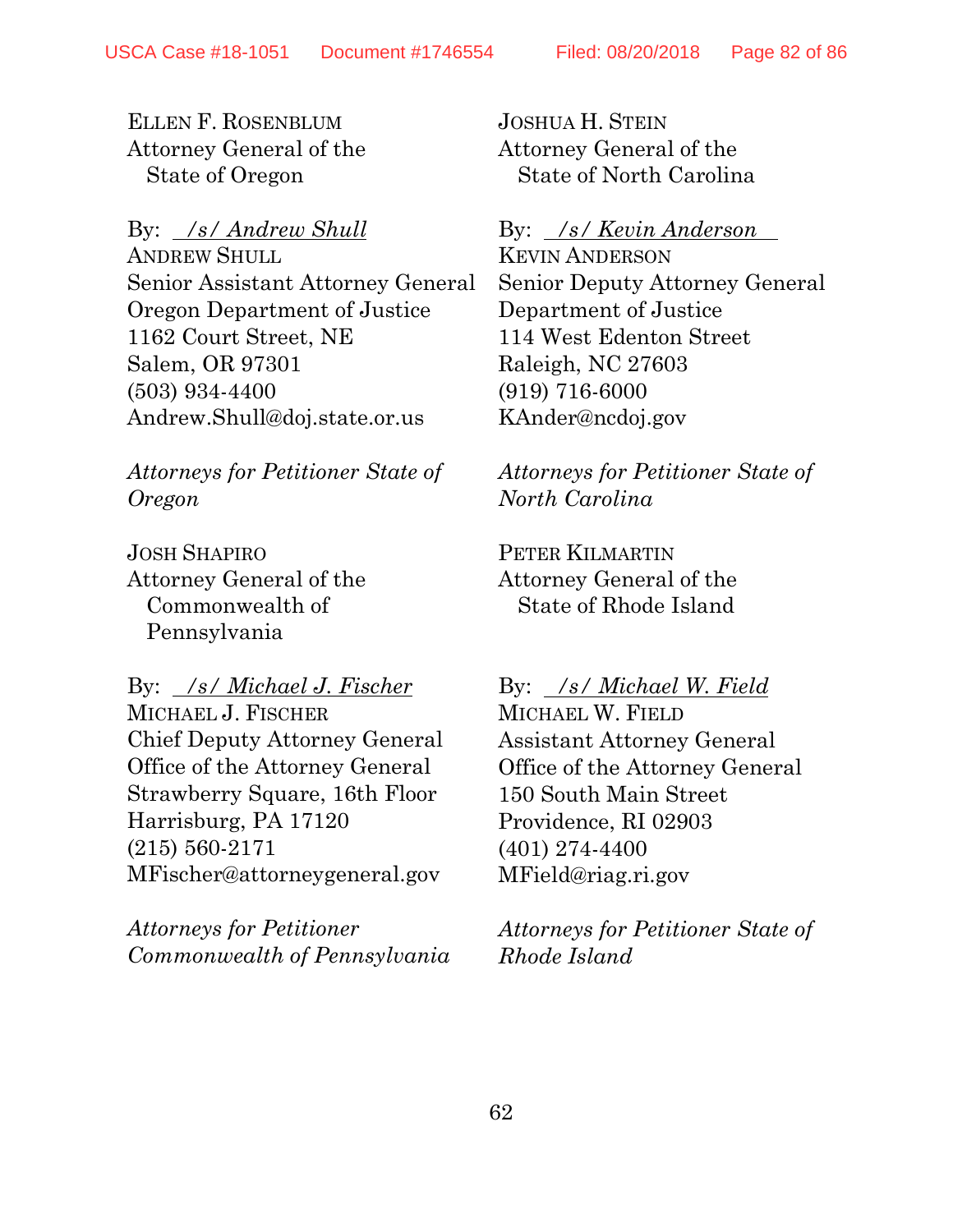MARK R. HERRING Attorney General of the Commonwealth of Virginia

By: */s/ Samuel T. Towell*

SAMUEL T. TOWELL Deputy Attorney General Office of the Attorney General 202 N. North Street Richmond, VA 23219 (804) 786-6731 STowell@oag.state.va.us

*Attorneys for Petitioner Commonwealth of Virginia*

ROBERT W. FERGUSON Attorney General of the State of Washington

# By: */s/ Tiffany Lee* TIFFANY LEE Assistant Attorney General Office of the Attorney General 800 Fifth Avenue, Suite 2000 Seattle, WA 98104

(206) 464-6098 TiffanyC@atg.wa.gov

*Attorneys for Petitioner State of Washington*

THOMAS J. DONOVAN, JR. Attorney General of the State of Vermont

## By: */s/ Christopher J. Curtis*

CHRISTOPHER J. CURTIS Chief, Public Protection Division Office of the Attorney General 109 State Street Montpelier, VT 05609 (802) 828-5586 Christopher.Curtis@vermont.gov

*Attorneys for Petitioner State of Vermont*

KARL A. RACINE Attorney General of the District of Columbia

### By: */s/ Loren L. AliKhan*

LOREN L. ALIKHAN Solicitor General Office of the Attorney General 441 4th Street NW (202) 72706287 Loren.AliKhan@dc.gov

*Attorneys for Petitioner District of Columbia*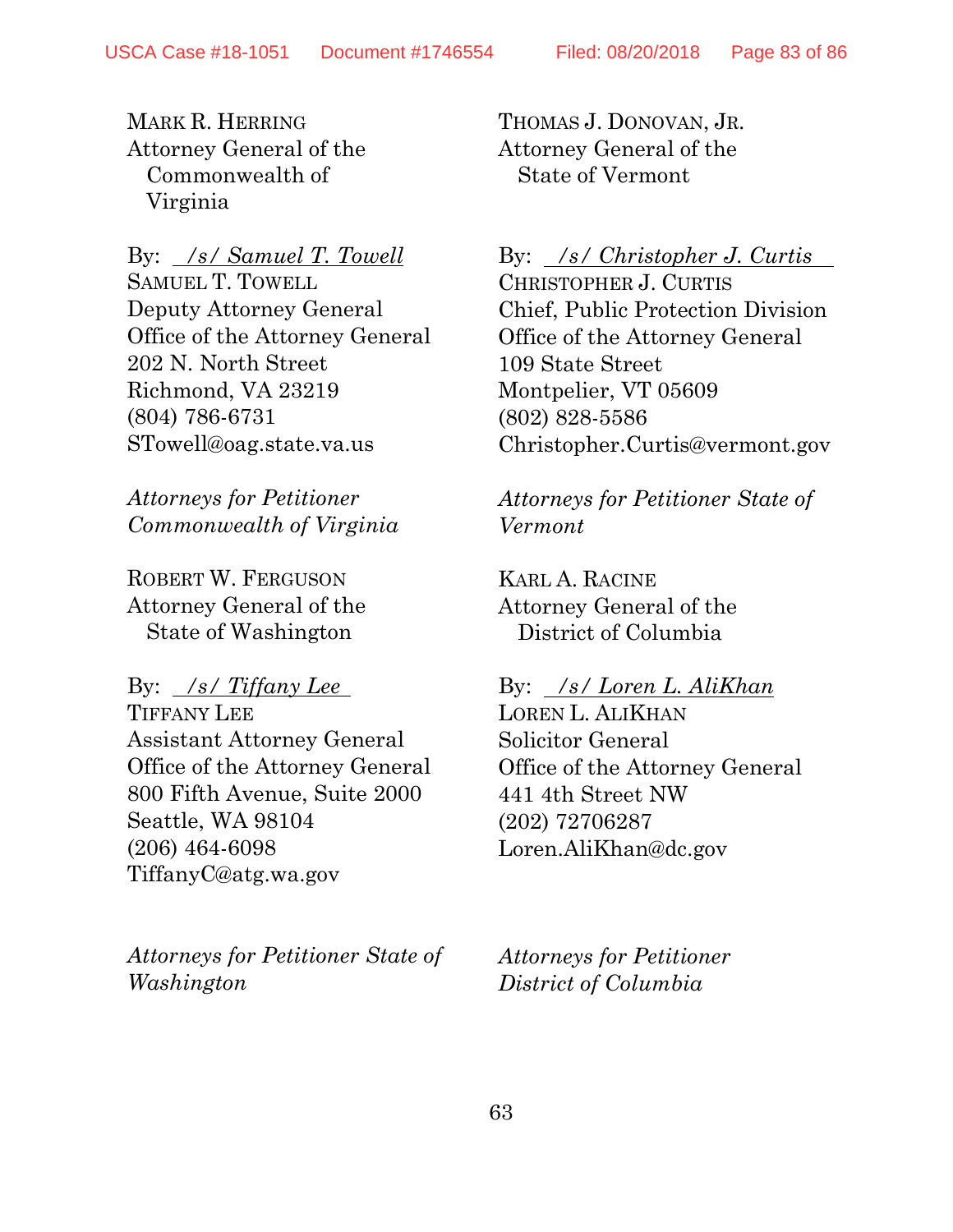DENNIS J. HERRERA City Attorney

By: */s/ William K. Sanders*

WILLIAM K. SANDERS Deputy City Attorney Office of the City Attorney City Hall, Room 234 1 Dr. Carlton B. Goodlett Place San Francisco, CA 94102 (415) 554-6771 William.Sanders@sfcityatty.org

*Attorneys for Intervenor City and County of San Francisco*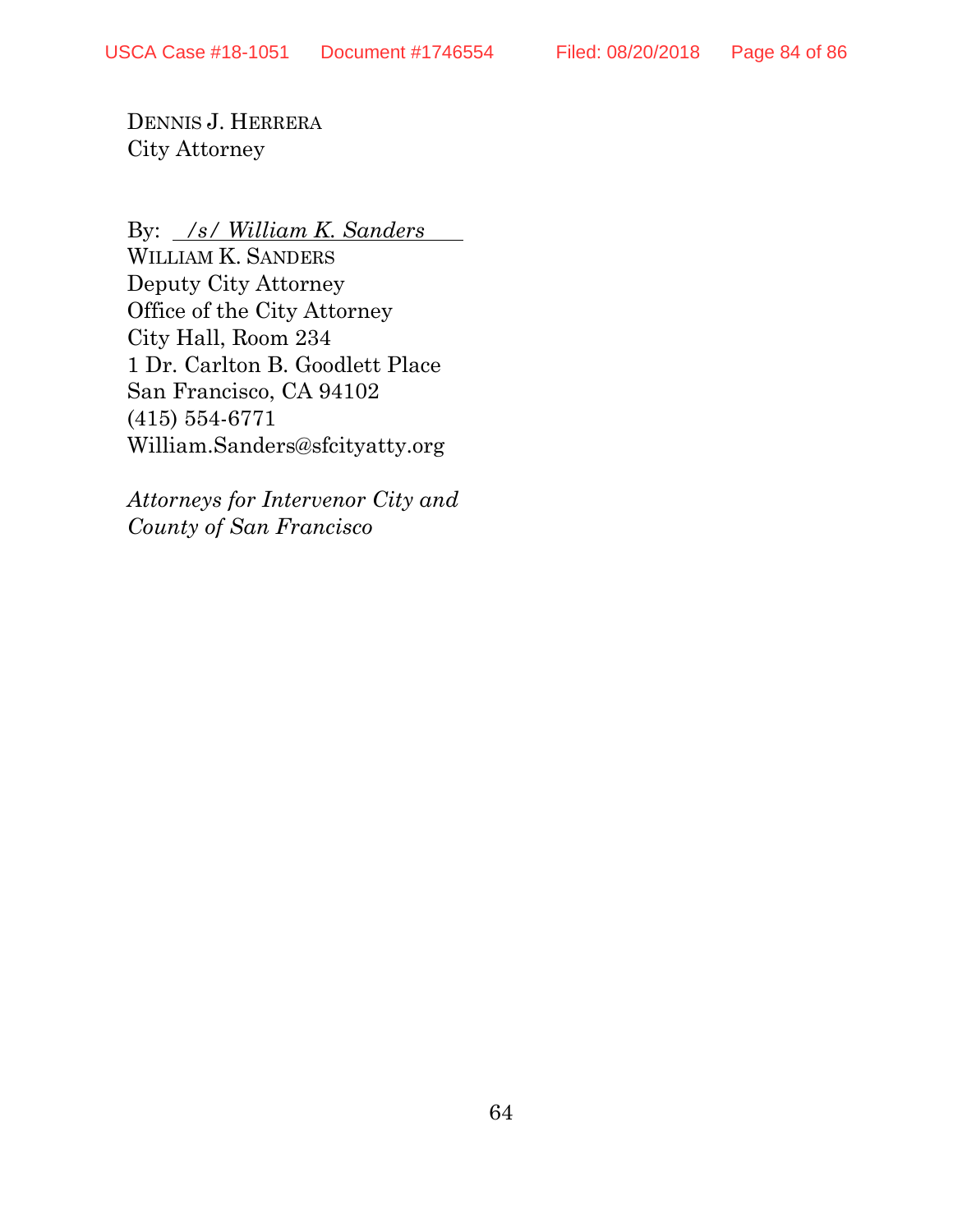#### **CERTIFICATE OF COMPLIANCE**

Pursuant to Rule 32(a) of the Federal Rules of Appellate Procedure, Megan Chu, an employee in the Office of the Attorney General of the State of New York, hereby certifies that according to the word count feature of the word processing program used to prepare this brief, the brief contains 9,966 words and complies with the typeface requirements and length limits of Rule  $32(a)(5)-(7)$ .

. /s/ Megan Chu .